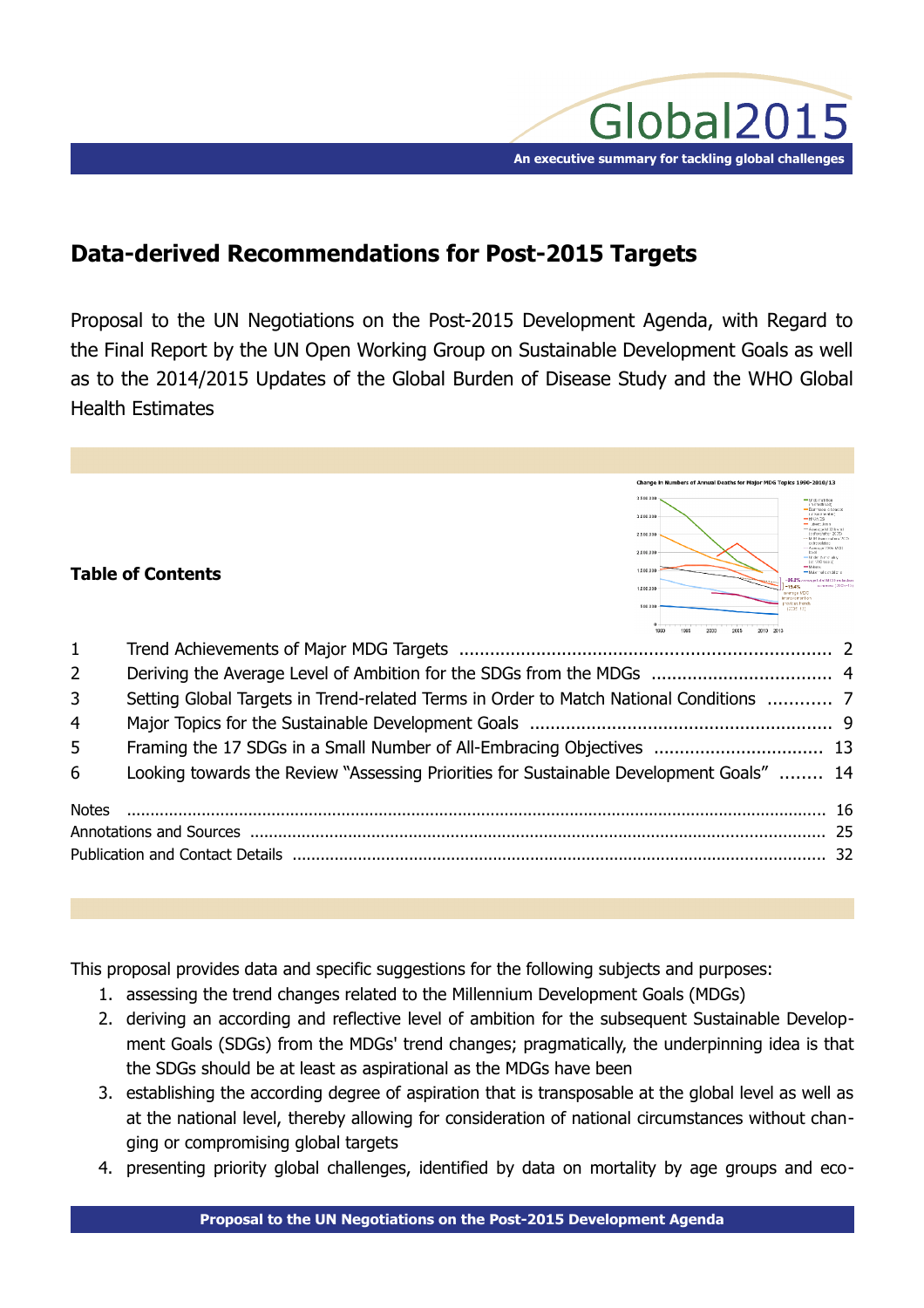nomic losses; this data may assist in identifying focal points for target-setting. Although the current set of proposed targets reflects the largest global issues better than the MDGs have done, there still exist several among them that do not have a quantifiable target. The aforementioned levels of ambition could be applied to all SDG targets, including these major global challenges.

5. suggesting to frame or cluster the 17 SDGs in a small number of summary objectives for the purpose of effective communication.

The proposal uses data from the Global Burden of Disease study (GBD), which was updated in Decem-ber 20[1](#page-15-1)4 and January 2015 (GBD).<sup>1</sup> It covers 240 causes of death, in collaboration with scientific insti-tutes and the WHO.<sup>[2](#page-15-0)</sup> The latest available data from UN organizations and scientific publications has also been considered and, where appropriate, has been utilized. It includes the WHO Global Health Estim-ates of 2014, covering 16[3](#page-15-2) diseases and injuries (WHO).<sup>3</sup>

Global2015 conducts research and produces wide-reaching reports related to topics of substantial global importance that have the potential to be improved. In this document we have updated a proposal to the UN OWG, which entails a pre-release excerpt of an upcoming full review related to the setting of targets for the post-2015 development agenda. All recommendations are drawn from statistical data and trend analyses, two of which have already been reflected in the final report by the UN OWG. Providing decision-makers with unbiased information on the most important global challenges is a key aim of Global2015.

The motivation for this paper originates from the global targets, that have been proposed by the United Nations' Open Working Group on Sustainable Development Goals (OWG).<sup>[4](#page-15-3)</sup> These targets for 2030 were developed in order to generate successors to the Millennium Development Goals, which are due to meet their goals by the end of 2015. The UN General Assembly adopted the outcome by the UN OWG as the main basis for integrating the SDGs into the future development agenda, but stated that other inputs will also be considered during the intergovernmental negotiation process.<sup>[5](#page-15-4)</sup>

## <span id="page-1-0"></span>**1 Trend Achievements of Major MDG Targets**

The MDG targets have had successes: Since 2005, all MDG topics have made progress towards their target, with some meeting their target ahead of the end-2015 deadline. This section focusses on trend improvements in order to assess the impact of the introduction of the MDGs in 2000 as well as the level of aspiration of the MDGs. The degree of ambition should be seen in the context of previous trends. Considering the then increasing trend of HIV/AIDS and the then decreasing trend of poverty, the MDG targets aimed for a 50% reduction in extreme poverty but only for stabilization for HIV/AIDS.

The trend assessment is based on the number of deaths, since this indicator refers to the most severe impact on humankind and is used in the SDG targets for similar topics. All outcome-related MDG targets are included that can be directly related to mortality (except for extreme poverty, for which no mortality trend data is available). Trends are shown in the diagram below.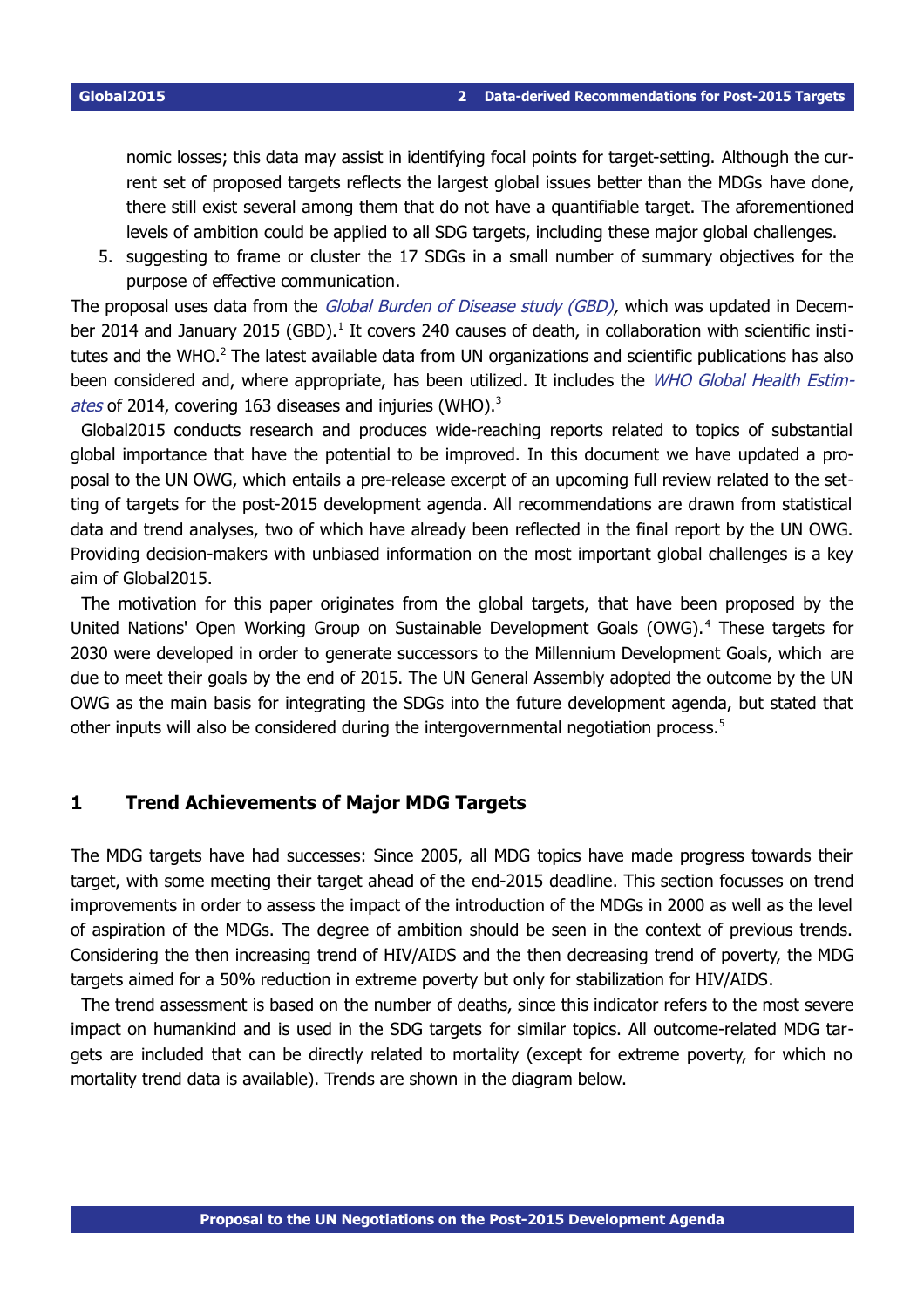

### <span id="page-2-0"></span>**Change in Numbers of Annual Deaths for Major MDG Topics 1990–2010/13**

Data sources: WHO 2014c-f; IHME [GBD study] 2013; UNICEF 2014.<sup>[6](#page-15-5)</sup> Diagram: © Global2015.

 **−1.41% −3.72% −2.31%**

1990 1995 2000 2005 2010 2013

Average annual MDG rate of change before 2005: **Alter 2005:** Average trend change per year:

after 2005:<br>-3.72%

After the MDGs were introduced in 2000, substantial changes of mortality trends were only to be observed a few years later. Implementation did not begin immediately on a full scale and there was a time lag before the impacts of these could be seen. There was a notable difference before and after 2005; on average improvements were at approximately 1.41% per year before 2005 and increased to a rate of 3.[7](#page-15-6)2% after 2005 (depicted by the black line in the diagram above).<sup>7</sup> This difference in rate of 2.31% per year demonstrates the degree to which trends have improved on previous trends. This data suggests that targets are important in creating results. Of particular note is the time frame 2005–2013, where due to the trend change a reduction in the 2005 number of deaths by 15.4% was averaged in addition to the previous trend (percentage points).

The largest change in trends has been achieved for HIV/AIDS, where the number of deaths increased by approximately 4.50% annually between 2001 and 2005, but was then successfully reduced by 5.37% per year up until 2013 (derived from WHO data).<sup>[8](#page-15-7)</sup> Tuberculosis deaths declined by only 0.775% annually from 2000 to 2005, but then the rate of decline increased to 3.71% afterwards, resulting in a trend improvement by 2.[9](#page-15-8)3% per year (WHO).<sup>9</sup> Malaria mortality after 2005 has improved on previous trends by about 3.09% annually (WHO).<sup>[10](#page-15-9)</sup> Reductions in under-five and maternal mortality accelerated slightly, while undernutrition and diarrhoeal diseases (largely related to unsafe water and sanitation)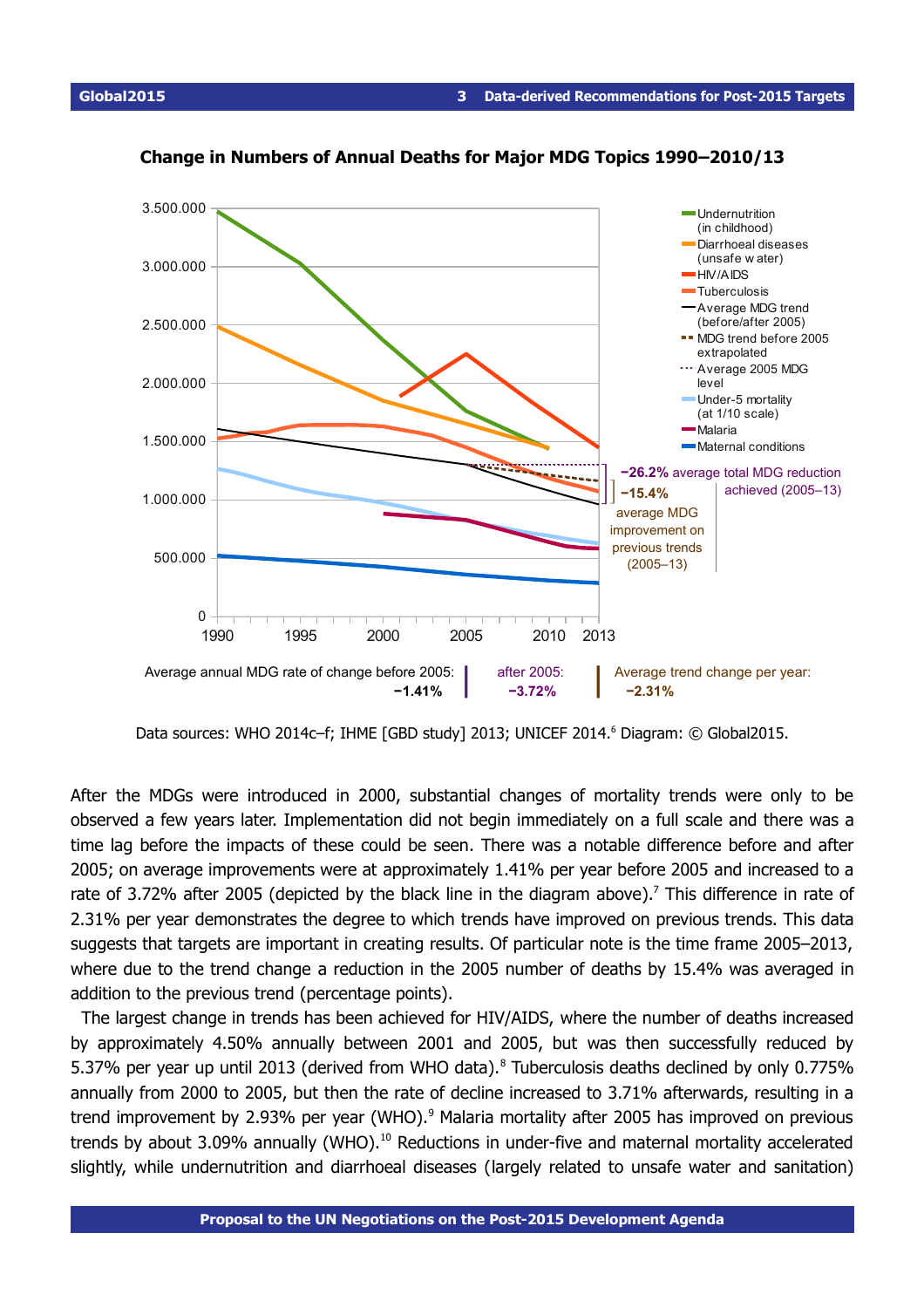showed a slight slowdown in their pace of progress after 2005 (UNICEF, WHO, GBD).<sup>[11](#page-15-10)</sup> This trend data constitutes the abovementioned average MDG trend of a 3.72% annual reduction after 2005, an improvement on the previous trend by 2.31% of the number of deaths per year (percentage points). [12](#page-15-11) However, it must be acknowledged that the substantial trend improve-

### Trends and Percentage Change Rates

The trend changes are expressed in percentage change rates, annual or over fixed time frames. The percentage change rates refer not to linear but to exponential change and can therefore be compared directly between different periods of time. They are similar to the average annual rates of reduction (AARR) provided by UNICEF for trends of mortality rates.<sup>13</sup>

ments could be entirely or partially due to causes not directly related to the MDGs. Similarly, the lack of trend improvement in undernutrition and diarrhoeal diseases does not necessarily insinuate that the MDGs had no impact on them; indeed, the trend could have worsened without the MDGs.

### <span id="page-3-0"></span>**2 Deriving the Average Level of Ambition for the SDGs from the MDGs**

Several targets proposed by the UN OWG make the suggestion to "substantially reduce" certain prob-lems by 2030, such as mortality from air pollution (OWG).<sup>[14](#page-16-1)</sup> For some of these topics, current trends are already decreasing substantively, such as the number of deaths related to water pollution.<sup>[15](#page-16-2)</sup> By contrast, targets should have the aspiration to clearly surpass ongoing trends, without overextending by demanding strong reductions of currently increasing trends. Applying a certain target level to issues with an increasing trend will require a different level of effort than to those with a decreasing trend; an increasing trend requires a higher level of ambition, whereas a decreasing trend is likely to meet a target with far less difficulty. Therefore, the relative improvement or change of trend should be used as the measurement for ambition (Fukuda-Parr et al. [IPC/UNDP]).<sup>[16](#page-16-3)</sup>

An approach that can help to strike a balance between a lack or excess of ambition could be one that refers to what has actually been accomplished: In their aims the SDG targets should be at least as ambitious as the achievements so far attained by the MDGs. The aims achieved by the MDG targets could therefore be used to calculate this minimum. The key to the achievements in the ambition of the MDGs lies in the aggregated changes of the trends. As previously mentioned, since 2005 the mortality-related MDGs improved on previous trends by an average of 15.4% of the 2005 mortality, and together with the previous trends the mortality reduction reached approximately 26.2% by 2013.<sup>[17](#page-16-4)</sup> The choice of figure depends on the type of target:

• On the MDG topics in general, the pace of progress should continue in the SDGs in order to ensure that the level of ambition is maintained and to ensure that success in fulfilling the targets remains as likely and as realistic as has been with the MDGs. Hence, the current average mortality reduction of 26.2% should uphold. It represents an annual decrease by 3.72%. Since the trend change related to the MDGs had already occurred, this 3.72% rate constitutes the trend at the beginning of the SDGs, which should be maintained. The pre-2005 trends do not need to be considered separately. Overall, for the SDG period from 2015 to 2030, the annual percentage reduction of 3.72% would lead to a total reduction of 43.4%, maintaining current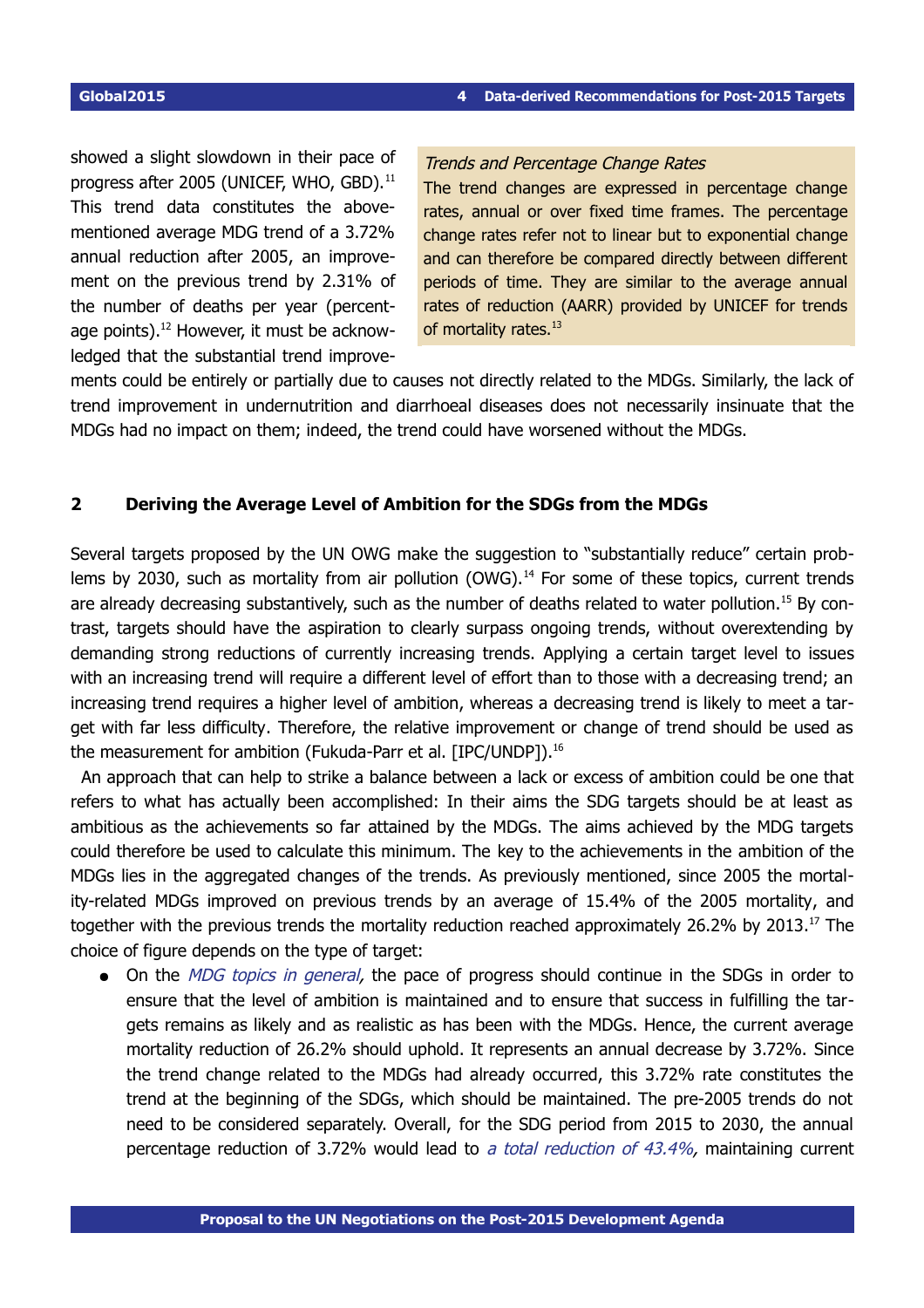trends.<sup>[18](#page-16-5)</sup> If 2010 is chosen as the base year, this would equal 53.2% (including reductions achieved between 2010 and 2015).<sup>[19](#page-16-6)</sup>

- On MDG topics with unfinished business, the latest average MDG trend should also guide the aspiration to reach the same mortality reduction between 2015 and 2030 as with the other MDG topics: approximately  $43.4\%$ . Not referring to the topic-specific latest trend helps to achieve convergence among the MDG topics and to address unachieved targets. Using the *average* MDG trend as a minimum target level means aiming for accelerating progress of underperforming MDGs. This aligns with the call by the UN Rio+20 conference to meet incomplete MDG targets  $(UN).<sup>20</sup>$  $(UN).<sup>20</sup>$  $(UN).<sup>20</sup>$
- <span id="page-4-0"></span>• For the new topics, however, their current trends should be taken into account separately. In contrast to the MDG topics, new challenges may have very different current mortality trends, including some increasing ones. The trend change is still yet to be observed. A unified level of aspiration should improve on the different starting trends as it occurred with the MDGs when they began. Otherwise, one would run the risk of establishing new targets that either have no ambition or are overly ambitious, with regard to current trends. Therefore, the average achievement resulting from the trend change by the MDGs should be applied. This has been an averaged 15.4% of the absolute starting level over 8 years (2005–13) and would be 24.2% over 15 years (2015–30, exponential change) across all topics.<sup>[21](#page-16-8)</sup> Thus, in order to achieve the same as the MDGs have achieved, the new SDG topics should aim for at least a  $24.2\%$  total improve-ment on current trends (or by almost one quarter<sup>[22](#page-16-9)</sup>) from the absolute 2015 level to 2030 (percentage points). [23](#page-16-10) These total reductions would add to ongoing topic-specific reductions, or reverse ongoing increases. This unified level of aspiration can be used for each new SDG topic
	- to set a target in relative terms: to improve on current trends by 24.2% of the 2015 level (percentage points) – or one quarter of the 2015 level – by 2030
	- or to derive an absolute target, taking into account the latest trends (for example, if the current trend of the topic would lead to a 10% reduction by 2030, the target should strive to reduce the absolute 2015 level by 34.2%, or by one third).

This approach distinguishes between renewed MDG targets and new targets for non-MDG topics in order to ensure an even level of aspiration for both. For the MDG targets, their previous trends have already been incorporated into their latest trends, which for the new SDG topics will occur only after 2015.

# More Modest: Total Percentage Reductions as Exponential Decreases

The total reductions mentioned here reflect exponential decreases; assuming a linear decrease would lead to much stronger reductions.<sup>[24](#page-16-11)</sup> Basing the longterm reduction on annual percentage reductions considers the general issue that after having reached a lower level, the same absolute reduction becomes more difficult to attain (Fukuda-Parr et al. [IPC/UNDP]). [25](#page-16-12) Total reductions based on annual

rates of change may not be as easy to verify for the reader, but they are more moderate and realistic.

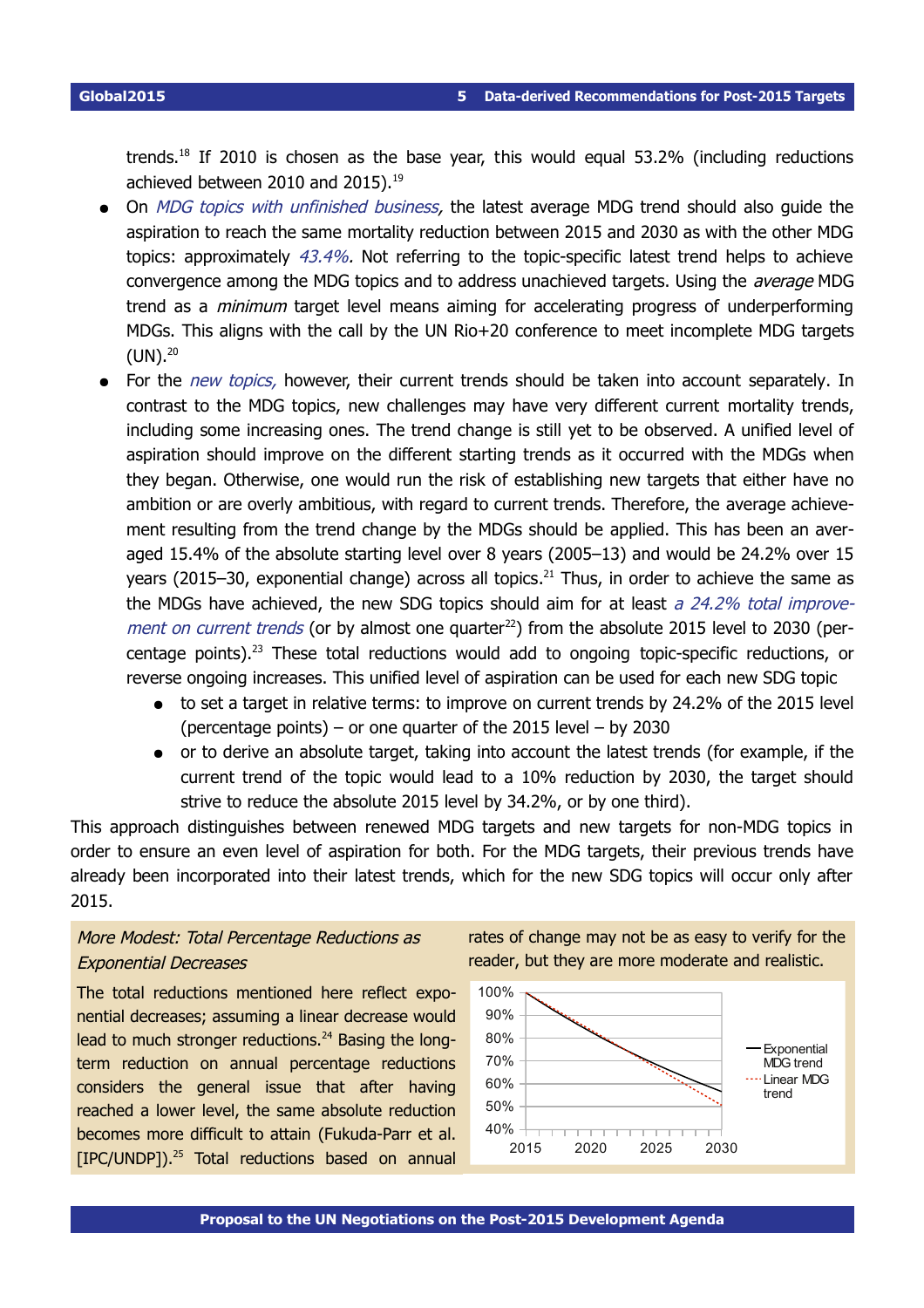Three examples for different kinds of targets:

<span id="page-5-0"></span>• Deaths related to the MDG topic of unsafe water and diarrhoeal diseases decreased by approximately 12.5% between 2005 and 2010 (IHME  $[GBD]$ ).<sup>[26](#page-17-0)</sup> Annually, the rate of reduction was 2.64%. The trend has not improved since the introduction of the MDGs (see diagram on p. [3\)](#page-2-0).

To continue with the average level of ambition of the MDGs, the annual percentage reduction should be raised to the MDG average of 3.72%. This can be achieved by a replacement in the proposed OWG target **3.9** with regard to water pollution; instead of stating the aim to be to "by 2030 substantially reduce" this could say, reducing by 2030 by 43.4% (or by two fifths), from 2015 onwards.<sup>[27](#page-17-1)</sup> For comparison, the current trend would approximately





The current trend would only result in a 33.1% reduction in death, which falls below the 43.4% derived from the average MDG trend. Therefore, the target should strive for the average MDG reduction.

lead to a 33.1% decrease by 2030 (see diagram to the right). $^{28}$  $^{28}$  $^{28}$  Therefore, it would also be possible to express the target as aiming to improve on the current trend by 10.3% (or one tenth) of the 2015 level, by 2030 (see section 3 for the advantage of this).

Deaths due to the *new SDG topic of indoor air pollution decreased* between 2005 and 2010 by

about 5.73% in total, or by 1.17% per year (IHME  $[GBD]$ ).<sup>[29](#page-17-3)</sup> If continued, this trend would result in a total reduction by 16.2% from 2015 to 2030.[30](#page-17-4) In order to achieve a mortality trend change similar to that attained by the MDGs, target  $3.9$  should, by 2030, improve on the current trends by the 24.2% (percentage points) derived from the MDGs (or by one quarter of the starting level).<sup>[31](#page-17-5)</sup> This amounts to a final aimed decrease of 40.4% (or two fifths) between 2015 and 2030.

#### **New SDG Topics:**





New SDG targets should strive for the same trend change as the MDGs achieved on average. Current trends, no matter whether increasing or decreasing, should be improved on by 24.2% of the 2015 level in order to show the same ambition for change.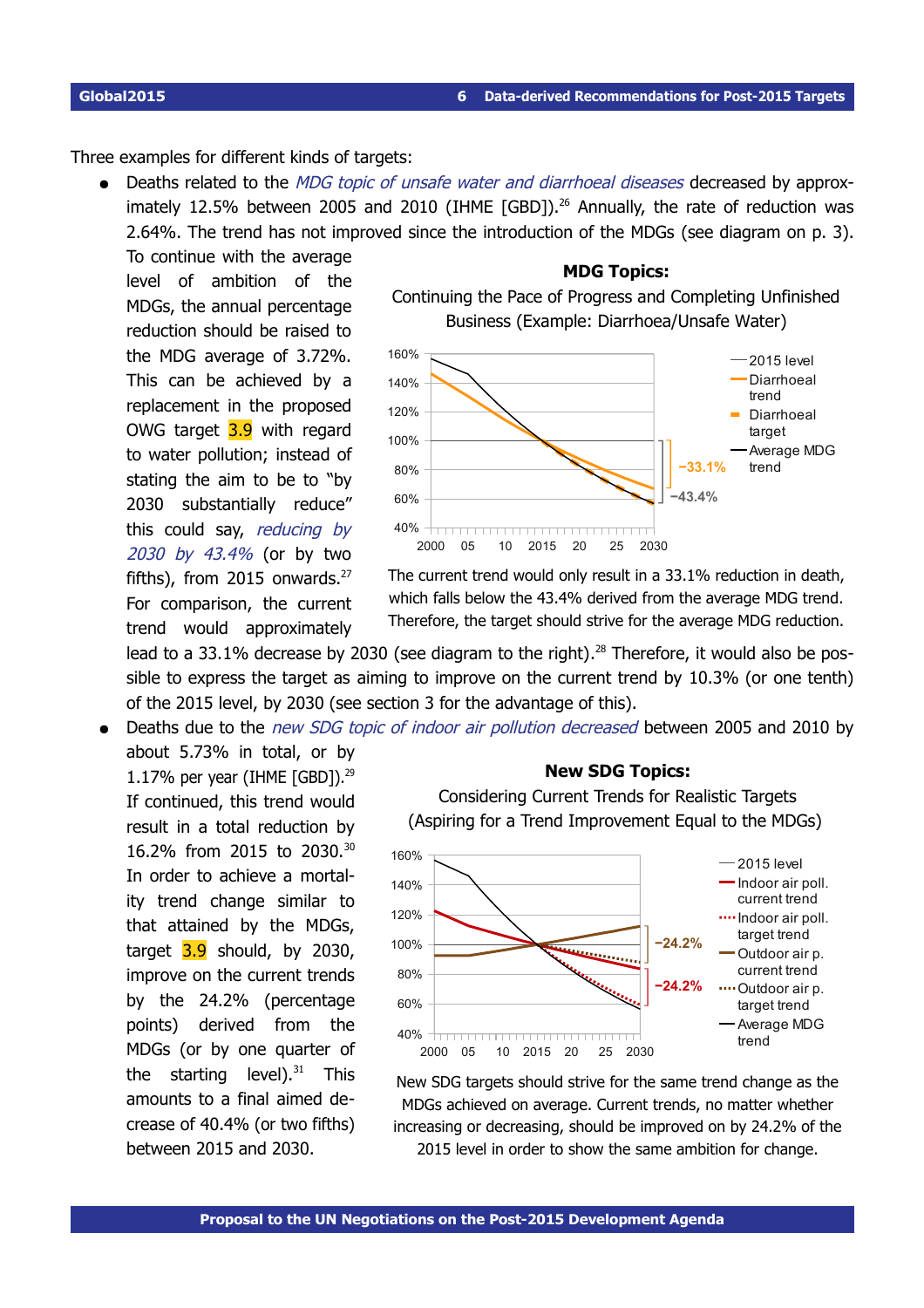Deaths from the new SDG topic of outdoor air pollution actually increased by approximately 3.94% between 2005 and 2010 (0.775% annually) (IHME [GBD]).<sup>[32](#page-17-6)</sup> In the post-2015 target period, this trend would lead to a further increase by  $12.3\%$ .<sup>[33](#page-17-7)</sup> In this case it would make sense to reverse the increasing trend by improving on it by 24.2% of the starting level (derived from the MDG improvements), which is equivalent to an absolute 11.9% reduction between 2015 and 2030 (in contrast to the current increase). $34$  Applying the average MDG improvement would transform the currently rising mortality trend into a decrease (target  $3.9$ ).

Both new SDG targets share the same aspiration to improve trends, despite the different figures of total percentage reductions. Furthermore, the level of ambition is the same as that which the MDG topics have achieved, and also the same as an average MDG topic would be aiming to uphold, and the same as the underperforming MDG topic in the example above is aiming to achieve.

Of course it could be beneficial to set more aspirational targets, particularly on key issues such as poverty and hunger, which tie into the success of other issues. Furthermore, topic-related circumstances can be taken into account, such as future trend projections, time-lags, or the possibility of elim-inating an epidemic (see information provided in our previous proposal).<sup>[35](#page-17-9)</sup> The approach presented should solely provide a foundation for applying an equal minimum level of ambition to different targets. The level is based on the original MDG achievements, and adds to the change already achieved.

This approach, as well as any setting of targets, requires defining a *base year*, which has not been proposed by the OWG. In order to continue from the MDGs, to create a "post-2015" agenda, and to avoid overlap of the target periods, this proposal recommends choosing 2015 as the base year.

#### <span id="page-6-1"></span><span id="page-6-0"></span>**3 Setting Global Targets in Trend-related Terms in Order to Match National Conditions**

The targets should be based on improving on the current trend by a certain percentage, derived from the average level of ambition achieved by the MDGs. Moreover, it was previously suggested to express targets relatively; in terms of distance to current trends. This has the further advantage that a global target would automatically consider different national circumstances; countries already progressing could extend their improvements, while countries with stagnating or worsening trends could aim for a trend reversal. In both cases the global target would suggest the same level of relative improvement in different countries and these improvements would, over the target period, approximately add up to the global target level (Azad).<sup>[36](#page-17-10)</sup>

The trend change should, on average, be the same as that being achieved by the MDGs. Therefore, a 24.2% improvement on current mortality trends over the forthcoming 15 years would be reasonable and achievable for the new SDG topics. $37$  The MDG topics would continue their latest trends if they meet or surpass the average MDG trend, or they would improve on their current trends to achieve the average MDG trend if they do not yet meet it. Countries that show a lower level of improvement, or even have worsening trends, should only improve on these trends by the relative global target level. Similarly, countries with trends better than the global trends should improve on their trends by the same relative global level as other countries do.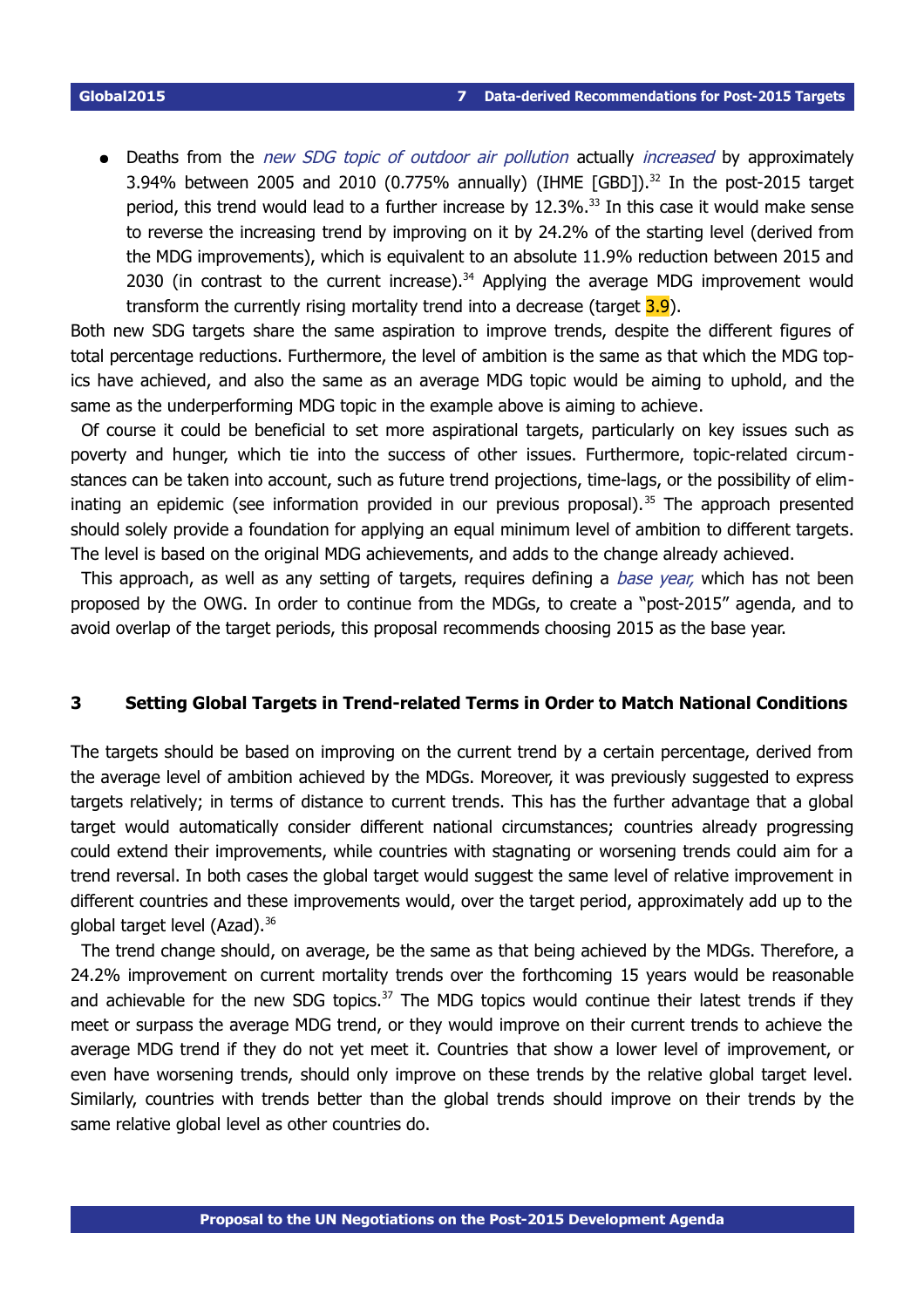For example, let us suppose there would be a global target to improve on current trends in mortality from indoor air pollution by 25%. If a country's current trend shows an increase by 25%, this worsening should be offset by a global target level to improve on trends by 25% so that for this country the global target would act like a stabilization target. The country would not be required to achieve a reduction of absolute numbers by 25%. If, for the same global target, another country already shows a 25% reduction due to its better conditions, it would add another 25% (percentage points) to its trend to meet the global target by 2030. This second country would achieve a 50% reduction in absolute terms, driven by the same aspirational change as demonstrated by the first country. This only applies to new topics included in the SDGs, while topics originating from the MDGs only continue the average trend already achieved. The trend change suggested for new SDGs is exactly replicating the trend change that occurred in the MDGs. If a country had recently introduced a successful programme to reduce mortality it may refer to the trend before this programme has shown effect. This would be akin to replicating trend changes that had occurred before the MDGs were introduced; for example, AIDS mortality trends improved in some countries due to antiretrovirals already introduced before the MDGs were implemented. Thus if a trend change has been achieved by political action before a new SDG target is set, that would be taken into account and the trend before the change would be used as the baseline to compare achievements against. Pioneers would not be obliged to double their attainments.



**A Global Target in Trend-related Terms Adapting to Different Countries**

Countries improve on their increasing or decreasing trends by the same ambition for change, considering their different starting conditions and capabilities.

This approach is able to avoid a large portion of the problems that occur from applying a global target that is fixed in absolute terms to individual countries with different starting points, different trends, and different capabilities. Global targets in relative, trend-related terms fulfil the requirement agreed upon by the UN Rio+20 conference: they are truly "global in nature and universally applicable to all countries while taking into account different national realities, capacities and levels of development" (UN).<sup>[38](#page-17-12)</sup> They provide much more flexibility without compromising the global target and the achievement at a global level. This also means there is no need to change target levels at the national level, which otherwise is the only option to obtain flexibility and to take national circumstances into account. Global targets in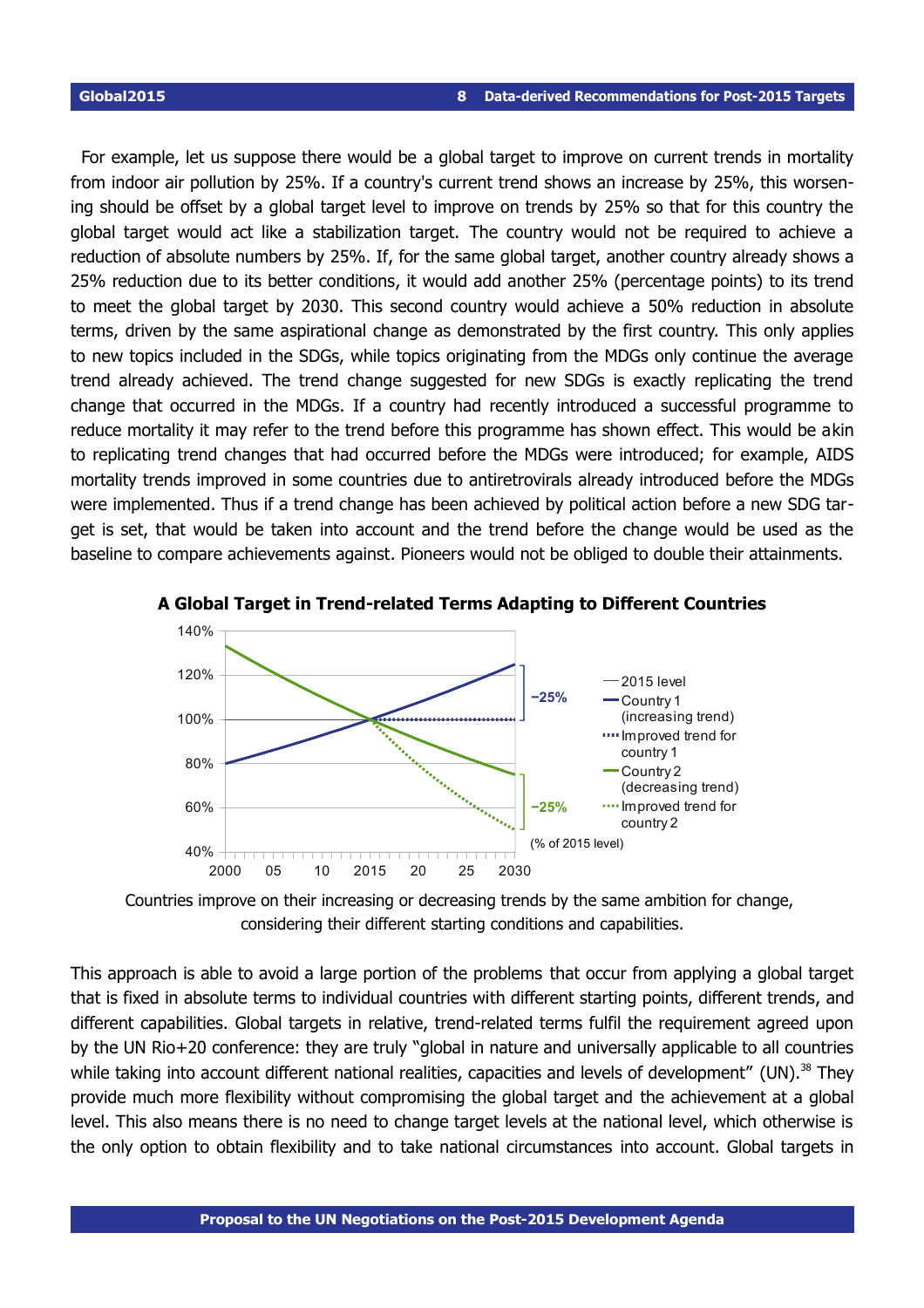relative, trend-related terms are more powerful and more appropriate for very different countries in a world characterized by the global inequality that is the starting point and rationale of both the MDGs and the SDGs.

# <span id="page-8-0"></span>**4 Major Topics for the Sustainable Development Goals**

The UN Open Working Group proposed global targets for a number of topics in the post-2015 develop-ment agenda (OWG).<sup>[39](#page-17-13)</sup> The following diagrams provide an overview of the topics that inflict the biggest impacts on humankind in terms of deaths and economic losses. The same topics can be found in other data showing the biggest impacts in terms of health losses (disability-adjusted life-years, DALYs) and affected natural resources. The diagrams only cover challenges that result from limited, or lack of, access to vital resources, such as clean water or medical treatment. Poverty, in a broad sense, goes beyond consumption levels (expressed in \$ per day) and is interlinked with most, if not all, of the topics mentioned below.



Available data displayed in the diagrams below gives good reason to keep the time-bound and quantifiable targets proposed by the UN OWG for the topics of neonatal and maternal conditions (targets 3.1 and  $3.2$ ), hunger, malnutrition and food waste  $(2.1, 2.2$  and  $12.3)$ , HIV/AIDS, tuberculosis and malaria  $(3.3)$ , road traffic accidents  $(3.6)$  and energy efficiency  $(7.3)$ .<sup>[40](#page-17-14)</sup> Further data supports the principal target  $1.1$  on extreme poverty (WHO).<sup>[41](#page-17-15)</sup> These targets certainly belong to the category of targets which "remain robust and responsive to the goals", as expressed by UN Secretary-General Ban Ki-moon in his synthesis report on the post-2015 agenda (UN SG).<sup>[42](#page-17-16)</sup> In contrast, for many other targets it is necessary "to ensure that each is framed in language that is specific, measurable, achievable" (UN SG). $43$ 

In some cases, "a proposed target is stated in measurable terms, but no quantitative target has been specified" (UN SG).<sup>[44](#page-17-18)</sup> Such targets **lack clarity in quantifying**, which then often has the knock-on effect of leading to a lack of ambition. For example, target 3.9 aims to "substantially reduce" the num-ber of deaths and illnesses from hazardous chemicals and air, water and soil pollution "by 2030":<sup>[45](#page-17-19)</sup>

- For the currently increasing mortality trends of *outdoor air* and *lead pollution*,<sup>[46](#page-17-20)</sup> the target implies at least a trend change towards stabilization.<sup>[47](#page-17-21)</sup>
- However, the trend of *indoor air pollution* has already decreased by approximately 20.1% over 15 years (GBD)<sup>[48](#page-17-22)</sup> and therefore aiming for a "substantial" reduction may not necessarily show or deliver the adequate degree of ambition needed to improve the trend.<sup>[49](#page-17-23)</sup>
- Similarly, the trend on *diarrhoeal diseases*, largely related to drinking water pollution, has already decreased by 33.0% within 15 years (GBD). $50$  Hence, the target may not trigger change.

Nevertheless, SDG targets are intended to be aspirational (OWG; UN).<sup>[51](#page-17-25)</sup> Therefore this proposal is suggesting a method to establish an ambitious but achievable target level for diarrhoeal diseases, indoor air pollution and other topics, based on the MDG achievements (see p. [6](#page-5-0) above).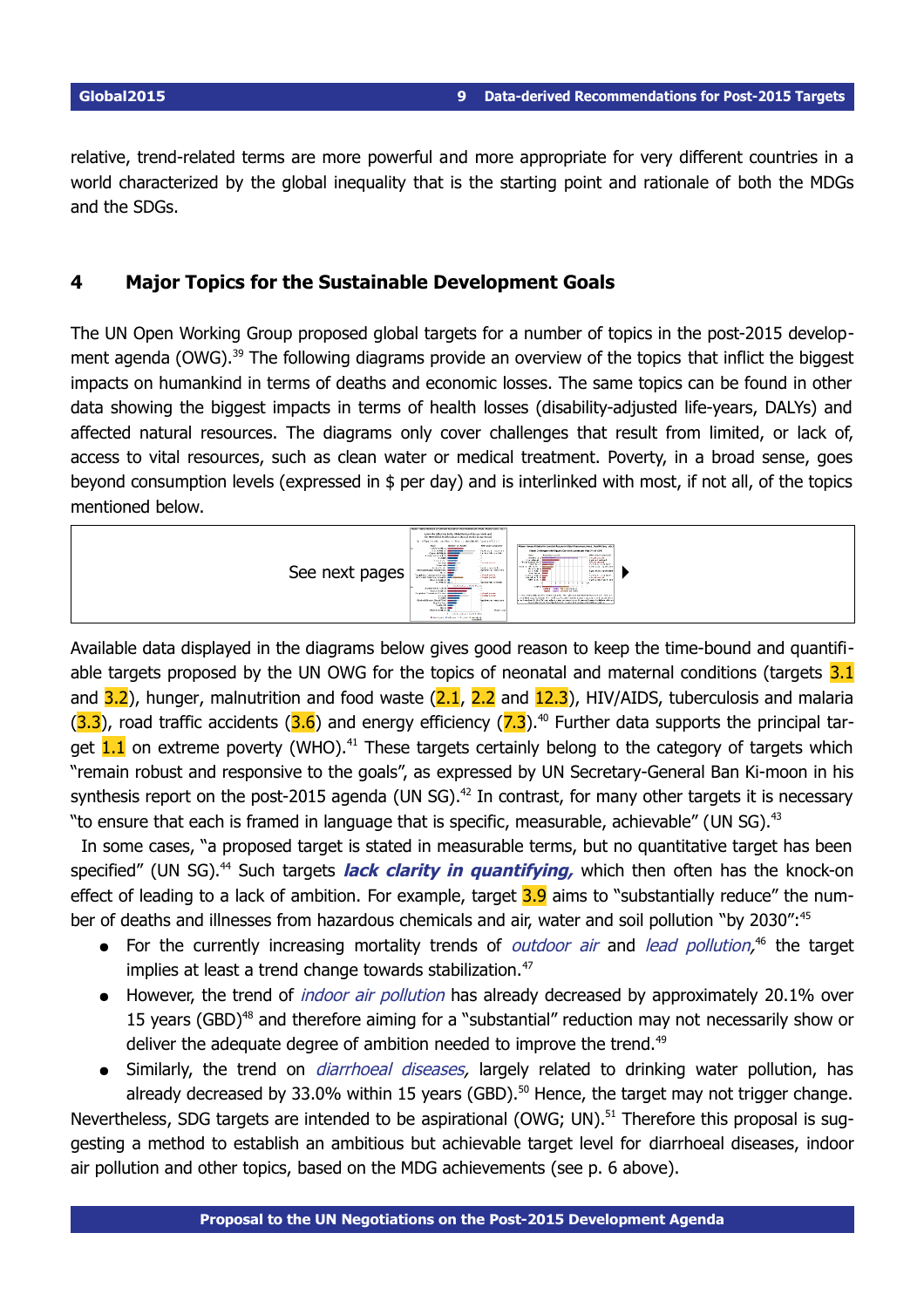## **Major Topics Related to Limited Access to Vital Resources (Food, Health Care, etc.)**

# <span id="page-9-0"></span>**Latest Mortality Data by the Global Burden of Disease Study and the WHO Global Health Estimates (Annual Deaths by Age Group)**

Order of Topics According to the Number of Deaths at below Global Life Expectancy (70 Years)



Data sources: **a)** Global Burden of Disease (GBD) study, Dec. 2014/Jan. 2015 (on deaths in 2013):<sup>[52](#page-17-26)</sup> on indoor and out-door air pollution, undernutrition in childhood, occupational diseases and accidents, lead pollution: GBD 2012a (on 2010);<sup>[53](#page-18-1)</sup> on antimicrobial resistance: RAM [UK] 2014;<sup>[54](#page-18-2)</sup> on pandemics: Murray et al.; McKibbin et al.; Taubenberger et al.; Osterholm.<sup>[55](#page-18-0)</sup> **b)** WHO Global Health Estimates 2014 (deaths in 2012);<sup>[56](#page-18-3)</sup>

on undernutrition in childhood: Black et al. 2013 (deaths in 2011);<sup>[57](#page-19-0)</sup> on occupational diseases and accidents: ILO 2014.<sup>[58](#page-19-1)</sup> **\*** Lives at risk: estimated deaths from risk events (pandemics) divided by historic frequency of occurrence.[55](#page-18-0)

The order of topics is driven by the level of impact in terms of death on people aged under 70 years, since the global life expectancy was 70 years in 2012 (WHO),<sup>[59](#page-19-2)</sup> and mortality at younger ages is considered a better indicator here for the severity of an issue than total mortality. It makes a difference whether people die at child age, at middle age (which has low mortality rates), or at high age (with high mortality rates anyway). However, this does not imply that mortality at higher ages should not be taken seriously. Therefore, data on all age groups is provided.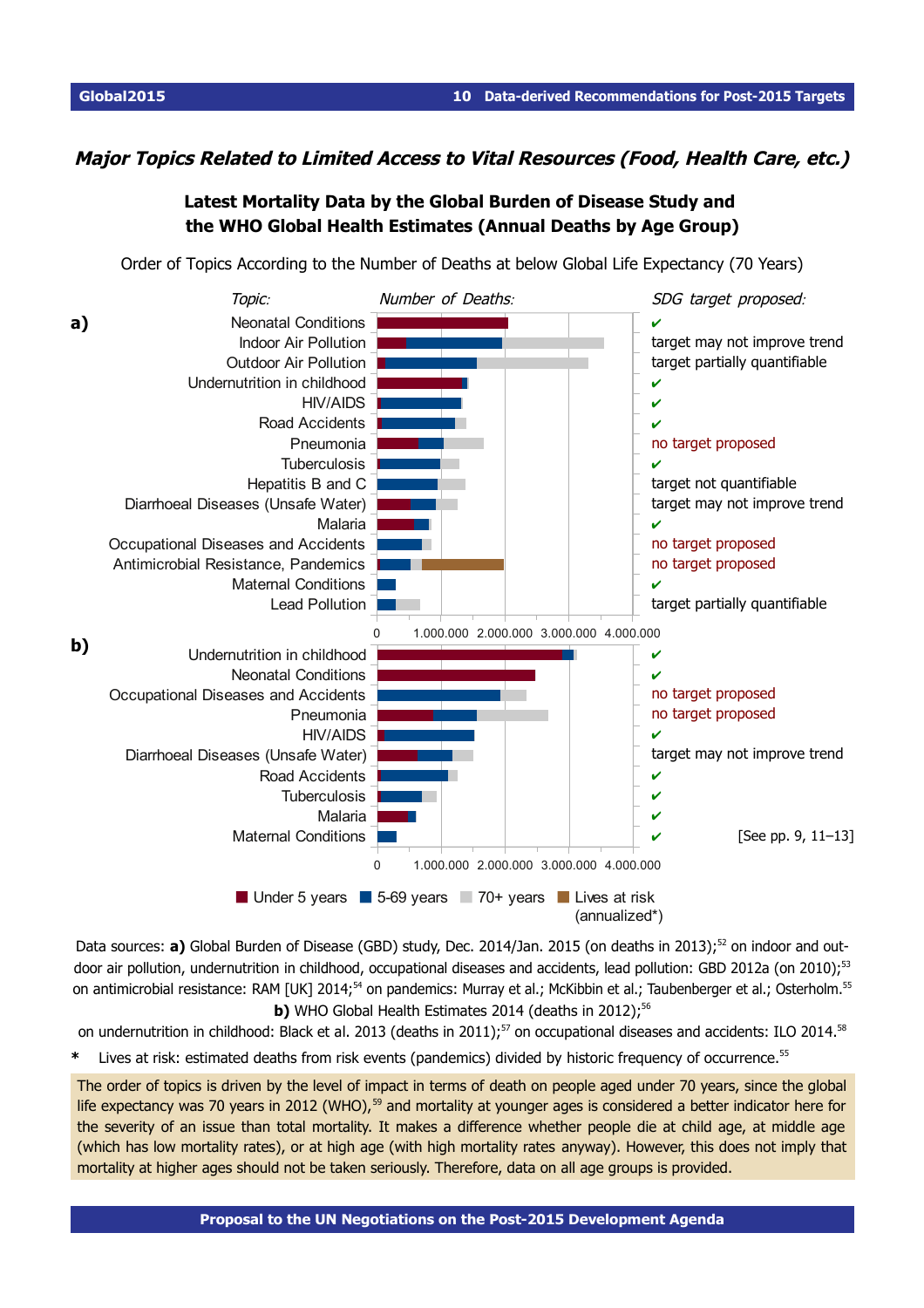## **Major Topics Related to Limited Access to Vital Resources (Food, Health Care, etc.)**



#### **Global Challenges with Biggest Economic Losses per Year (% of GDP)**

Data sources: Nordhaus; Stern; Kemfert et al. [DIW]; IPCC; WB; RAM [UK]; Pimentel; Braat; IMF; WHO; FAO; i.a.<sup>[60](#page-19-3)</sup> On climate change, future losses which would occur by 2100 if business as usual is continued; on antimicrobial resistance, future losses by 2050 if left unchecked; on resources, scenarios over 20 years in the case of a decline in oil supply

- **\*** The bar segment represents future losses as an addition to the current losses (therefore the total amount of future losses is represented from a starting point of zero).
- **\*\*** Future risks of losses were weighted by 0.5 in order to take into account and reflect probability.

Some targets regarding *biodiversity* are also not clear, or are only partially quantifiable. Target 2.5 says: "By 2020 maintain genetic diversity of seeds, cultivated plants, farmed and domesticated animals and their related wild species". Since trends in biodiversity are worsening, this implies an aim for stabilization. Target 15.5 is open to different interpretations: "Take urgent and significant action to ..., by 2020, protect and prevent the extinction of threatened species".

Target 7.2 to "increase substantially the share of *renewable energy* in the global energy mix by 2030" is unclear with regard to quantification and aspiration, since the share of renewables is already increas ing. Depending on interpretation and the indicator chosen, it is similar to target  $8.4$ : "Improve progressively through 2030 global *resource efficiency* ... and endeavour to *decouple* economic growth from environmental degradation". Since resource efficiency is already improving (Krausmann et al.),  $61$  this target is likely to have little effect.

Regarding *soil degradation*, target **15.3** pledges to "by 2020, ... strive to achieve a land-degradation neutral world". This requires clarification of the spatial scale of land-degradation neutrality, which is cur-rently in the process of being defined (UNCCD).<sup>[62](#page-22-1)</sup> It should be noted that most people affected by land degradation have few opportunities to move to flourishing areas.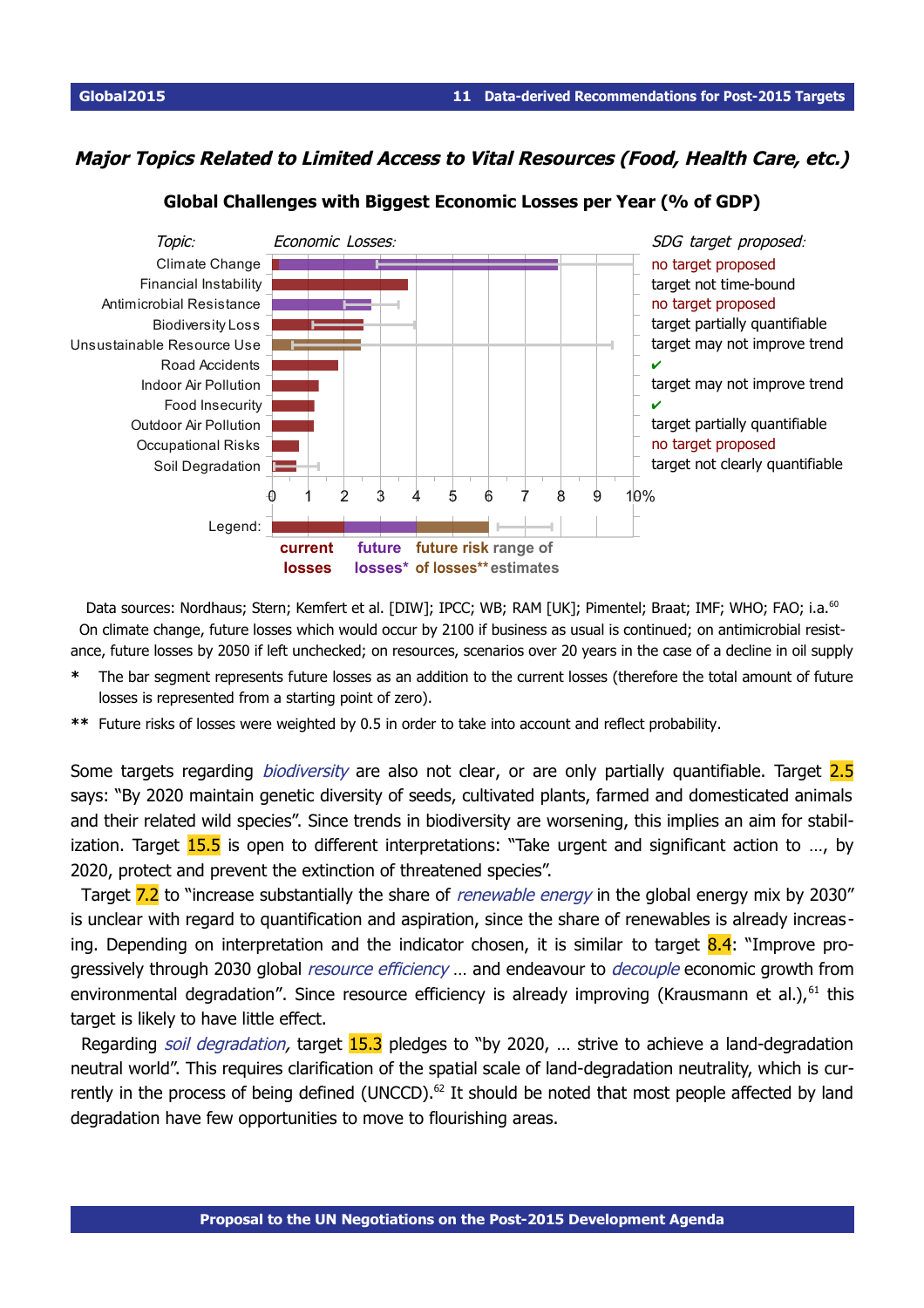**No quantifiable elements at all** are included in target 3.3 when affirming to "combat *hepatitis"* by 2030. It is appreciated that the UN OWG has included this in its final report, which perhaps may have been a move encouraged by the previous Global2015 proposal.<sup>[63](#page-22-2)</sup> Nevertheless, a target level is still missing, despite hepatitis B and C claiming a death toll of 1.39 million in 2013, similar to the MDG top-ics of HIV/AIDS, tuberculosis or malaria.<sup>[64](#page-22-3)</sup> Related mortality is still increasing (GBD) and could make hepatitis B and C, together, the biggest infectious killers if current trends continue.<sup>[65](#page-22-4)</sup> Hepatitis is called a "viral time-bomb" (WHO) since, most often, decades can pass between infection and development of severe health outcomes.<sup>[66](#page-22-5)</sup> This time-lag could be incorporated in a target on hepatitis B and C by applying the aforementioned average level of ambition solely to new infections, while aiming to only halt the increase in the number of deaths by 2030.

Some major SDG targets are not quantifiable because they are not time-bound, such as target 10.5: "Improve the regulation and monitoring of global *financial markets and institutions*"<sup>[67](#page-22-6)</sup>

More seriously, **no SDG targets whatsoever** have been proposed for pneumonia, occupational diseases and accidents, antimicrobial resistance and pandemic preparedness, as well as for climate change:

- Pneumonia is the biggest infectious child-killer, claiming between 414 000 and 1.3 million lives of children under five per year (GBD; WHO; Liu et al.; Fischer Walker et al.).<sup>[68](#page-22-7)</sup> It is also likely the biggest infectious killer in total, while for people under 70 years it may be surpassed only by AIDS (see diagrams on p. [10\)](#page-9-0). Mortality trends have only decreased by 16.3% over 15 years (GBD).[69](#page-22-8) If current trends continue, pneumonia would remain the biggest infectious killer (unless it is surpassed by hepatitis B and C).<sup>[70](#page-22-9)</sup> Pneumonia deserves a quantified and time-bound SDG target at least as much as HIV/AIDS, tuberculosis or malaria do.<sup>[71](#page-22-10)</sup> This could be included in target 3.3.
- The UN OWG proposed a target on child labour  $(8.7)$ , but not on *occupational diseases and* accidents, which kill between 852 000 and 2.33 million people each year (GBD; WHO; TUT et al.; ILO).<sup>[72](#page-22-11)</sup> The latest trend is constant or slightly increasing (ILO; GDB).<sup>[73](#page-22-12)</sup> Creating a sustainable economy and decent jobs should include the aim to reduce workplace-related mortality.
- Resistance of pathogens against antimicrobial drugs is on the rise and claims a roughly estimated 700 000 lives per year (RAM  $[UK]$ ).<sup>[74](#page-22-13)</sup> This includes approximately 210 000 deaths from multi-drug resistant tuberculosis (MDR-TB) worldwide and an additional 25 100 deaths, solely in Europe, resulting from other multi-drug resistant pathogens, such as E.coli and MRSA (WHO; ECDC).<sup>[75](#page-22-14)</sup> Between 2000 and 2010, global consumption of antibiotics in human medicine rose by 36% (van Boeckel et al.).<sup>[76](#page-23-0)</sup> Without further action, the annual number of deaths due to antimi-crobial resistance could escalate to about 10 million in 2050 (RAM [UK]).<sup>[77](#page-23-1)</sup> A severe *influenza* pandemic could at present cause 62–360 million deaths (Murray et al.; McKibbin et al.; Tauben-berger et al.; Osterholm).<sup>[78](#page-23-2)</sup> Immediate economic losses from a severe flu pandemic would range from 3.1% to 12.6% of gross world product, averaging 5.57% (Brahmbhatt [WB]; Burns et al. [WB]; CBO; McKibbin et al.).<sup>[79](#page-23-3)</sup> The next pandemic is inevitable (WHO),<sup>[80](#page-23-4)</sup> and a new, mutated or resistant pathogen could trigger a pandemic (Spellberg et al.).<sup>[81](#page-23-5)</sup> Vice versa, antimicrobial resist-ance could substantially worsen the impact of a pandemic (Morens et al.; WHO).<sup>[82](#page-23-6)</sup> The recent and ongoing Ebola outbreak in Western Africa revealed lack of regional and global safety and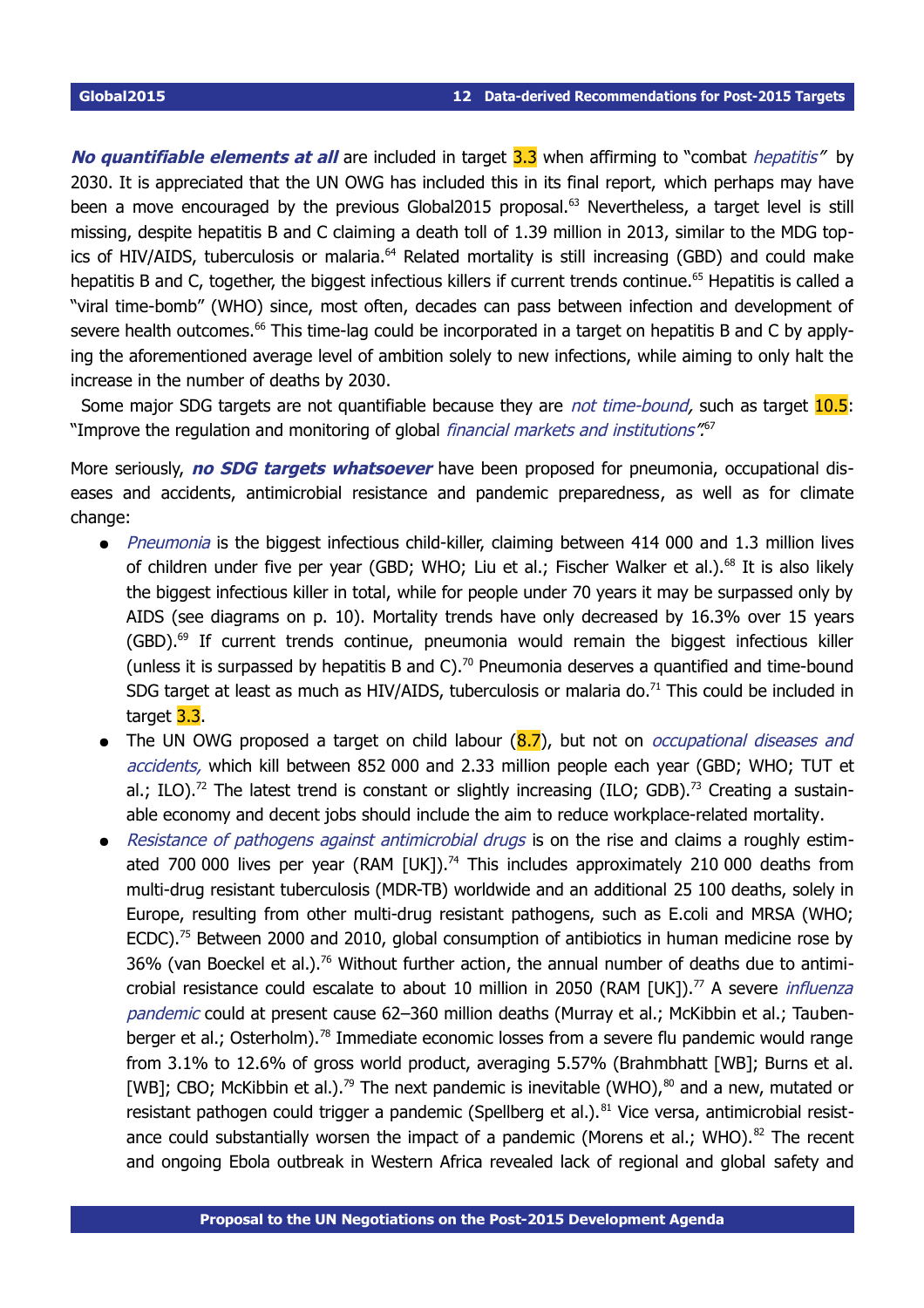preparedness regarding emerging diseases (Chan [WHO]; Gostin et al.; Kimball et al.; Lancet; Philips et al.; WHO).<sup>[83](#page-23-7)</sup> These major health risks could be addressed by a target to halt by 2030 the increase in the number of deaths due to antimicrobial resistance and to improve preparedness for and resilience against pandemics and emerging diseases. It could be added to target 3.3.

Climate change would, without stronger measures for mitigation and adaptation, cause the biggest losses to the world economy, impair food production and increase disease and mortality (see diagram on losses above; IPCC; WB).<sup>[84](#page-23-8)</sup> Therefore, at least the already agreed upon objective to limit global warming to a maximum 2° C above pre-industrial levels should be included in SDG 13 (UNFCCC). [85](#page-23-9)

The post-2015 development agenda should cover these major issues by including quantified and timebound targets. In order to aim for the same level of ambition as that achieved by the MDGs, new SDG topics such as indoor air pollution, pneumonia and occupational diseases and accidents should strive for improving on their current trends in the number of deaths by 24% by 2030 (percentage points; see p. [5](#page-4-0) above).<sup>[86](#page-23-10)</sup> This group of three million-killer topics, together with hepatitis B and C, should be given the *utmost priority* for making the post-2015 targets more complete, based on the data presented above.

Importantly, there is currently one *major MDG target not continued* in the proposed SDG targets: providing antiretroviral therapy for HIV/AIDS and "coming as close as possible to the goal of *universal* access to treatment ... for all those who need it" (by 2015).<sup>[87](#page-23-11)</sup> SDG target 3.3 aims to end the epidemic of AIDS by 2030, but this does not necessarily imply that there will be provision of universal access to treatment on the way to 2030.

Further, there are cross-over topics and other topics that can help to address the above-mentioned matters and that are already addressed in several proposed goals and targets:

- cooperation, citizenship and democracy
- human rights and gender equality
- information and education, research and innovation.

Ensuring specified targets and including quantified and time-bound targets for those major challenges lacking these would not harm the delicate political balance of the outcome by the UN OWG. Instead, it would add to its political weight and transform the SDGs into a complete agenda to address the most severe problems – and, therein, opportunities – for global development.

#### <span id="page-12-0"></span>**5 Framing the 17 SDGs in a Small Number of All-Embracing Objectives**

In order to communicate the post-2015 agenda effectively, it would be desirable to have a small number of goals. The MDGs were clustered into eight goals and successfully communicated, while having more than eight targets. Nevertheless, the UN OWG proposed 17 SDGs, a number which is not very suitable for communication purposes. This comparatively larger number stems partially from the SDGs being more comprehensive than the MDGs, but is also a result of the fragile political balance underlying the SDGs. Without unravelling the delicate package of the SDGs, a desirable small number of goals can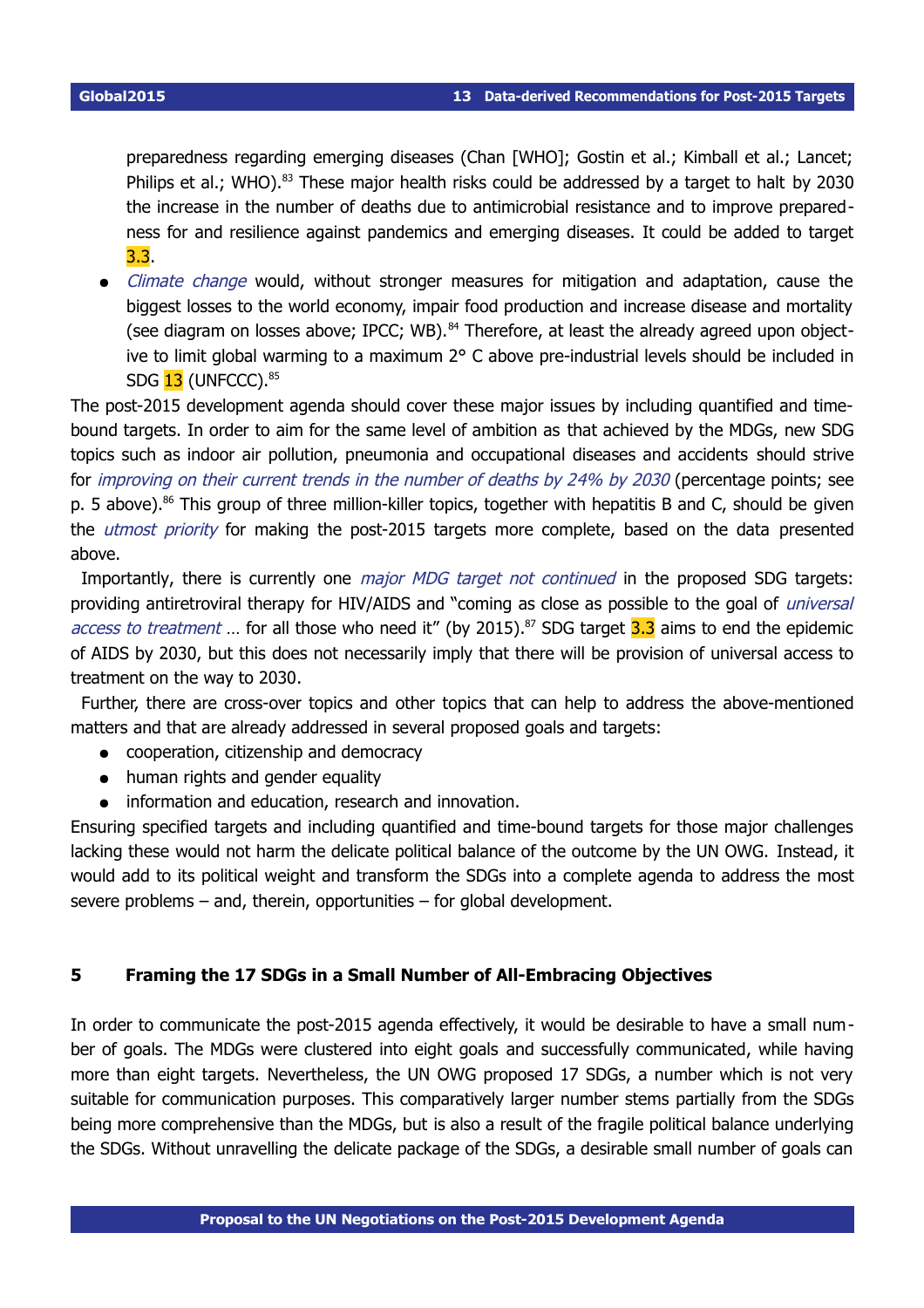only be achieved by fully keeping the 17 SDGs and framing or clustering them in a smaller set of summary or all-embracing objectives. At the same time, it should be clarified that the all-embracing objectives neither replace the SDGs nor are of higher importance than the SDGs.

For a very similar purpose, the UN Secretary-General, Ban Ki-moon, proposed "six essential elements" in his synthesis report on the post-2015 agenda that "would help frame and reinforce the universal, integrated and transformative nature of a sustainable development agenda" (UN SG).<sup>[88](#page-23-12)</sup> These six elements are dignity, people, prosperity, planet, justice and partnership, and they are accompanied by summary aims derived from the SDGs.<sup>[89](#page-23-13)</sup> Related closely to this, the proposal by Global2015 suggests combining these elements and the summary aims to six elementary or all-embracing objectives in order to frame the 17 SDGs pragmatically. These summary objectives could help to effectively deliver the message of the post-2015 development agenda. They could read as shown on p. [15.](#page-14-0)



### <span id="page-13-0"></span>**6 Looking towards the Review "Assessing Priorities for Sustainable Development Goals"**

The main review will provide a data-based set of major global challenges, that arise due to a lack of access to vital resources. It will provide trend data and target achievements since 1990. Available trend data indicates that topics supplied with a target show more improvement than those without a target, and that the MDG targets performed better than other targets agreed upon worldwide by states. There are many topics with a similar severity to the MDG topics but they have no target so far. Several important topics do not only show insufficient improvement but even demonstrate a worsening trend.

The review will be an update of our proposal "Assessing Priorities for Rio+20" (November 2011),<sup>[90](#page-23-14)</sup> using the latest data and more advanced methods. This update will include more specific recommendations for individual topics. For the session of the intergovernmental negotiations on the SDGs in March 2015, we will provide fact sheets for certain targets proposed by the UN OWG.

The subsequent next publication will also include topic-related human rights standards, recommended activities and interventions, as well as the costs and benefits of these measures, to the degree available. Global2015 will continue to monitor developments on the most important global challenges and related target achievements. We will also collaborate with governments, businesses, NGOs and scientific institutions to strengthen action to address the most relevant and imminent global challenges.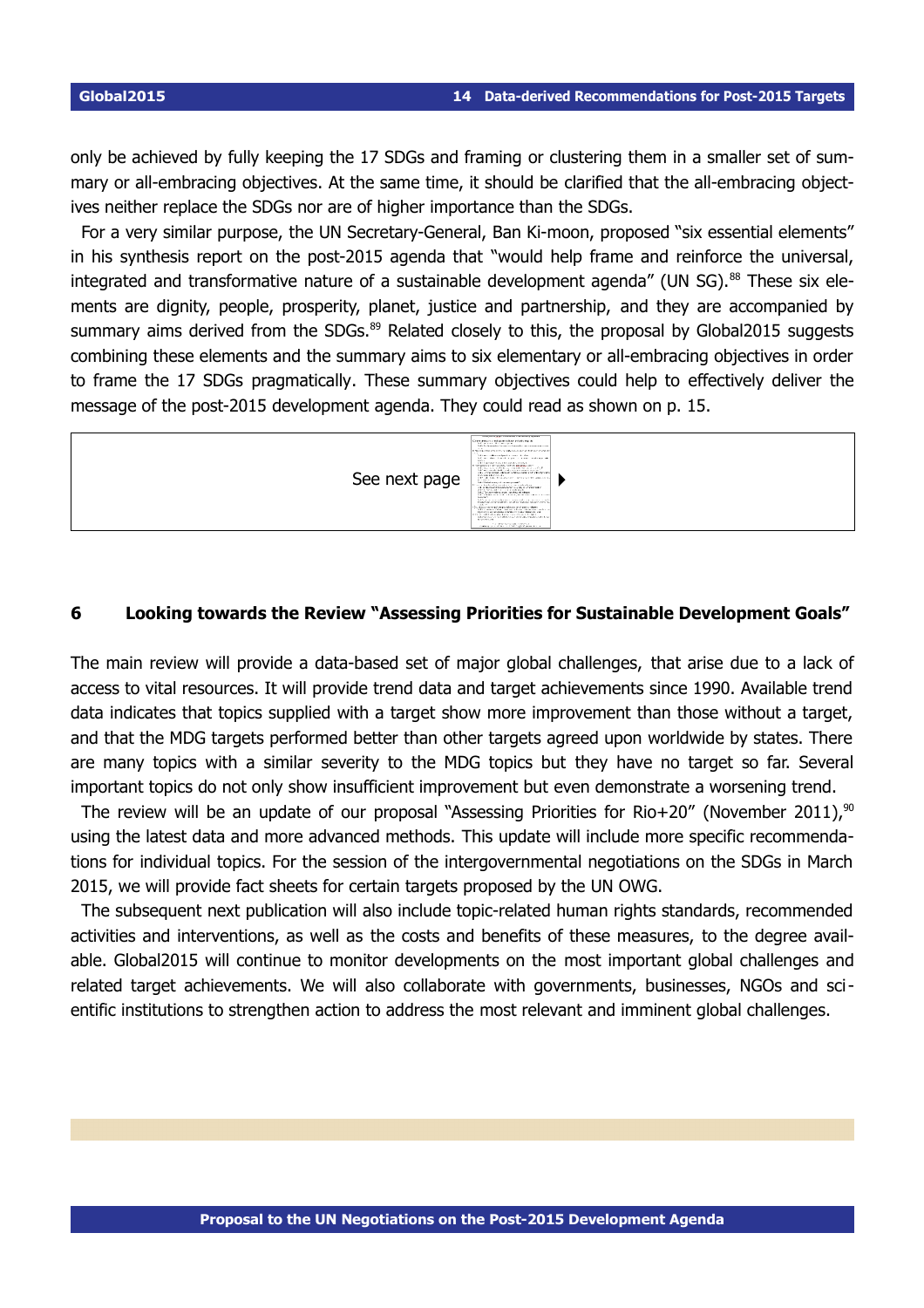### <span id="page-14-0"></span>**Framing the 17 SDGs in Six Elementary or All-embracing Objectives**

I. Enhance human dignity by ending poverty and hunger, and fighting inequalities

Goal 1: End poverty in all its forms everywhere

Goal 2: End hunger, achieve food security and improved nutrition and promote sustainable agriculture

II. Place people at the centre by ensuring healthy lives, education and the inclusion of women and children

Goal 3: Ensure healthy lives and promote well-being for all at all ages

Goal 4: Ensure inclusive and equitable quality education and promote lifelong learning opportunities for all

Goal 5: Achieve gender equality and empower all women and girls

III. Promote prosperity by growing a strong, inclusive and transformative economy

Goal 6: Ensure availability and sustainable management of water and sanitation for all<sup>[91](#page-23-15)</sup>

Goal 7: Ensure access to affordable, reliable, sustainable and modern energy for all<sup>[91](#page-23-15)</sup>

Goal 8: Promote sustained, inclusive and sustainable economic growth, full and productive employment and decent work for all

Goal 9: Build resilient infrastructure, promote inclusive and sustainable industrialization and foster innovation

Goal 10: Reduce inequality within and among countries<sup>[92](#page-23-16)</sup>

IV. Sustain our planet by protecting ecosystems for all societies and our children

Goal 11: Make cities and human settlements inclusive, safe, resilient and sustainable<sup>[93](#page-23-17)</sup>

Goal 12: Ensure sustainable consumption and production patterns

Goal 13: Take urgent action to combat climate change and its impacts

Goal 14: Conserve and sustainably use the oceans, seas and marine resources for sustainable development

Goal 15: Protect, restore and promote sustainable use of terrestrial ecosystems, sustainably manage forests, combat desertification, and halt and reverse land degradation and halt biodiversity loss

V. Ensure justice by promoting safe and peaceful societies, as well as strong institutions

Goal 16: Promote peaceful and inclusive societies for sustainable development, provide access to justice for all and build effective, accountable and inclusive institutions at all levels

VI. Reinvigorate global partnership by catalysing solidarity for sustainable development

Goal 17: Strengthen the means of implementation and revitalize the global partnership for sus tainable development

Goals 1–17 expressed exactly as in: UN OWG 2014, 6.

All-embracing objectives I–VI derived from: UN SG 2014, §§ 66–81 (six essential elements).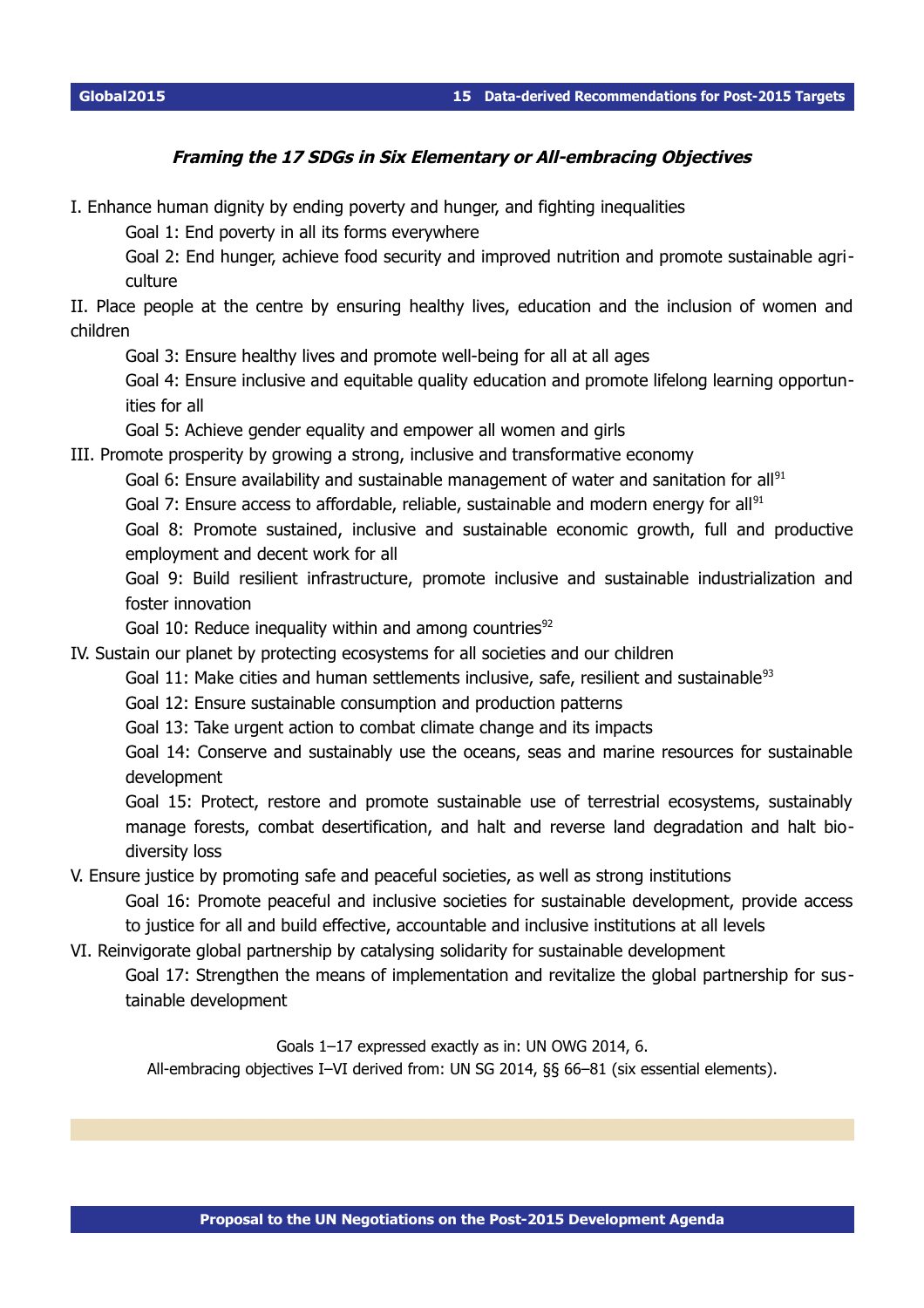- <span id="page-15-1"></span>1 GBD 2015. The early online publication occurred in December 2014. – See full references in the sources list on p. [25.](#page-24-0)
- <span id="page-15-0"></span>2 GBD 2015, p. 118. The number 240 in the causes of death includes umbrella categories as well as specific categories, which leads to some double-counting.
- <span id="page-15-2"></span>3 WHO 2014. The number 163 in the causes of death (column GHE code) includes umbrella categories as well as specific categories, which leads to some double-counting.
- <span id="page-15-3"></span>4 OWG 2014.
- <span id="page-15-4"></span>5 UN 2014 (resolution by the General Assembly), 6.
- <span id="page-15-5"></span>6 Undernutrition (in childhood), diarrhoeal diseases: IHME [GBD] 2013, which provides trend data by the GBD study and related diagrams for 1990, 1995, 2000, 2005 and 2010; search terms: "by year Global Deaths Undernutrition", "by year Global Deaths Diarrhea".
	- HIV/AIDS: WHO 2014c (tabular data); global sums: review's calculations.
	- Tuberculosis: WHO 2014d (tabular data); global sums: review's calculations.

Average MDG trend (before/after 2005): review's calculations from the WHO, GBD and UNICEF data, using the mean of the topic-specific compound annual growth rates (assuming exponential change; see note [13](#page-16-0) below).

Under-5 mortality: UNICEF 2014 (tabular data), sheet "Regional and Global Estimates", "Estimates of under-five deaths by UNICEF region", World, Median.

Malaria: WHO 2014e (tabular data), "Global".

Maternal conditions: WHO 2014f (tabular data) (ZIP archive,

file Web release 6 May/2014PublicRelease\_code\_data/data/outputdata/Final.estimates/uncertainty.who.region.csv, categories "MatDth", World).

Under-five deaths are shown at a 1/10 scale for easy trend comparison. The smaller scale also has an impact on the height level of the average MDG trend line but not on its relative change, which is the main focus here. The average MDG trend line only indicates the trend change before and after 2005; it does not reflect trend changes over the period 1990 to 2005. For the time frame before 2000, UN agencies do not provide mortality data on HIV/AIDS and malaria.

For the average total reduction achieved by the MDGs between 2005 and 2013 (26.2%) and the average total improvement on the trend before 2005 during the same time frame (15.4%), see note [12](#page-15-11) below.

The average annual MDG trend before/after 2005 is derived from the mean of the compound annual growth rates of the MDG topics before and after 2005, respectively (see note [13](#page-16-0) and [12](#page-15-11) below).

- <span id="page-15-6"></span>7 Annual exponential change rates averaged from WHO, GBD and UNICEF trend data referenced in note [6](#page-15-5) above, using the formula shown in note [13](#page-16-0) below; review's calculations.
- <span id="page-15-7"></span>8 The previous trend increased from 1.888 million AIDS deaths to 2.252 million over the 4 years from 2001 to 2005, resulting in the following annual rate of growth:
	- $(2.252 \text{ million} / 1.888 \text{ million})^{(1/4)} 1 = 4.50\%$ .
	- By contrast, the 8-year trend 2005–13 lead to a reduction to 1.448 million deaths, resulting in a negative growth rate:  $(1.448 \text{ million} / 2.252 \text{ million})^{(1/8)} - 1 = -5.37\%$ .

This results in a relative trend change by −9.87%, or a relative trend improvement by 9.87% (percentage points), annually between 2005 and 2013 (numbers of deaths: WHO 2014c; global sums and percentage rates: review's calculations).

- <span id="page-15-8"></span>9 WHO 2014d; global sums and percentage rates: review's calculations.
- <span id="page-15-9"></span>10 The annual rate of change was −1.21% from 2000 to 2005 and −4.30% from 2005 to 2013; the difference was −3.09% (percentage points) (WHO 2014e, "Global"; percentage rates: reviews calculations). Negative values indicate a reduction, which in the case of mortality is to be considered an improvement.
- <span id="page-15-10"></span>11 Based on annual percentage rates (review's calculations) derived from:

Under-5 mortality: UNICEF 2014, sheet "Regional and Global Estimates", "Estimates of under-five deaths by UNICEF region", World, Median.

Maternal conditions: WHO 2014f

(file Web release 6 May/2014PublicRelease\_code\_data/data/outputdata/Final.estimates/uncertainty.who.region.csv, "Mat-Dth", World).

Undernutrition (in childhood), diarrhoeal diseases: IHME [GBD] 2013, search terms: "by year Global Deaths Undernutrition", "by year Global Deaths Diarrhea".

<span id="page-15-11"></span>12 Mean trend before 2005: (4.50% + −0.775% + −1.21% + −2.84% + −2.44% + −4.42% + −2.69%) / 7 = −1.41% Mean trend after 2005: (−5.37% + −3.71% + −4.30% + −3.30% + −2.75% + −3.98% + −2.64%) / 7 = −3.72% Trend change per year: (−9.87% + −2.93% + −3.09% + −0.454% + −0.31% + 0.446% + 0.043%) / 7 = −2.31%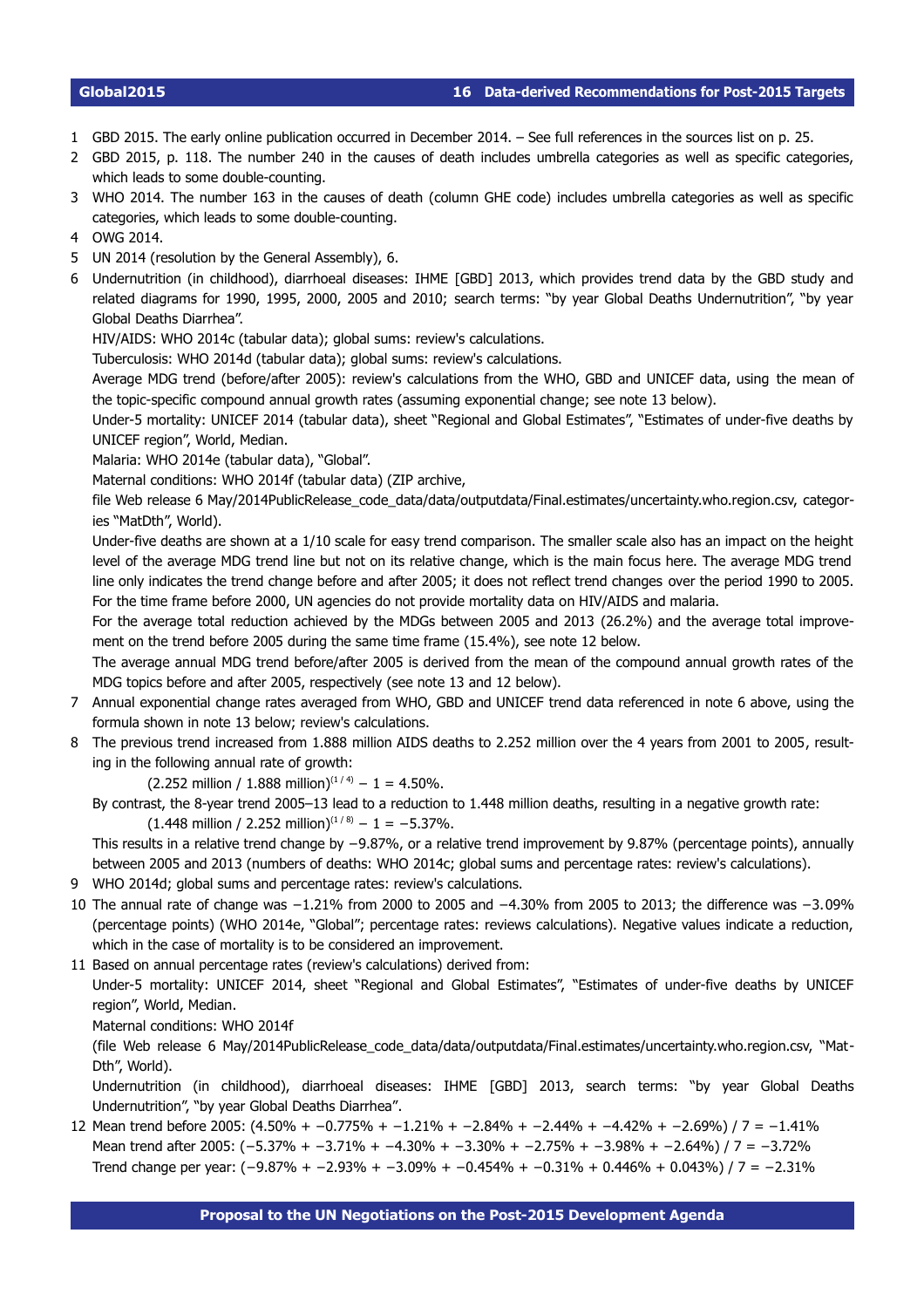The average trend from 2005 to 2013 lead to a total reduction by 26.2%; cumulative exponential decrease due to the annual average MDG rate of change (−3.72%) over 8 years (2005–13):  $(1 + (-0.0372))^8 - 1 = -0.2616 = -26.16\%$ . If the previous trend had continued, it would have caused a reduction by only 10.7%;  $(1 + (-0.01411))^8 - 1 = -10.75\%$ . Therefore, the average MDG trend after 2005 resulted in a total improvement on the previous trend by 15.4% of the 2005 level by 2013;  $-26.16\% - 10.75\% = -15.4\%$  (percentage points).

<span id="page-16-0"></span>13 The statistical measurement used here is the annual exponential growth rate, also known as the compound annual growth rate (CAGR):

 $CAGR = (second value / first value)^{(1 / number of years)} - 1$ 

<span id="page-16-1"></span>The average annual rates of reduction (AARR), as deployed by UNICEF, show a positive value for a reduction.

- 14 OWG 2014, 9 (target 3.9).
- <span id="page-16-2"></span>15 See our previous proposal (Global2015 2014, 5), with regard to target 3.9 (at that time, 3.7) as proposed by the UN OWG (OWG 2014, 9).
- <span id="page-16-3"></span>16 Fukuda-Parr et al. [IPC/UNDP] 2010, 8. The authors refer more in general to the retrospective evaluation of implementation of the MDGs, for which, besides the rates of change, absolute target achievements must be considered still important.
- <span id="page-16-4"></span>17 See diagram on p. [3](#page-2-0) and note [12](#page-15-11) above.
- <span id="page-16-5"></span>18 Review's calculation of the exponential total reduction after 15 years, which is the cumulative growth predicted from the compound annual growth rate (CAGR, see note [13\)](#page-16-0):

total reduction =  $(1 +$  annual change rate)<sup>number of years</sup> - 1

In the case of the average MDG trend since 2005 (−3.72%, see diagram on p. [3](#page-2-0) above) extrapolated by 2030:

 $(1 + (-0.0372))^{15} - 1 = -0.434 = -43.4\%$ .

This result of the current trend was calculated based on 1 plus the 2005–2013 MDG average annual growth rate (−3.72%) on an exponent of 15 years (representing 2015 to 2030) minus 1.

The exponential calculation leads to the same result as adding, in an iterative manner, 15 times the percentage rate of the respective previous year to the previous value: 2015 value + annual percentage of the 2015 value, then the resulting 2016 value + annual percentage of this 2016 value, and continuing this iteration up until 2030.

- <span id="page-16-6"></span>19 The latest average annual MDG trend of  $-3.721\%$  extrapolated for 20 years:  $(1 + (-0.03721))^{20} - 1 = -53.2\%$ .
- <span id="page-16-7"></span>20 UN 2012, §§ 5, 18; UN 2014a, 5.
- <span id="page-16-8"></span>21 For the achieved average improvement of 15.4% in the number of deaths, see diagram above (p. [3\)](#page-2-0) and note [12](#page-15-11) above. The 24.2% reduction of the starting level is the difference in the results of two different mortality trends by 2030; the trend before the MDGs showed effect (before 2005) and the trend since they showed effect (2005–2013): Before-2005 MDG trend (-1.41% per year) extrapolated for 2015–30:  $(1 + (-0.0141))^{15} - 1 = -19.2\%$ After-2005 MDG trend (−3.72% per year) extrapolated for 2015–30:  $(1 + (-0.0372))^{15} - 1 = -43.4\%$ The difference is −24.2% of the starting level (24.2 percentage points), maintaining the trend change achieved by the MDGs (review's calculations). Negative figures indicate a decrease (which represents an improvement).
- <span id="page-16-9"></span>22 In some instances, this review states that a trend improvement which has been calculated as a difference between two percentage reductions – or as percentage points – represents a certain fraction of the total starting level of the reduction (e.g. a reduction by 24.2 percentage points representing almost one quarter of the 2015 level). Mathematically, it would not be correct to equate percentage points and a fraction (because percentage points as a difference do not represent a proportion of the original value). However, in the case of this review all presented fractions refer to the same base value from which also the percentages underlying the percentage points were calculated from. The base value is always the absolute starting level of the corresponding reduction (i.e. the 2005 or 2015 number of deaths, respectively). Since the same base value is used, it can be justified to express percentage points in a fraction of the total (and the figures match accordingly, e.g. 24.2 percentage points being equivalent to almost one quarter of the 2015 level).
- <span id="page-16-10"></span>23 For the 24.2%, see note [21](#page-16-8) above. For a 2010 base year this figure would be 28.4% of the starting level. It would also be possible to focus on annual rates of change, but total reductions over the target period are easier to communicate, which is a desired feature of the targets.
- <span id="page-16-11"></span>24 Though a linear analysis would result in a lower annual percentage change (−3.29% instead of −3.72%), the linear decrease over 15 years calculated from the linear annual change would nevertheless be stronger than the exponential decrease predicted for the same time frame from the annual growth rate (−49.4% instead of −43.4%; review's calculations). The diagram depicts the linear and exponential trend indexed for the year 2015 (set as 100%) since it is the com mon starting point for targeted reductions.
- <span id="page-16-12"></span>25 Fukuda-Parr et al. [IPC/UNDP] 2010, 14.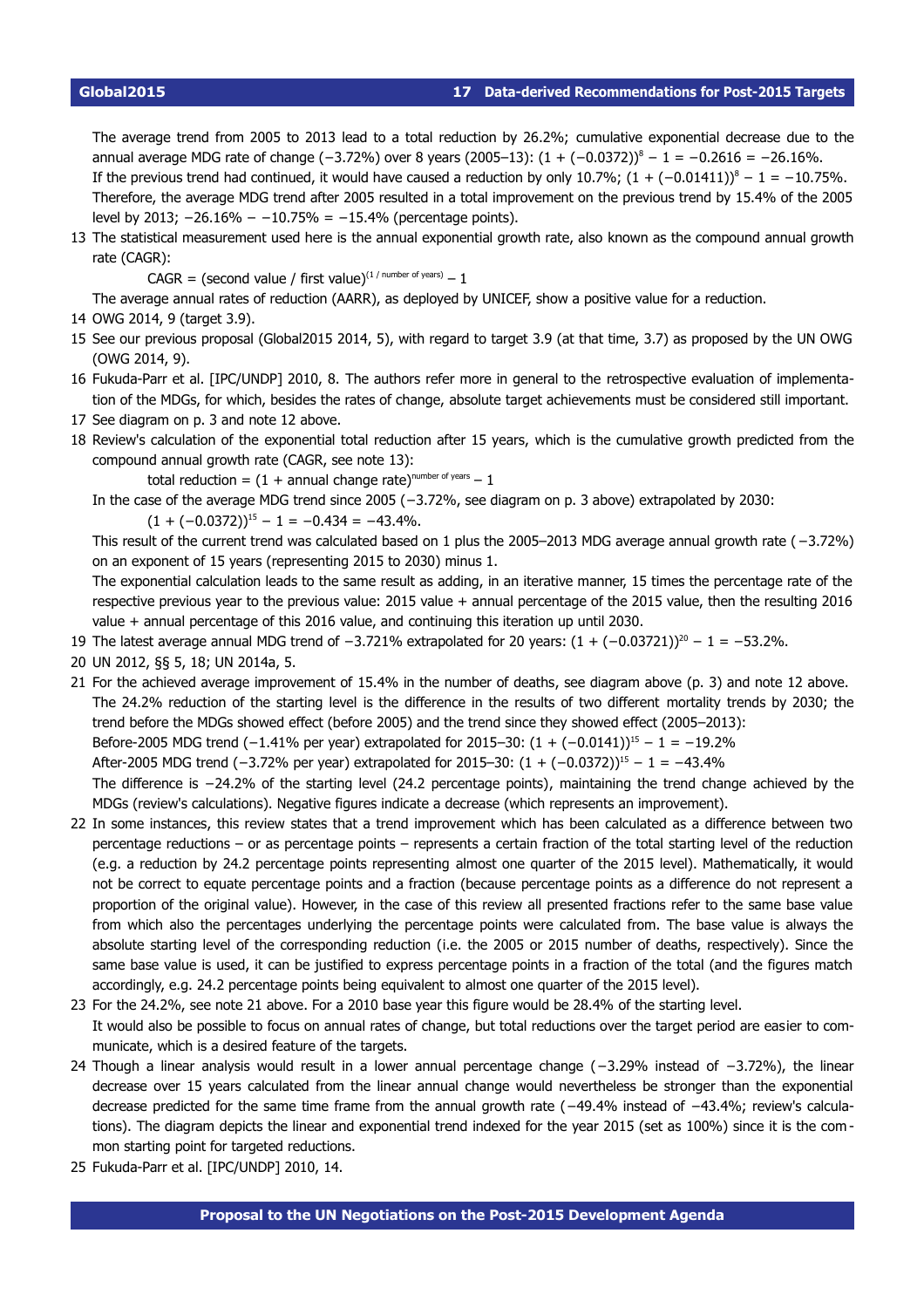#### **Global2015 18 Data-derived Recommendations for Post-2015 Targets**

- <span id="page-17-0"></span>26 IHME [GBD] 2013, search term: "by year Global Deaths Diarrhea"; percentage rate: review's calculation. The GBD figure for unsafe water and sanitation is not used here because, for several reasons, it appears to underestimate the contribution of unsafe water and sanitation to deaths from diarrhoeal diseases (see our previous proposal, Global2015 2014, 13).
- <span id="page-17-1"></span>27 Quote: OWG 2014, 9; the topic is also related to the targets 3.3, 6.1 and 6.2. For the 43.4%, see note [18](#page-16-5) above.
- <span id="page-17-2"></span>28 The current annual trend of 2.64% extrapolated for the 15 years by 2030:  $(1 + (-2.64\%))^{15} - 1 = -33.1\%$ .
- <span id="page-17-3"></span>29 IHME [GBD] 2013, search term: "by year Global Deaths Household air pollution"; percentage rates: review's calculations,  $(3.479 \text{ million} / 3.690 \text{ million})^{(1/5)} - 1 = -1.17\%$ .
- <span id="page-17-4"></span>30 Latest average annual trend (-1.17%) extrapolated for 2015–30:  $(1 + (-0.0117))^{15}$  – 1 = -16.2%.
- <span id="page-17-5"></span>31 See note [21](#page-16-8) above (on percentage points and fractions, see note [22\)](#page-16-9).
- <span id="page-17-6"></span>32 IHME [GBD] 2013, search term: by year Global Deaths "Ambient particulate matter pollution" (the quotation marks are required); percentage rates: review's calculations, (3.2235 million / 3.1015 million)<sup>(1/5)</sup> – 1 = 0.775%.
- <span id="page-17-7"></span>33 Latest average annual trend (0.775%) extrapolated for 2015–30:  $(1 + 0.775\%)^{15} - 1 = 12.3\%$ .
- <span id="page-17-8"></span>34 12.3% + (−24.2%) = −11.9%
- <span id="page-17-9"></span>35 Global2015 2014, 4–8; on opportunities to end the AIDS epidemic, see UNAIDS 2014, 296–299.
- <span id="page-17-10"></span>36 Azad 2008. A preliminary estimate showed an error of about 4% in the global summing of national trend improvements after 15 years.
- <span id="page-17-11"></span>37 24.2% of the starting level, or 24.2 percentage points; see p. [5](#page-4-0) and note [23.](#page-16-10)
- <span id="page-17-12"></span>38 UN 2012, § 247.
- <span id="page-17-13"></span>39 OWG 2014, 7–24.
- <span id="page-17-14"></span>40 OWG 2014, 9, 8, 13. See also our previous proposal (Global2015 2014, 9).
- <span id="page-17-15"></span>41 Blakely et al. [WHO] 2004, 1942, 2068–2069; WHO 2002, 51 (strong associations with inadequate water and/or sanitation, indoor air pollution and underweight among children).
- <span id="page-17-16"></span>42 UN SG 2014, § 136.
- <span id="page-17-17"></span>43 UN SG 2014, § 137.
- <span id="page-17-18"></span>44 UN SG 2014, § 138.
- <span id="page-17-19"></span>45 OWG 2014, 9.
- <span id="page-17-20"></span>46 IHME [GBD] 2013, search terms: "by year Global Deaths "Ambient PM pollution" Ambient ozone pollution", "by year Global Deaths Lead".
- <span id="page-17-21"></span>47 Lead is also related to target 12.4: "by 2020 achieve environmentally sound management of chemicals and all wastes throughout their life cycle in accordance with agreed international frameworks and significantly reduce their release to air, water and soil to minimize their adverse impacts on human health and the environment" (OWG 2014).
- <span id="page-17-22"></span>48 From 1995 to 2010, the number of deaths attributable to the risk factor household air pollution decreased from 4.356 million to 3.479 million (IHME [GBD] 2013, search term: "by year Global Deaths Household air pollution"); percentage: review's calculation. See further details in our previous proposal (Global2015 2014, 5).
- <span id="page-17-23"></span>49 Indoor air pollution is also related to target 7.1, which does not refer to mortality: "by 2030 ensure universal access to affordable, reliable, and modern energy services". Such services could replace the indoor combustion of solid fuels without proper ventilation.
- <span id="page-17-24"></span>50 IHME [GBD] 2013, search term: "by year Global Deaths Diarrhea" (a decrease from 2.157 million deaths in 1995 to 1.446 million in 2010); percentage: review's calculation.

See further details in our previous proposal (Global2015 2014, 6). Diarrhoeal diseases are also related to the not quantifiable target 3.3 to "by 2030 ... combat ... water-borne diseases" and targets 6.1 and 6.2 to achieve access to safe drinking water and adequate sanitation for all by 2030 (success of these depend on the definition and measurement of safe water which had serious issues regarding the MDG target on safe water; WHO et al. 2011, 35; WHO et al. 2012, 5; Fewtrell et al. 2005, 44, 48; Bain et al. 2014, 1).

- <span id="page-17-25"></span>51 OWG 2014, 5 (§ 18); UN 2012, § 247.
- <span id="page-17-26"></span>52 GBD 2014 (tabular data), location\_name: Global; year: 2013; age\_group\_name: Under 5, sum of the categories 5-14 years, 15-49 years and 50-69 years (for the 5–69 years age group; review's calculations), 70-80 years (which adds up to "All ages"); sex\_name: Both sexes; cause\_name: Diarrheal diseases, etc.; metric: Deaths; unit: Number; mean.

The 95% uncertainty range on diarrhoeal diseases, for example, is 1.15–1.38 million deaths among all ages in 2013.

For **hepatitis B and C**, the total of 1.39 million deaths among all ages in 2013 includes deaths caused by acute hepatitis B (68 600 deaths), acute hepatitis C (3450), liver cancer secondary to hepatitis B (300 000), liver cancer secondary to hep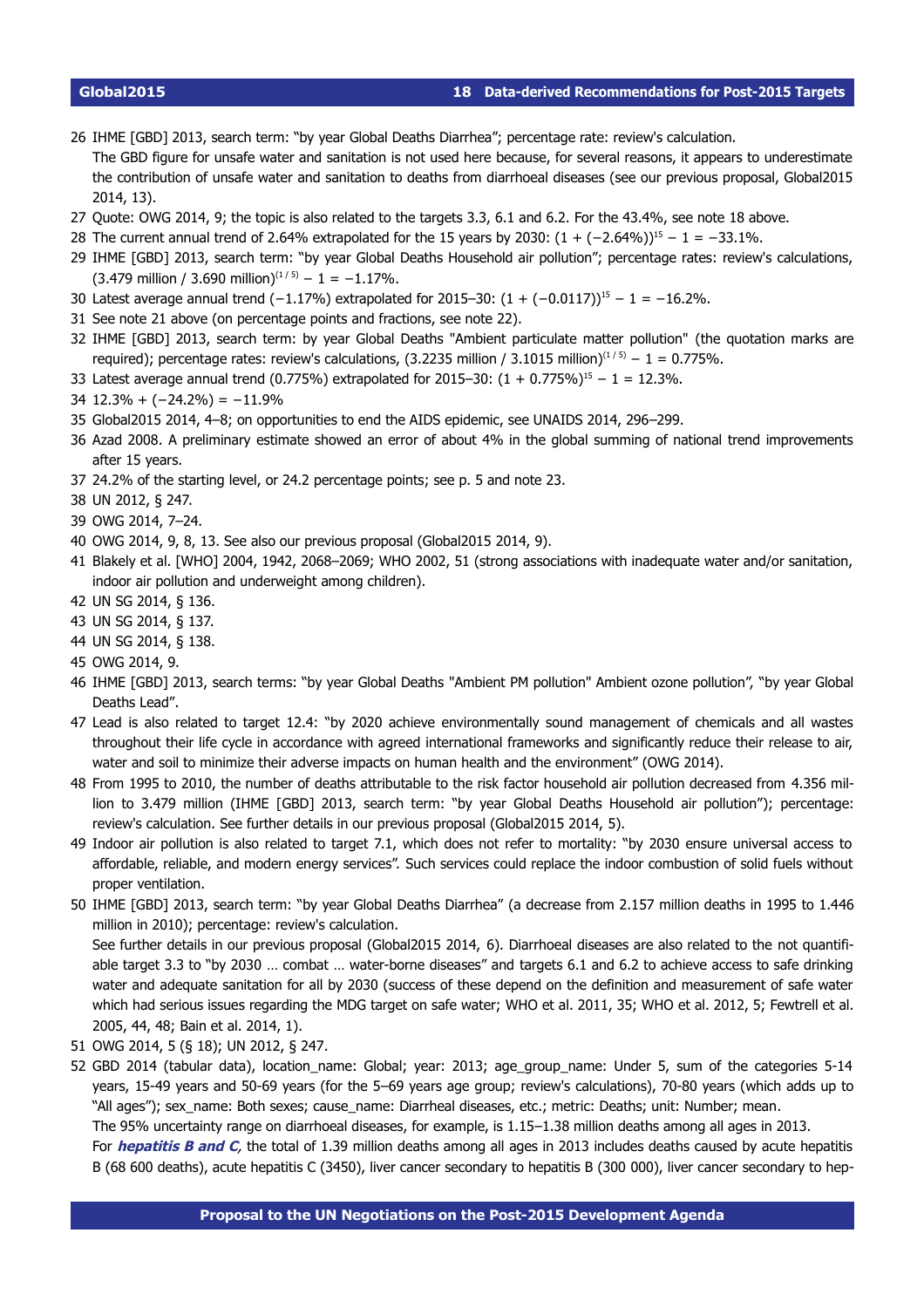atitis C (343 000), cirrhosis of the liver secondary to hepatitis B (317 000) and cirrhosis of the liver secondary to hepatitis C (358 000); sum: review's calculation.

For **pneumonia**, no direct figure is provided by the GBD study. Instead, there is an estimate on lower respiratory infec tions (2.65 million deaths among all ages in 2013 [GBD 2015, 131 (table 2)]), which has been decomposed into the three most common types of pneumonia (H influenzae type B pneumonia: 109 000 deaths [GBD 2015, 146 (table 4); not considering deaths from five years upwards; p. 126]; pneumococcal pneumonia: 594 000; and respiratory syncytial virus pneumonia: 81 500; together 785 000 deaths; sum: review's calculation), influenza (105 000) and non-identified lower respiratory infections (1.76 million) (GBD 2015, 146 [table 4]). Lower respiratory infections encompass pneumonia as the main component, influenza and acute bronchitis. Therefore, the available figure on influenza was not included (on acute bronchitis, no mortality estimate is available). Furthermore, the figure on the three most common types of pneumonia does not cover pneumonia completely, so the figure on non-identified lower respiratory infections will include types of pneumonia but also a few other infections. Hence, the number of pneumonia deaths is between the figure on the three most common types of pneumonia (785 000) and the lower respiratory infections except influenza (but including the non-identified lower respiratory infections) (2.55 million). For the diagram, the mean was used; 1.67 million deaths among all ages, (785 000 + 2.55 million) / 2 = 1.67 million. This is more likely an underestimate than an overestimate, since acute bronchitis will cause fewer deaths than influenza. For the age-distribution, the GBD study provided figures on deaths under the age of five (414 000 due to the three most common types of pneumonia [sum: review's calculation] and 476 000 due to non-identified pathogens; GBD 2015, 146 [table 4]); the figure for the 5–69 years group was derived from the proportion of this agegroup among all lower respiratory infections (GBD 2014; review's calculations).

<span id="page-18-1"></span>53 GBD 2012a, 45–53 (web table 1: Global deaths attributable to risk factors by age and sex in 2010), for the under 5 years age group: categories from "Both Sexes, 0-6 Days" to "Both Sexes, 1-4 Years", for the 5–69 years age group: categories from "Both Sexes, 5-9 Years" to "Both Sexes, 65-69 Years" and for the 70+ age group: categories from "Both Sexes, 70-74 Years" to "Both Sexes, 80+ Years"; sums for the age groups: review's calculations.

Indoor air pollution: category "Household air pollution from solid fuels".

Outdoor air pollution: "Ambient particulate matter pollution" and "Ambient ozone pollution" (due to possible overlap between risk factors, for the diagram the mean was calculated between the minimum [the figure for particulate matter pollution] and the maximum [the sum of both categories]; review's calculations).

Undernutrition in childhood: "Child and maternal undernutrition". This covers risks to the child which result from undernutrition of the mother or from undernutrition of the child that has occurred during childhood up until the age of five, as well as a few deaths in higher age attributable to under-five undernutrition. It does not include deaths of people from the age of five onwards which are attributable to undernutrition during that age. On the discrepancies between the estimates by the GBD study and Black et al., see our previous proposal (Global2015 2014, 20).

Occupational diseases and accidents: "Occupational risk factors".

Lead pollution: "Lead exposure".

Total numbers of deaths can also be found in GBD 2012, 2238–2239.

The GBD update on risk factors providing data on 2013 is expected to be published soon. Trend data with more than two points in time (1990, 1995, 2000, 2005 and 2013) is scheduled to be released four months thereafter.

- <span id="page-18-2"></span>54 RAM [UK] 2014, 5: deaths per year due to antimicrobial resistance: "AMR now 700,000 (low estimate)". See note [75.](#page-22-14) Agedistribution is taken from tuberculosis (WHO 2014; review's calculations), since MDR-TB is the main contributor.
- <span id="page-18-0"></span>55 Murray et al. 2006, 221, 2214 (62 million  $[10<sup>th</sup>-90<sup>th</sup>$  percentile range 51–81 million]); McKibbin et al. 2006, 15, 26, 57 (two scenarios; severe: 71.1 million [also used by Burns et al. [WB] 2008, 4]; ultra [without the anomalously high elderly survival rates of the 1918 influenza pandemic]: 142 million); Taubenberger et al. 2006, 15, 21 (>100 million); Osterholm 2005, 1824 (180–360 million); the mean of the 5 estimates is 129 million deaths (review's calculation); assuming a severe influenza similar to the 1918 "Spanish flu" to be a once-in-a-century event leads to an annualized figure of having 1.29 million lives at risk, which is depicted in the diagram (review's calculation). A further, less detailed estimate puts the total figure for a severe pandemic at even 2.8 billion deaths (Leggett 2006, 794).
- <span id="page-18-3"></span>56 WHO 2014 (tabular data), sheet "Global2012", for the under 5 years age group: categories "0-27 days" and "1-59 months" in "Male" and "Female", for the 5–69 years age group: categories from "5-14 years" to "60-69 years" in "Male" and "Female", and for the 70+ age group: categories "70+ years" in "Male" and "Female"; sums for the age groups: review's calculations.

The WHO Global Health Estimates provide data neither on chronic hepatitis B and C nor on risk factors such as undernutrition, indoor and outdoor air pollution, occupational diseases and accidents as well as lead exposure.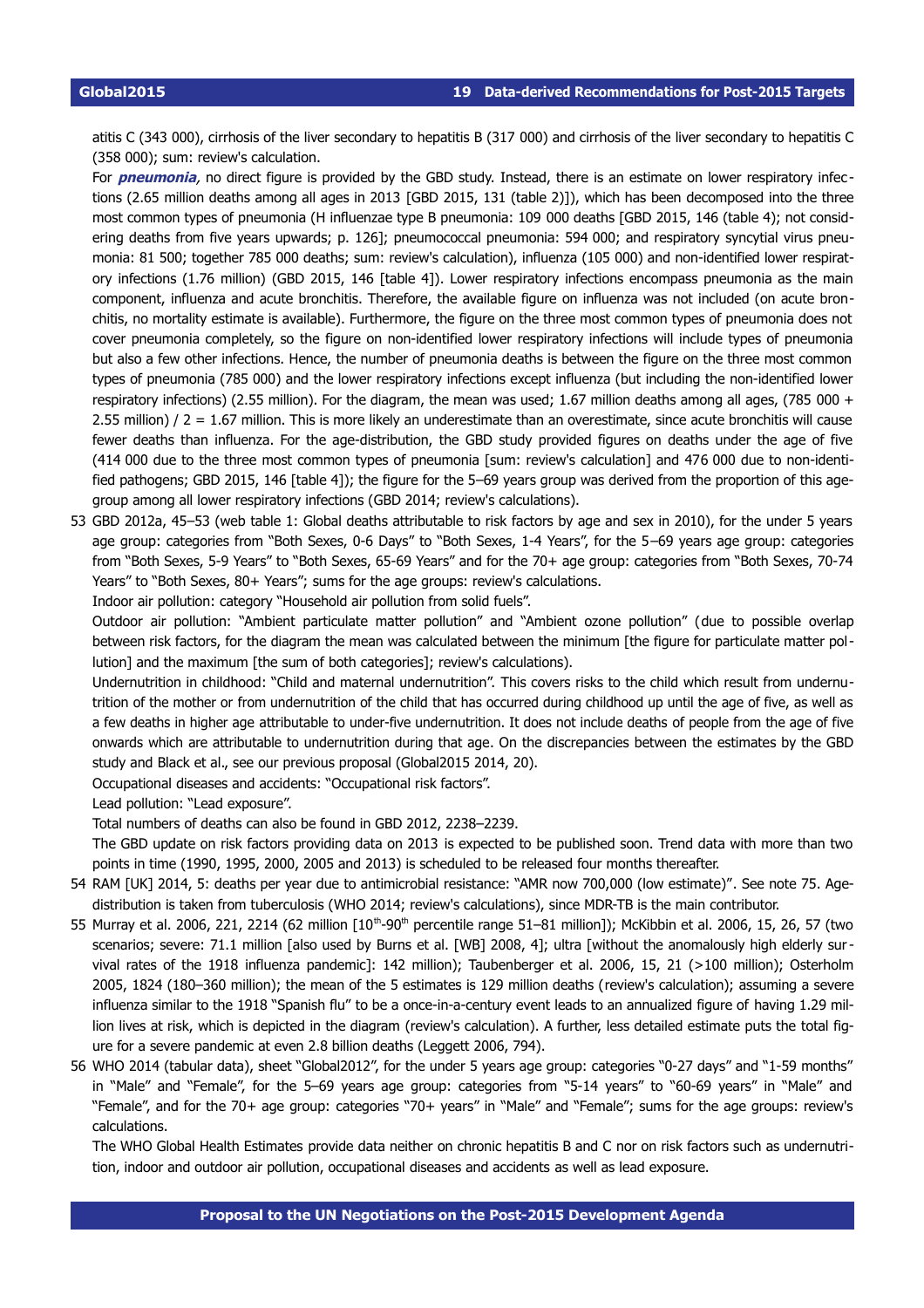On **pneumonia**: As with the GBD estimate (see note [52](#page-17-26) above), the estimate on lower respiratory infections was used (3.05 million deaths in 2012; WHO 2014, sheet "Global2012"), from which deaths due to influenza were subtracted (the mean of 250 000–500 000 deaths per year; WHO 2014i); the age-distribution was derived from all lower respiratory infections; review's calculations.

<span id="page-19-0"></span>57 3.10–3.15 million deaths under five attributable to child and maternal undernutrition in 2011 (Black et al. 2013, 433 [UNbased and NIMS-based figures], 442 [joint effects of stunting, wasting, fetal growth restriction, suboptimum breastfeeding, and vitamin A and zinc deficiencies]). The diagram shows the mean (review's calculation). The age-distribution was not provided by Black et al. and therefore taken from GBD 2012a (review's calculation).

As with the GBD estimate, this covers risks to the child which result from undernutrition of the mother or from undernutrition of the child which occurred during childhood up until the age of five, as well as a few deaths in higher age attributable to under-five undernutrition. It does not include deaths of people from the age of five onwards which are attributable to undernutrition during that age. On the discrepancies between the estimates by the GBD study and Black et al., see our previous proposal (Global2015 2014, 20).

- <span id="page-19-1"></span>58 2.33 million deaths in 2010/11 (ILO 2014, 33–34, appendix; TUT et al. 2014, 13). The large difference between the GBD and ILO estimates can be explained by under-reporting and different but plausible estimation methods.
- <span id="page-19-2"></span>59 WHO 2014g, life expectancy at birth, both sexes, global, 2012.

#### <span id="page-19-3"></span>60 **Climate change:**

- Current annual losses: approximately US\$141 billion (0.188% of global GDP); GHF 2009, 92 (\$126 billion in 2010 [90% confidence interval \$4.1–951 billion], presumably in 2010\$) (adjusted to 2013\$ using WB 2014, World: 'Inflation, GDP deflator (annual %)'); percentage: review's calculations using WB 2014, World: 'GDP (current US\$)', 2013.
- Future losses in 2100 in the case of business as usual: 2.9–23% of global GDP in 2100 (averaging 7.92%) (Nordhaus 2008; Stern 2006; Roson et al. 2012; Kemfert [DIW] 2005; Evans et al. 2009; Ackerman et al. 2008; Kemfert et al. [DIW]). Business-as-usual scenarios for 2100 (the year for which the most projections are available), including nonmarket impacts and referring to 2.6–4.8° C above 1986–2005 levels (or 3.2–5.4° C above 1850–1900 levels, which are close to pre-industrial levels) in 2100 according to the scenarios in IPCC 2013, 20 (scenario RCP8.5, which shows an increase in average surface temperatures by 2.6–4.8° C for the period 2081–2100 relative to 1986–2005 [assessed likelihood is 66–100%; p. 4 (note 2)]), 19 (0.61°C difference between the averages of the periods 1850– 1900 and 1986–2005), and WB 2012, 23–24:
	- Nordhaus 2008, 13, 181 (2.9% in losses of global GDP at 3.1° C above pre-industrial levels in 2100; included because the projected temperature level is very close to the range suggested by the IPCC)
	- Stern 2006, 156–159 (2.9% at 4.3° C in 2100 and for high climate sensitivity, 5.9% at 3.5° C)
	- Roson et al. 2012, 11, 15 (4.6% at approximately 5.5° C [4.9° C above 2000 levels] in 2100; also cited in Tol 2013, 11 [table 1]; included because the projected temperature level is very close to the range suggested by the IPCC)
	- Kemfert [DIW] 2005, 135, 139, 140 (6.4% or \$15.4 trillion at 3.5° C in 2100 with no policies by 2025, 8.3% or \$20 trillion at 4.3° C in 2100 with no policies by 2100 [second temperature level taken from figure 3 (p. 139); percentages: review's calculations from the data provided (\$12 trillion equal to around 5% of the projected global GDP [p.140],  $(5 / 12) \times 15.4 = 6.4\%$  (first percentage),  $(5 / 12) \times 20 = 8.3\%$  (second percentage)])
	- Evans et al. 2009, 22 (6.4% at 3.9° C in 2100, considering catastrophe risks and increased damages)
	- Ackerman et al. 2008, 10, abstract (10.8% in 2100; no temperature level provided, but referring to a high climate sensitivity and therefore high global warming [similar to Stern 2006])
	- Kemfert et al. [DIW] 2005, 35–38, 31, 32 (23% at 4.3° C in 2100, considering feedbacks with trade and investment, and ancillary costs due to air pollution; also in OECD 2008, 281).

Mean of these 9 projections and percentage: review's calculation. Since the purpose of the indicator is not a cost-benefit analysis, no discounting was applied to future losses (see WB 2010, 49).

The current and future losses mentioned above do not include the recent estimates by DARA 2012 and Tol [CC] 2011 for reasons stated in our previous proposal (Global2015, 19 [note 65]).

**Financial instability:** approximately 3.67% of global GDP in average losses in 2010–13. The average annual rate of exponential growth of real GDP from 1990 to 2007 was 2.97% globally, and over 2007–13 it averaged at 1.78% (derived from World Bank data). This accounts for 1.19% (percentage points) less annual growth (hence, the –2.09% recession of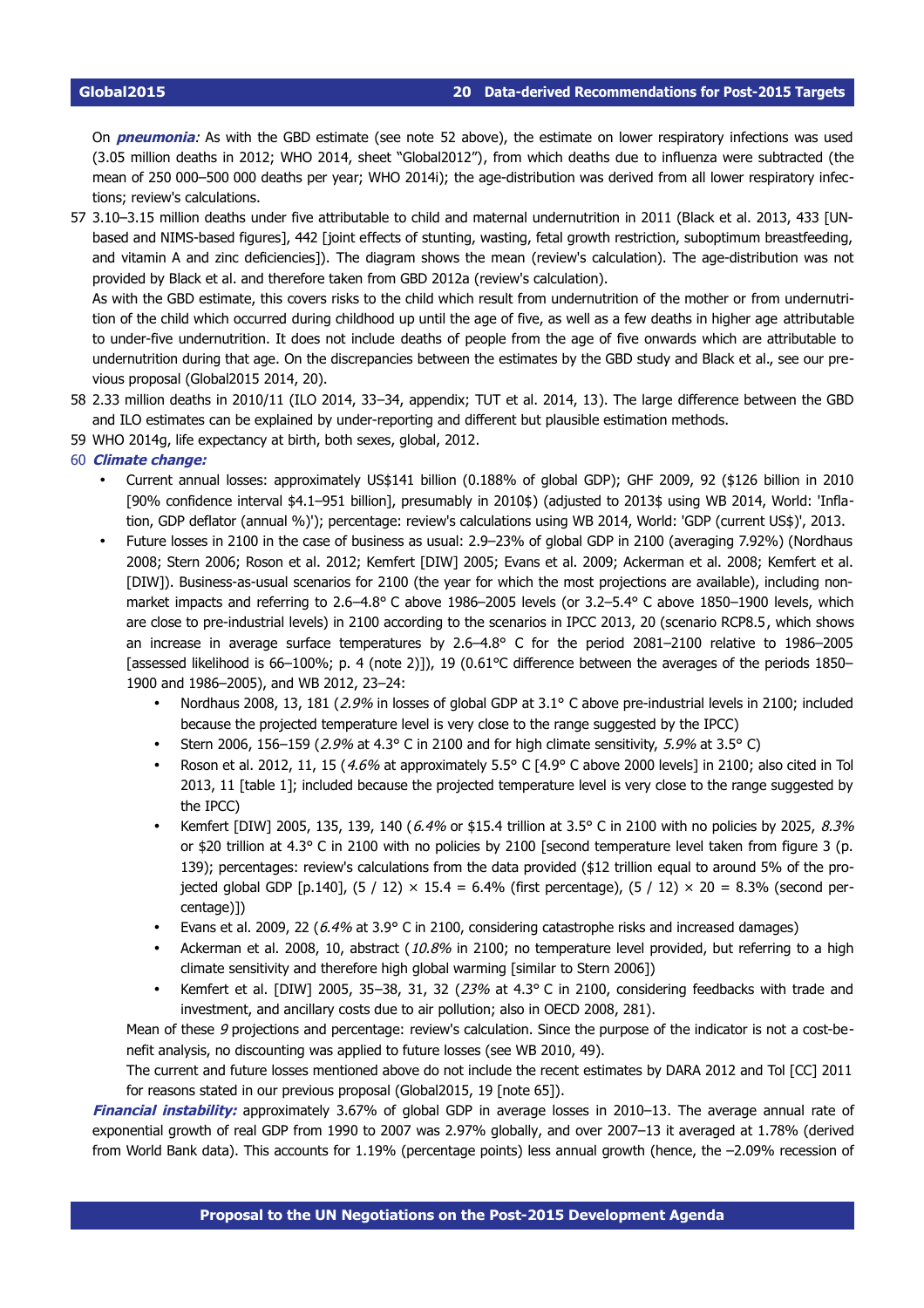2009 has not been offset so far). However, the 2013 figure may represent a second trough year within the time frame since 2007, which could lead to an overly negative picture. Therefore, instead of the 2013 figure the mean from 2010 (which had a high growth rate of 4.07%) to 2013 was used to compare with the pre-crisis trend. Similarly, the period 1990–2007 was chosen to serve as a long-term measurement of comparison, to cover several full periods or patterns of minimum and maximum annual growth rates (similar to business cycles), to provide a middle ground in estimating the long-term rate and level of GDP growth, and to compensate for the strong growth in the years before the crisis which is often considered bubble growth. From the average growth rate of the 1990–2007 period, a pre-crisis trend of GDP up until 2013 was calculated. To prevent the starting year from influencing the level of calculated GDP, the GDP level was adjusted to an average level derived from the 2000–2007 period (from each year of this period onwards, a trend based on the average growth rate 1990–2007 was calculated, and from the resulting 2007 GDP levels the average was taken as the starting point for the reference trend up until 2013; this averaging leads to a lower losses estimate [also in comparison to simply taking the 2007 or 2008 GDP as the starting point]). Actual GDP in 2010–13 was on average 3.67% below the GDP expected from the pre-crisis trend. Data: WB 2014, 'GDP growth (annual %)' (based on constant 2005 US Dollars) and 'GDP (constant 2005 US\$)' (both already adjusted for inflation); means, trend and percentages: review's calculations.

Additionally, fiscal losses of \$1.44 trillion were incurred due to banking crises, currency crises, and sovereign debt crises in less developed countries, which divided by 23 years, equals \$69.5 billion or 0.0928% of global GDP per year (WB 2014a: \$1 trillion amounting from 1980 to 2002 [years taken from the diagram], presumably in 2005\$) (adjusted to 2013\$ using WB 2014, world, 'Inflation, GDP deflator (annual %)'); division, adjustment for inflation and percentage: review's calculations (using WB 2014, world: GDP in current US\$).

The two losses amount to 3.76% of gross world product (assuming the second type of losses persisted); sum: review's calculation using WB 2014, World: GDP (in current US\$), 2013.

**Antimicrobial resistance:** RAM [UK] 2014, 6 (2–3.5% of global GDP by 2050 due to a continued rise in antimicrobial drug resistance; based on scenarios modelled by RAND Europe and KPMG [p. 7]).

**Biodiversity and ecosystems degradation:** \$846 billion to \$2.96 trillion lost per year (1.13–3.95% of global GDP), comprising of:

- \$664 billion to \$2.77 trillion per year due to invasive species (Pimentel et al. 2001, 14: \$336 billion in six large countries of different income levels, extrapolated to \$1.4 trillion globally, presumably in 1998\$ [since referring to 1998 GNP]) (adjusted to 2013\$ using WB 2014, 'Inflation, GDP deflator (annual %)' for the USA, the UK, Australia, South Africa, India and Brazil; adjustments for inflation, and resulting sums: review's calculations)
- \$77 billion per year due to underperforming fish stocks (WB 2009, 41: \$51 billion in 2004 [80% confidence level \$37– 67 billion], presumably in 2004\$) (adjusted to 2013\$ using WB 2014, world, 'Inflation, GDP deflator (annual %)')
- \$89 billion per year in lost services from land-based ecosystems, not considering invasive species (Braat et al. [TEEB] 2008, 11, 136: €50 billion in 2000 (annual cost continuing in 2050, including direct and indirect impacts on GDP: actual costs, income foregone and welfare costs [p.121]), in 2007€ [p. 122]) (converted to \$68.6 billion (in 2007\$) using FRB 2011 and adjusted to 2013\$ using WB 2014, world, 'Inflation, GDP deflator (annual %)')
- \$16–24 billion per year due to illegal logging (WB 2004, 1: \$10–15 billion, presumably in 2003\$) (adjusted to 2013\$ using WB 2014, world, 'Inflation, GDP deflator (annual %)').

**Unsustainable resource use:** 1.13–9.42% of annual global GDP (averaging 4.91%) at risk within 20 years; IMF 2011, 102–109: four scenarios on oil scarcity:

- decrease of annual GDP by 2.90% in the benchmark scenario on oil scarcity (IMF 2011a, Real GDP, year 20)
- 1.13% decrease in the alternative scenario 1: greater substitution away from oil (IMF 2011b, Real GDP Upside scenario, year 20)
- 9.42% decrease in the alternative scenario 2: greater decline in oil production (IMF 2011c, Real GDP Downside scenario, year 20)
- 6.20% decrease in the alternative scenario 3: greater economic role for oil (IMF 2011d, Real GDP Downside scenario, year 20).

No estimates on the probabilities of occurrence for the scenarios available (in the diagram assumed 50% for the average of the four scenarios, which may be an underestimate; minimum in the diagram: alternative scenario 1 weighted by a 50% probability; maximum: alternative scenario 2 not weighted).

**Road accidents:** approximately \$1.37 trillion in losses per year (1.83% of global GDP), according to WHO 2004, 15–16 (derived from TRL 2000, 11 [latest available data], see also WHO 2009a, 2), losses from road accidents comprise about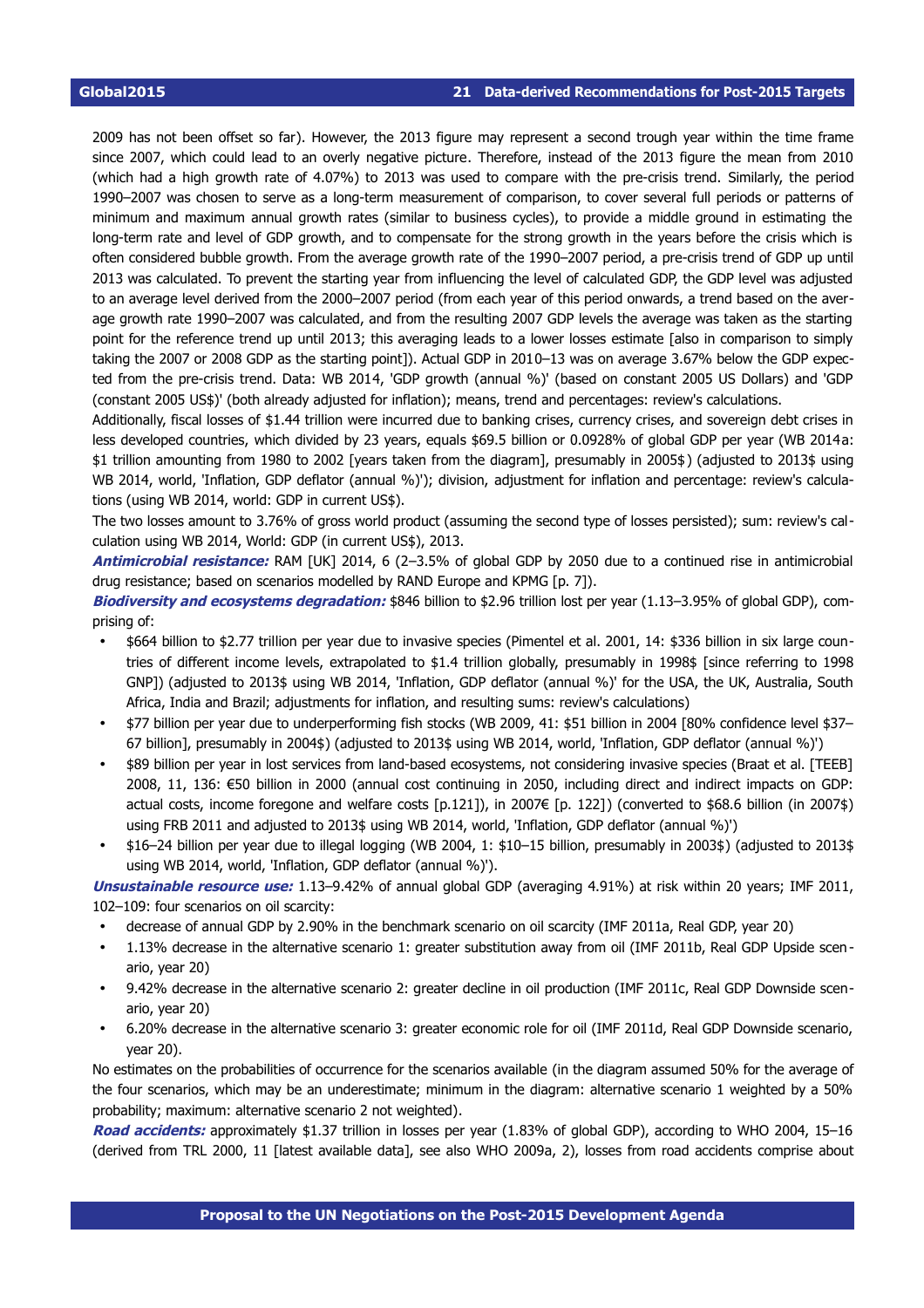2% of gross national income (GNI, formerly GNP) in high-income countries, 1.5% of GNI in middle-income countries and 1% of GNI in low-income countries; review's calculation using the following figures from WB 2014, GNI (current US\$), 2013:

 $($50.7$$  trillion in GNI  $\times$  0.02) +  $($23.6$$  trillion  $\times$  0.015) +  $($0.578$$  trillion  $\times$  0.01) = \$1.37 trillion (in 2013\$).

The percentage of total GNI is almost the same as in WHO 2004, 15 (table 5); percentage: review's calculation using WB 2014, GDP (current US\$), World, 2013.

**Indoor air pollution:** 1.29% of gross world product in 2010. This is the low estimate according to the data and methodology used in Hutton [CC] 2011 (see the section below on outdoor air pollution in this note). The baseline estimate for indoor air pollution is 2.9% of global GDP in 2010 (p. 22 [table 6]). Mortality accounts for approximately 83.1% of these (86% in less developed countries [p. 30 (fig. 21)] and only 32% in developed countries [29 (fig. 20, both figures taken from the diagrams)]; however, developed countries only contributed 5.6% of the losses in 2010 [share of total cost in %, p. 22 (table 6)], so the resulting weighted mean is 83.1%  $[(86\% + (32\% \times 5.6\%)) / (100\% + 5.6\%)] = (86\% + (32\% \times 5.6\%))$  $(0.056)$  /  $(1 + 0.056) = 83.1\%$ ; review's calculation). The mortality-related proportion can be changed according to the ratio between the low and the baseline value of a statistical life (1/3). Then, the changed mortality-related proportion can be combined again with the (unchanged) losses not related to mortality (the remaining 16.9%) by adding these together. The review's calculation is as follows:

 $(2.9\% \times 83.1\% \times (1/3)) + (2.9\% \times 16.9\%) = (2.9\% \times 0.831/3) + (2.9\% \times 0.169) = 0.803\% + 0.490\% = 1.29\%.$ Food insecurity: \$878 billion (1.17% of global GDP) per year in food losses and waste (FAO 2013, 55; \$750 billion lost in 2007, expressed in 2009 producer prices of about 180 agricultural products in more than 100 countries [excluding fish and seafood]) (adjusted to 2013\$ using WB 2014, world, 'Inflation, GDP deflator (annual %)'); percentage: review's calculation using WB 2014, World: 'GDP (current US\$)', 2013.

**Outdoor air pollution:** 1.15% of global GDP in 2010. This is the low estimate according to the data and methodology used in Hutton [CC] 2011:

- The estimated losses include premature mortality, building and other material damage, health care costs, productivity losses from morbidity, natural resources and crop damage, and visibility damage resulting from anthropogenic outdoor air pollution (Hutton [CC] 2011, 7, 13, 28 [figure 18], 29 [figure 19]).
- Mortality is the main factor in this estimate and related economic losses are calculated in a way that is not directly comparable to most estimates on other topics used in this review. The estimate is based on the willingness-to-pay approach which usually results in much higher figures than deriving productivity losses from lost years of life. Since most estimates on mortality-related economic losses in this review use the latter method, comparison between topics would be affected by using an estimate based on the other method.

For the aforementioned reason, this review uses the low estimate outlined by Hutton, which is closer to an estimate derived from productivity losses. Hutton uses a "value of statistical life" of \$3 million in developed countries and \$685 000 in less developed countries for the baseline estimate, reflecting different income levels (in 1990\$; p. 14–15, 31). For the low estimate, the figures are \$1 million and \$228 560, respectively (p. 15, 21). Correspondingly, Hutton provides different figures on economic losses due to air pollution (outdoor and indoor pollution combined), a baseline estimate of 5.4% of gross world product in 2010 and a low estimate of 2.1% (p. 31).

Such a figure is not provided for outdoor air pollution solely but can be derived from the data provided as follows. The baseline estimate for outdoor air pollution is 2.7% of global GDP (2010) (p. 22 [table 6]). Mortality accounts for approximately 86% of these (p. 28 [fig. 18], 29 [fig. 19], read from the diagrams). This proportion can be changed according to the ratio between the low and the baseline value of statistical life (1/3). Then, the changed mortality-related proportion can be combined again with the (unchanged) losses not related to mortality (the remaining 14%). The review's calculation is as follows:

 $(2.7\% \times 86\% \times 1/3) + (2.7\% \times 14\%) = (2.7\% \times 0.86/3) + (2.7\% \times 0.14) = 0.774\% + 0.378\% = 1.15\%$ .

For 2050 and with no change in policy trends, the same percentage of gross world product is projected to be lost (p. 22 [table 6]).

By using economic losses data this proposal in no way suggests the value of a human life is limited to economic dimensions and nor that it is of a different value in different world regions.

**Occupational diseases and accidents:** \$567 billion in annual losses (0.757% of global GDP), comprising:

• approximately \$274 billion in the USA (Leigh 2011, 728, 740: \$250 billion in 2007, in 2007\$ [p. 744]) (adjusted to 2013\$ using WB 2014, USA, 'Inflation, GDP deflator (annual %)')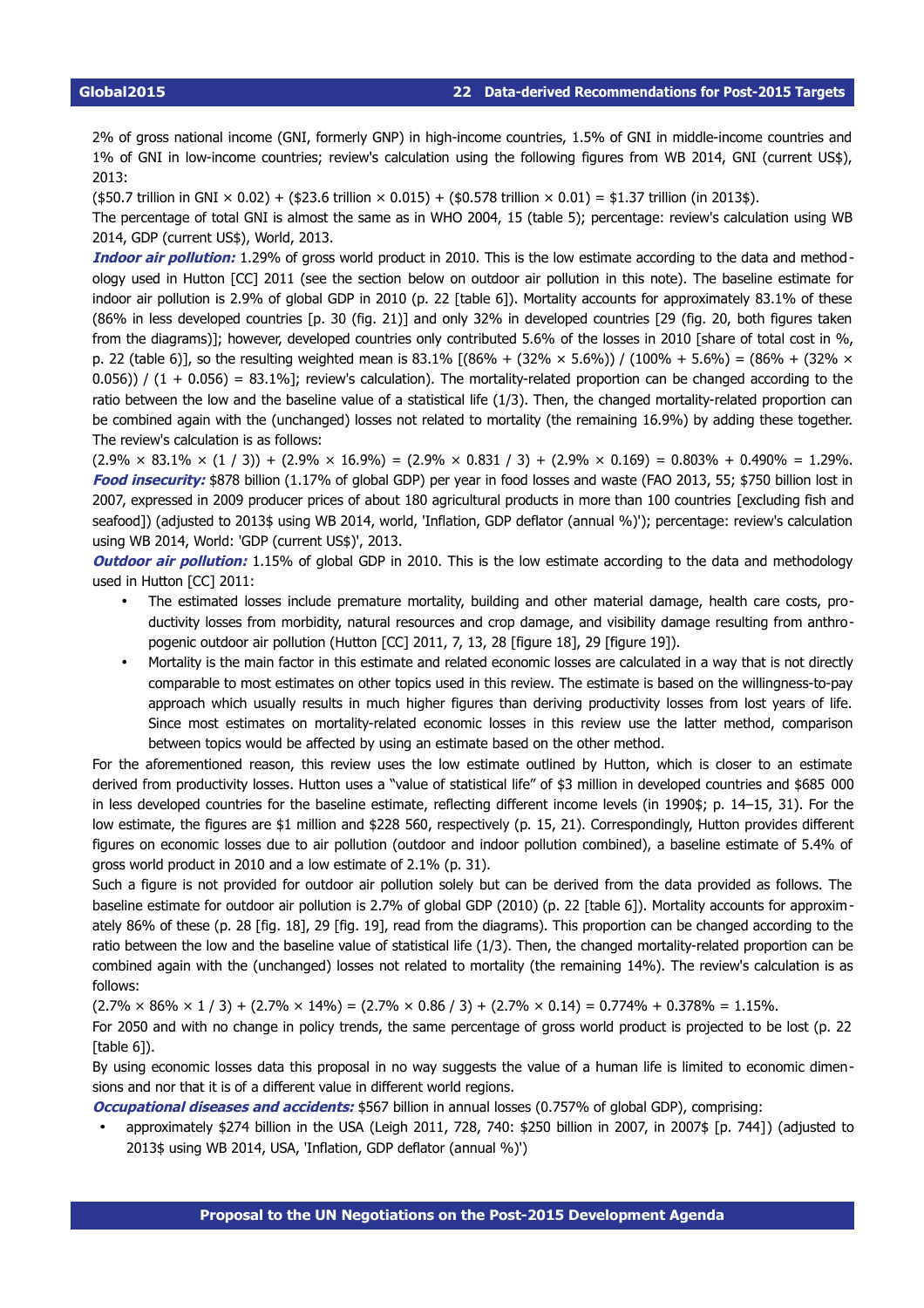• \$293 billion in 14 EU countries (EU-OSHA 1998, 31: ECU143 billion, in 1995ECU [p. 30]; sum: review's calculation ) (converted to US\$185 billion using NBH 2013, annual average, and adjusted to 2013\$ using WB 2014, EU, 'Inflation, GDP deflator (annual %)').

Sums and percentage: review's calculations (using WB 2014, World: 'GDP (current US\$)', 2013).

**Soil degradation:** \$44.7–963 billion, averaging 0.673% of global GDP in losses per year. Estimates include:

- \$44.7 billion (UNEP 2011 [LADA project Land Degradation Assessment in Drylands], 1, 9: \$40 billion from land degradation, without considering hidden costs of increased fertilizer use, loss of biodiversity and loss of unique landscapes; presumably in 2010\$) (adjusted to 2013\$ using WB 2014, world, 'Inflation, GDP deflator (annual %)')
- \$963 billion (Pimentel et al. 1995, 1121, and UNCCD 2011, 3: \$400 billion from soil loss, presumably in 1994\$) (adjusted to 2013\$ using WB 2014, world, 'Inflation, GDP deflator (annual %)').

<span id="page-22-0"></span>Mean and percentages (0.060–1.29%): review's calculation using WB 2014, World: 'GDP (current US\$)', 2013.

- 61 From 1990 to 2009, material intensity has decreased by approximately 11.8% globally from 1.53 to 1.35 kg per \$ in GDP (Krausmann et al. 2011, table on figure 2.c; percentage: review's calculation). However, the rate of this decrease had slowed down in the latter years assessed (and it has even turned into a small increase in midst of the crisis in 2009). Furthermore, annual global resource extraction had increased over the same time frame, and much more than material intensity: by even 63.8%, from about 41.60 billion tonnes to 68.14 billion tonnes (Krausmann et al. 2011, table "Material flow data"; percentage: review's calculation).
- <span id="page-22-1"></span>62 UNCCD 2014, 14.
- <span id="page-22-2"></span>63 See Global2015 2014, 3–4. In the final outcome document, the UN OWG added to "combat hepatitis, water-borne diseases, and other communicable diseases" by 2030 (OWG 2014, target 3.3, p. 9).
- <span id="page-22-3"></span>64 GBD 2014 (for details see the second paragraph of note [52](#page-17-26) above). For comparison, see diagram on p. [10](#page-9-0) above.
- <span id="page-22-4"></span>65 IHME [GBD] 2013, search term:

"by year Global Deaths Hep B "Hep C" Cirrhosis-HepB Cirrhosis-HepC Liver-HepB Liver-HepC".

For other major contagious diseases (as shown in the diagrams on p. [10\)](#page-9-0), see trend data in IHME [GBD] 2013 (on 1990, 1995, 2000, 2005 and 2010) and GBD 2015, 131 (table 2), "All ages deaths (thousands)", "Median % change" (between 1990 and 2013).

- <span id="page-22-5"></span>66 WHO 2010, § 1; referring to hepatitis C.
- <span id="page-22-6"></span>67 See details and recommendations in our previous proposal (Global2015 2014, 8).
- <span id="page-22-7"></span>68 Latest estimates on under-five mortality from pneumonia:
	- 414 000 deaths in 2013 due to the three most common types of pneumonia (GBD 2015, 146 [table 4]; sum: review's calculation), not including all types of pneumonia and not including deaths under the age of one month (p. 126)
	- 935 000 deaths in 2013 (95% uncertainty range 817 000 to 1.06 million), including deaths in neonates aged 0-27 days (Liu et al. 2015, 432 [table, annotations; results]; WHO 2014a)
	- 1.3 million deaths in 2011, including neonatal deaths (Fischer Walker et al. 2013; data used for the study was extracted from the Child Health Epidemiology Reference Group [CHERG] [see its appendix]).
- <span id="page-22-8"></span>69 IHME [GBD] 2013, search term: "by year Deaths LRI" (using lower respiratory infections as a proxy for the trend in pneumonia) (a decrease from 3.362 million deaths in 1995 to 2.814 million in 2010; percentage: review's calculation).
- <span id="page-22-9"></span>70 For hepatitis B and C and other major contagious diseases (as shown in the diagrams on p. [10\)](#page-9-0), see trend data in IHME [GBD] 2013 (on 1990, 1995, 2000, 2005 and 2010) and GBD 2015, 131 (table 2), "All ages deaths (thousands)", "Median % change" (between 1990 and 2013).
- <span id="page-22-10"></span>71 In the final report by the UN OWG, pneumonia may be included without explicit mention in target 3.3 to "by 2030 … combat … communicable diseases", but even then still lacks a quantifiable target level.
- <span id="page-22-11"></span>72 GBD 2012, 2239 (852 000 deaths from occupational risks in 2010 [95% uncertainty interval 660 000–1.06 million]); WHO 2009, 50 (987 000 deaths from occupational risks in 2004; sum: review's calculation); TUT et al. and ILO 2014, 33–34, appendix (2.33 million in 2010/11). The large differences between the estimates derive from under-reporting and different but plausible estimation methods.
- <span id="page-22-12"></span>73 ILO 2014, 33–34, appendix; IHME [GBD] 2013, search term: "Occupational risks".
- <span id="page-22-13"></span>74 RAM [UK] 2014, 5: deaths per year due to antimicrobial resistance: "AMR now 700,000 (low estimate)".
- <span id="page-22-14"></span>75 No comprehensive data:
	- approximately 210 000 people died in 2013 from multidrug-resistant tuberculosis (MDR-TB) (range: 130 000 290 ‒ 000)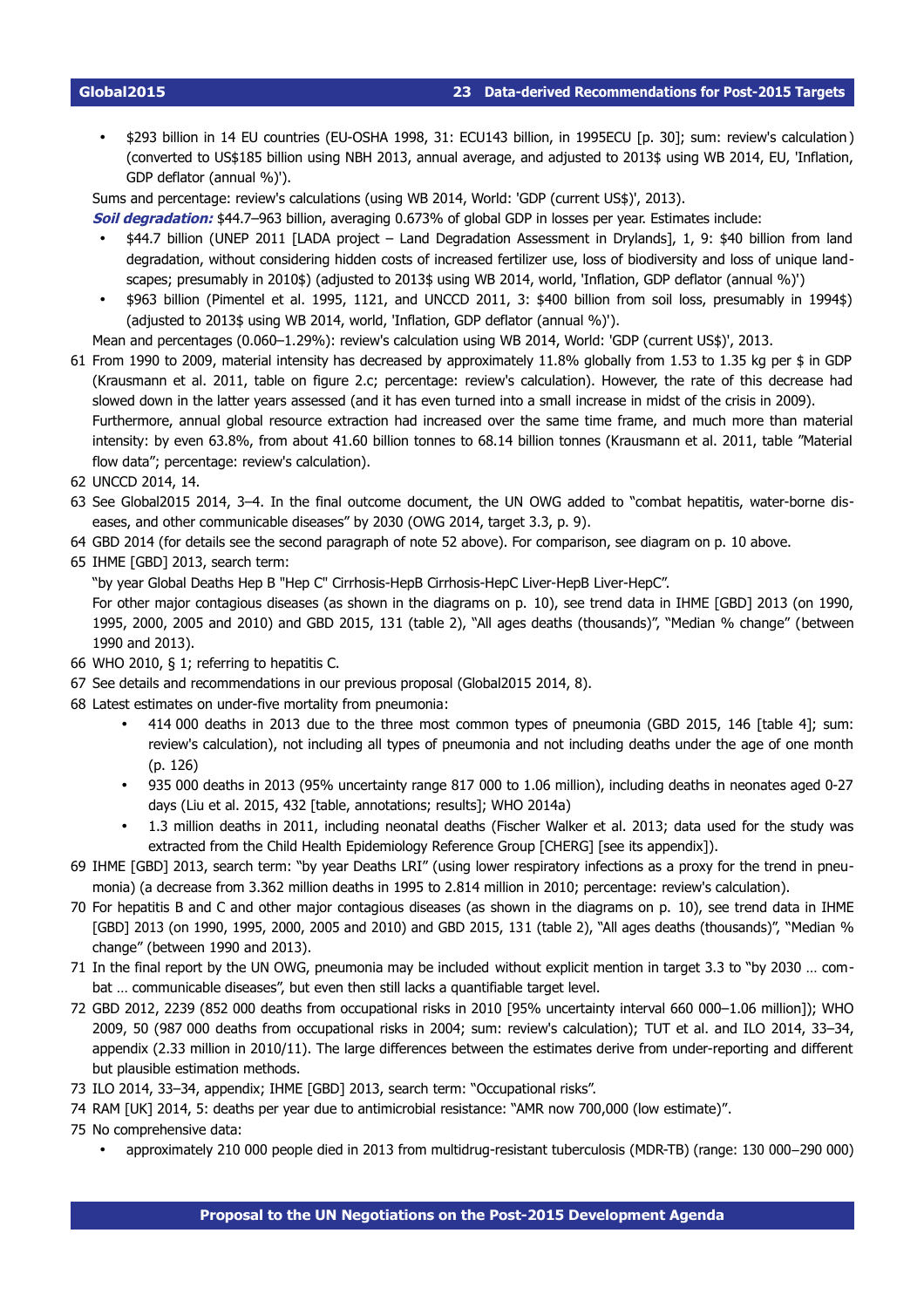- annually from other infections resistant to multiple drugs:
	- between 23 000 and 100 000 people died in the USA (CDC 2013, 13; Lo Fo Wong [WHO] 2013)
	- 80 000 in China and
	- 30 000 in Thailand (Lo Fo Wong [WHO] 2013)
	- as well as 25 100 people in the EU, Iceland and Norway in 2007 (ECDC et al. 2009, 14, 4).
- <span id="page-23-0"></span>Sums: review's calculations (no overlap).
- 76 Van Boeckel et al. 2014, 745; also referred to by RAM [UK] 2014, 4.
- <span id="page-23-1"></span>77 RAM [UK] 2014, 6.
- <span id="page-23-2"></span>78 See note [55](#page-18-0) above.
- <span id="page-23-3"></span>79 Available estimates:
	- 3.1% of global GDP (Brahmbhatt [WB] 2006, 10, and WB 2006)
	- 3.1% (Burns et al. [WB] 2008, 4)
	- 4.25% (CBO 2006, 1, 12)
	- 4.8% (severe pandemic; McKibbin et al. 2006, according to Burns et al. [WB] 2008, 3)
	- 12.6% (ultra pandemic; McKibbin et al. 2006, 1, 26).
	- Mean of the 5 estimates: review's calculation.
- <span id="page-23-4"></span>80 WHO 2007, xxi, 50 (referring to avian H5N1 influenza).
- <span id="page-23-5"></span>81 Spellberg et al. 2008, 155.
- <span id="page-23-6"></span>82 Morens et al. 2008, 2, 7; WHO 2007, 1.
- <span id="page-23-7"></span>83 Chan [WHO] 2014; Gostin et al. 2014; Kimball et al. 2014; Lancet 2014 and 2014a; Philips et al. 2014; WHO 2014b.
- <span id="page-23-8"></span>84 IPCC 2007, 791; IPCC 2014, 20: climate change related impacts on human health will increase the risk of injury, disease and death as a direct cause of extreme heat waves, fires and other extreme weather events (very high confidence) as well as a result of increased risks of water- and food-borne diseases (very high confidence) and vector-borne diseases (medium confidence) and under-nutrition resulting from decreased food production (high confidence). Although humankind will need growth in mean crop yields, they are expected to decline from 2030 onwards due to extreme climate and weather events by 1% per decade (IPCC 2014b, 3, 22 [medium confidence; likelihood 66–100% (IPCC 2014, 4 [note 2])]).
- <span id="page-23-9"></span>85 UNFCCC 2010, § 1 (4).
- <span id="page-23-10"></span>86 Data on current trends (2005–2010) is available at IHME [GBD] 2013. Updated GBD trend data for 2005–2013 on diarrhoeal diseases, hepatitis B and C and pneumonia will likely be released in April 2015. A GBD update on risk factors such as indoor air pollution, as well as occupational diseases and accidents is also on the way. The WHO provides only trend estimates for the data points 1990 and 2012 (and more detailed time series on HIV/AIDS, tuberculosis, malaria and child underweight). However, trend data is not immediately needed if a target is defined in trend-related terms, which also has several other advantages (see p. [7\)](#page-6-0).
- <span id="page-23-11"></span>87 UN 2006 (General Assembly resolution), § 57 d (target year 2010); UN 2011 (resolution by the General Assembly), § 51 (target year 2015). The second resolution also included the target to provide, by 2015, antiretroviral treatment to 15 million people who require it  $(§ 66)$ ; this target has also, so far, not been proposed to continue.
- <span id="page-23-12"></span>88 UN SG 2014, § 66.
- <span id="page-23-13"></span>89 See UN SG 2014, § 66 (fig. 1) and §§ 67–81.
- <span id="page-23-14"></span>90 Global2015 2011.
- <span id="page-23-15"></span>91 UN Secretary-General Ban Ki-moon has included the SDG targets 6 and 7 in the essential element "prosperity" (UN SG 2014, § 74). It could also be included in the element "people", since the major impact (in terms of mortality from indoor air pollution and diarrhoeal diseases) is related to "ensuring healthy lives". In the MDGs, safe water and sanitation was included in environmental goal 7. Since goals for sustainable development include different dimensions, it lays in their nature that it is difficult to establish clear and strict clustering.
- <span id="page-23-16"></span>92 Since SDG 10 refers to inequality, the phrase "and fighting inequalities", which is included in the essential element "dignity" (UN SG 2014, heading for § 67; see also § 68), could be moved from the objective for the element "dignity" to the objective for the element "prosperity" (number III). Alternatively, SDG 10 could be moved to a position next to SDGs 1 and 2.
- <span id="page-23-17"></span>93 UN SG 2014 refers to this goal to a lesser degree in the element "prosperity" (§ 73: "resilient … settlements") and to a greater degree in the element "planet" (§ 75: "reduce disaster risk and build resiliencies. We must protect … our global heritage... and ... advance ... resilient infrastructure").

<sup>(</sup>WHO 2014h, 75)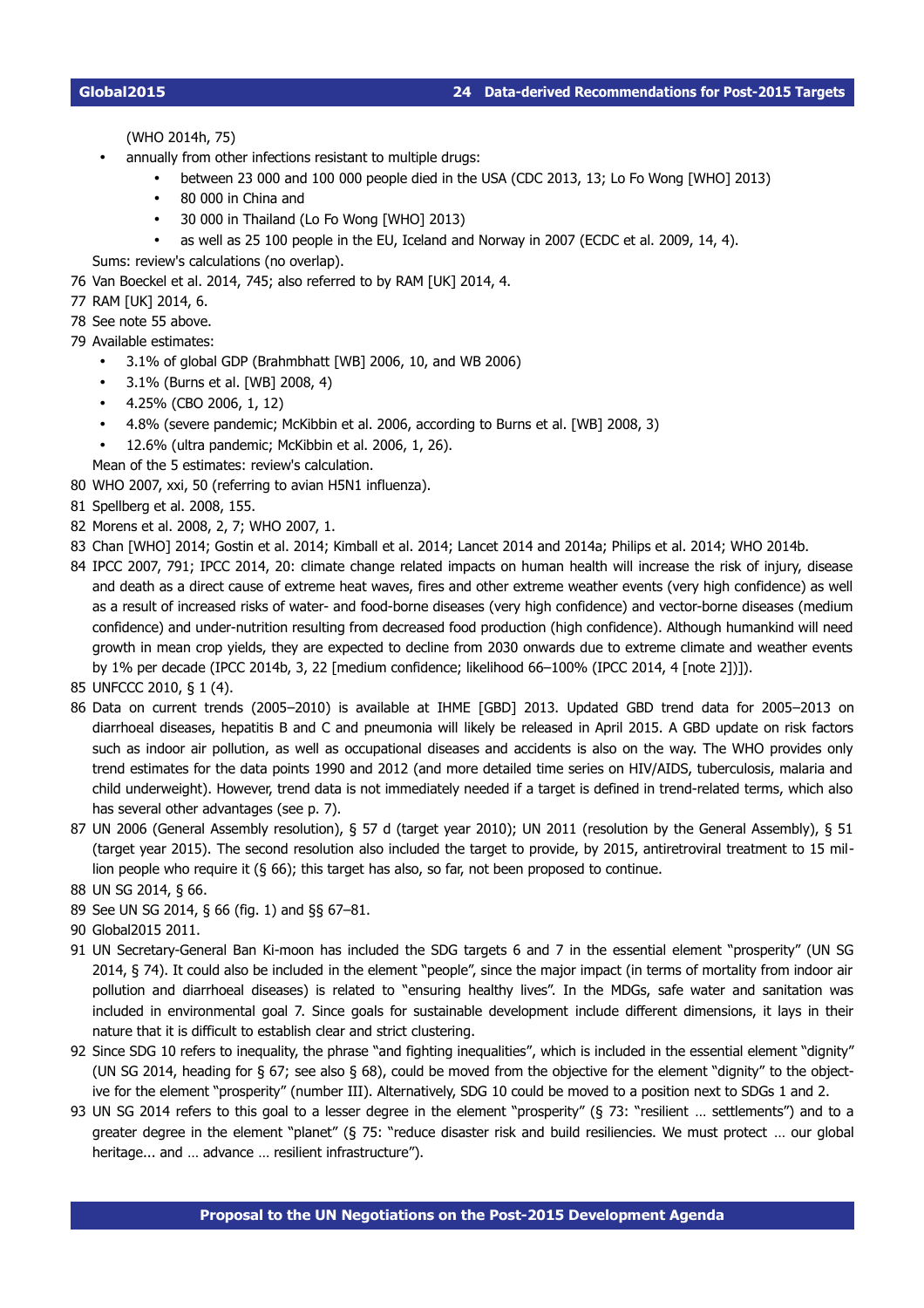### <span id="page-24-1"></span>**Annotations**

For numeric names the short scale is used:

1 billion = one thousand million =  $10^9$  = 1 000 000 000

1 trillion = one thousand billion =  $10^{12} = 10000000000000$ 

All numbers are shown to three significant digits, if available (no matter if and where the decimal point may appear). This keeps the rounding error below  $\pm 0.5\%$ . Nevertheless, all calculations are based on unrounded numbers.

All figures in dollars refer to US dollars, unless otherwise stated. To account for inflation, all monetary figures are adjusted to 2013\$ (using WB 2014, 'Inflation, GDP deflator (annual %)').

Terms on regions or country groups are used according to the source referred to and are usually specified at those sources.

Almost all available data on global conditions is of low precision. Most data on the largest problems facing humankind are only partially taken from actual measurements of specific cases. More often, estimates are based on modelling and extrapolation. As a result, the data base is far from meeting the motto of the WHO Report 2005:

"Make every mother and every child count".

#### <span id="page-24-0"></span>**Sources**

Ackerman et al. 2008 – Francis Ackerman, Elizabeth A. Stanton, Stephane Alberth et al.: Did the Stern Review underestimate U.S. and global climate change? (Stockholm Environment Institute: Working Paper WP-US-0802).

[\( http://sei-international.org/mediamanager/documents/Publications/Climate/stern-review-us-global-climate-damages](http://sei-international.org/mediamanager/documents/Publications/Climate/stern-review-us-global-climate-damages.pdf) .pdf).

Azad 2008 – Kalid Azad: A Visual Guide to Simple, Compound and Continuous Interest Rates. In: BetterExplained. (No date of publication provided, according to source code Jan. 2008).

[\(http://betterexplained.com/articles/a-visual-guide-to-simple-compound-and-continuous-interest-rates/\)](http://betterexplained.com/articles/a-visual-guide-to-simple-compound-and-continuous-interest-rates/).

- Bai et al. [LADA] 2008 Z. G. Bai, D. L. Dent, M. E. Schaepman et al.: Proxy global assessment of land degradation. In: Soil Use and Management, 24, 223–234. [\(http://onlinelibrary.wiley.com/doi/10.1111/j.1475-2743.2008.00169.x/pdf\)](http://onlinelibrary.wiley.com/doi/10.1111/j.1475-2743.2008.00169.x/pdf).
- Bain et al. 2014 Robert Bain, Ryan Cronk, Rifat Hossain et al.: Global assessment of exposure to faecal contamination through drinking water based on a systematic review. In: Tropical Medicine and International Health [Epub ahead of print]. [\(http://onlinelibrary.wiley.com/doi/10.1111/tmi.12334/pdf\)](http://onlinelibrary.wiley.com/doi/10.1111/tmi.12334/pdf).
- Black et al. 2013 Robert E. Black, Cesar G. Victora, the Maternal and Child Nutrition Study Group et al.: Maternal and child undernutrition and overweight in low-income and middle-income countries. In: The Lancet 382 (9890), 427–51. [\(http://www.thelancet.com/journals/lancet/article/PIIS0140-6736\(13\)60937-X/fulltext\)](http://www.thelancet.com/journals/lancet/article/PIIS0140-6736(13)60937-X/fulltext). [Corrected version as of June 20, 2013.]
- Blakely et al. [WHO] 2004 Tony Blakely et al.: Distribution of risk factors by poverty. In: World Health Organization: Comparative Quantification of Health Risks (ISBN 92-4-158031-3) Switzerland: WHO, Ch 24, 1941–2128. [\(http://www.who.int/publications/cra/chapters/volume2/1941-2128.pdf\)](http://www.who.int/publications/cra/chapters/volume2/1941-2128.pdf).

Boeckel et al.: see under van Boeckel et al.

Braat et al. [TEEB] 2008 – The Cost of Policy Inaction; The case of not meeting the 2010 biodiversity target. Ed.: L. Braat and P. ten Brink. Wageningen University, Brussels.

[\(http://www.globio.info/downloads/85/Report%20-%20Braat%20&%20ten%20Brink%20eds%20\(2008\)%20The%20Cost%20of%20Policy%20Ina.pdf\)](http://www.globio.info/downloads/85/Report%20-%20Braat%20&%20ten%20Brink%20eds%20(2008)%20The%20Cost%20of%20Policy%20Ina.pdf).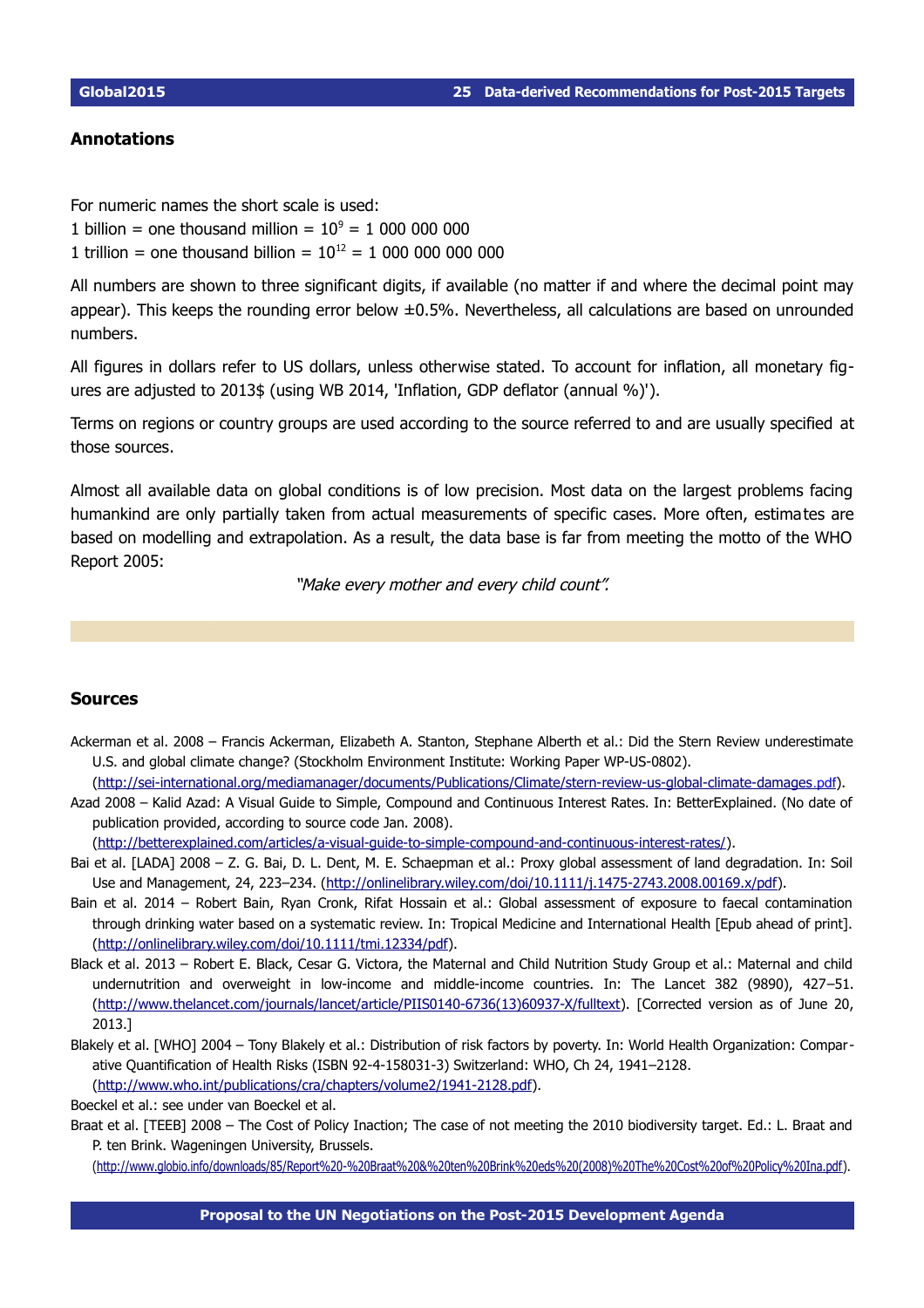- Brahmbhatt [WB] 2006 Milan Brahmbhatt [World Bank]: Economic Impacts of Avian Influenza Propagation. [Presentation at the First International Conference on Avian Influenza in Humans Institut Pasteur, Paris, France, June 29, 2006]. [\( http://siteresources.worldbank.org/INTEASTASIAPACIFIC/Resources/Pasteur\\_Institute\\_Brahmbhatt\\_ppt](http://siteresources.worldbank.org/INTEASTASIAPACIFIC/Resources/Pasteur_Institute_Brahmbhatt_ppt.pdf) .pdf).
- Burns et al. [WB] 2008 Andrew Burns, Dominique van der Mensbrugghe, Hans Timmer [World Bank]: Evaluating the Economic Consequences of Avian Influenza.

[\(http://siteresources.worldbank.org/EXTAVIANFLU/Resources/EvaluatingAHIeconomics\\_2008.pdf\)](http://siteresources.worldbank.org/EXTAVIANFLU/Resources/EvaluatingAHIeconomics_2008.pdf).

CBO 2006 – Congressional Budget Office: A Potential Influenza Pandemic: Possible Macroeconomic Effects and Policy Issues. Washington, D.C., 8 December 2005; revised 27 July 2006.

[\(http://www.cbo.gov/sites/default/files/cbofiles/ftpdocs/69xx/doc6946/12-08-birdflu.pdf\)](http://www.cbo.gov/sites/default/files/cbofiles/ftpdocs/69xx/doc6946/12-08-birdflu.pdf).

- Chan [WHO] 2014 Margaret Chan [Director-General of WHO]: What this the largest Ebola outbreak in history tells the world; Deadly pathogens exploit weak health systems; Ebola at 6 months. (No date of publication provided, according to metadata Sept. 2014) [\(http://who.int/csr/disease/ebola/ebola-6-months/lessons/en/\)](http://who.int/csr/disease/ebola/ebola-6-months/lessons/en/).
- DARA 2012 Climate Vulnerability Monitor  $2^{nd}$  Edition: A Guide to the Cold Calculus of a Hot Planet.

[\( http://www.daraint.org/wp-content/uploads/2012/10/CVM2-Low](http://www.daraint.org/wp-content/uploads/2012/10/CVM2-Low.pdf). pdf).

CDC 2013 – Centers for Disease Control and Prevention (U.S. Department of Health and Human Service): Antibiotic Resistance Threats in the United States. Atlanta.

[\( http://www.cdc.gov/drugresistance/threat-report-2013/pdf/ar-threats-2013-508 .pdf\)](http://www.cdc.gov/drugresistance/threat-report-2013/pdf/ar-threats-2013-508.pdf).

ECDC et al. 2009 – European Centre for Disease Control and Prevention/European Medicines Agency Joint Working Group: The bacterial challenge: time to react.

(http://www.ecdc.europa.eu/en/publications/Publications/0909\_TER\_The\_Bacterial\_Challenge\_Time\_to\_React.pdf ).

- EU-OSHA 1998 European Agency for Safety and Health at Work: Economic Impact of Occupational Safety and Health in the Member States of the European Union. (11-97-689-EN-C) Bilbao (no year of publication given, according to the website 1998). [\(http://osha.europa.eu/en/publications/reports/302\)](http://osha.europa.eu/en/publications/reports/302).
- Evans et al. 2009 David Evans and Chris Hope.: Regional Distribution of the Costs and benefits of Climate Change: Adaptation and Mitigation, World Economic and Social Survey.

(http://www.un.org/en/development/desa/policy/wess/wess\_bg\_papers/bp\_wess2009\_evans\_hope.pdf).

- FAO 2013 Food and Agriculture Organization of the United Nations: Food wastage footprint; Impacts on natural resources; Summary Report. (ISBN 978-92-5-107752-8) [\(http://www.fao.org/docrep/018/i3347e/i3347e.pdf\)](http://www.fao.org/docrep/018/i3347e/i3347e.pdf).
- Fewtrell et al. 2005 Lorna Fewtrell, Rachel B. Kaufmann, John M. Colford Jr. et al.: Water, sanitation, and hygiene interven tions to reduce diarrhoea in less developed countries: a systematic review and meta-analysis. In: Lancet Infectious Disease 5 (1), 42–52. [\(http://download.thelancet.com/pdfs/journals/laninf/PIIS1473309904012538.pdf\)](http://download.thelancet.com/pdfs/journals/laninf/PIIS1473309904012538.pdf).
- Fischer Walker et al. 2013 Christa L. Fischer Walker, Igor Rudan, Li Liu et al.: Global burden of childhood pneumonia and diarrhoea. In: The Lancet, 381 (9875), 1405–1416.

[\(http://www.thelancet.com/journals/lancet/article/PIIS0140-6736%2813%2960222-6/fulltext\)](http://www.thelancet.com/journals/lancet/article/PIIS0140-6736(13)60222-6/fulltext).

- FRB 2011 Federal Reserve Board: Foreign Exchange Rates (Annual). (G.5A Release). January 6, 2011. [\(http://federalreserve.gov/releases/g5a/20110818/\)](http://federalreserve.gov/releases/g5a/20110818/).
- Fukuda-Parr et al. [IPC/UNDP] 2010 Sakiko Fukuda-Parr and Joshua Greenstein [International Policy Centre for Inclusive Growth, United Nations Development Programme]: How Should MDG Implementation be Measured: Faster Progress or Meeting Targets? (Working Paper 63) (Print ISSN: 1812-108X) Brasilia.

[\(http://www.ipc-undp.org/pub/IPCWorkingPaper63.pdf\)](http://www.ipc-undp.org/pub/IPCWorkingPaper63.pdf).

GBD 2012 – Global Burden of Disease 2010 Study. In: The Lancet 2012; 380: 2053–2260. [\(http://www.thelancet.com/themed/global-burden-of-disease\)](http://www.thelancet.com/themed/global-burden-of-disease):

- pp. 2224–2260: Stephen Lim, Theo Vos, Majid Ezzati et al.: A comparative risk assessment of burden of disease and injury attributable to 67 risk factors and risk factor clusters in 21 regions, 1990-2010: a systematic analysis for the Global Burden of Disease Study 2010. In: The Lancet, Vol. 380. Issue 9859, 2224–2260. [Including corrections published on April 12, 2013.] [\( http://download.thelancet.com/pdfs/journals/lancet/PIIS0140673612617668 .pdf\)](http://download.thelancet.com/pdfs/journals/lancet/PIIS0140673612617668.pdf).
- GBD 2012a Supplementary appendix to S. Lim et al.: A comparative risk assessment of burden of disease and injury attributable to 67 risk factors and risk factor clusters in 21 regions, 1990-2010: a systematic analysis for the Global Burden of Disease Study 2010. In: The Lancet, Vol. 380. Issue 9859, 2224–2260.

[\(http://download.thelancet.com/cms/attachment/2017336186/2037711482/mmc1.pdf\)](http://download.thelancet.com/cms/attachment/2017336186/2037711482/mmc1.pdf).

GBD 2013 – see IHME [GBD] 2013.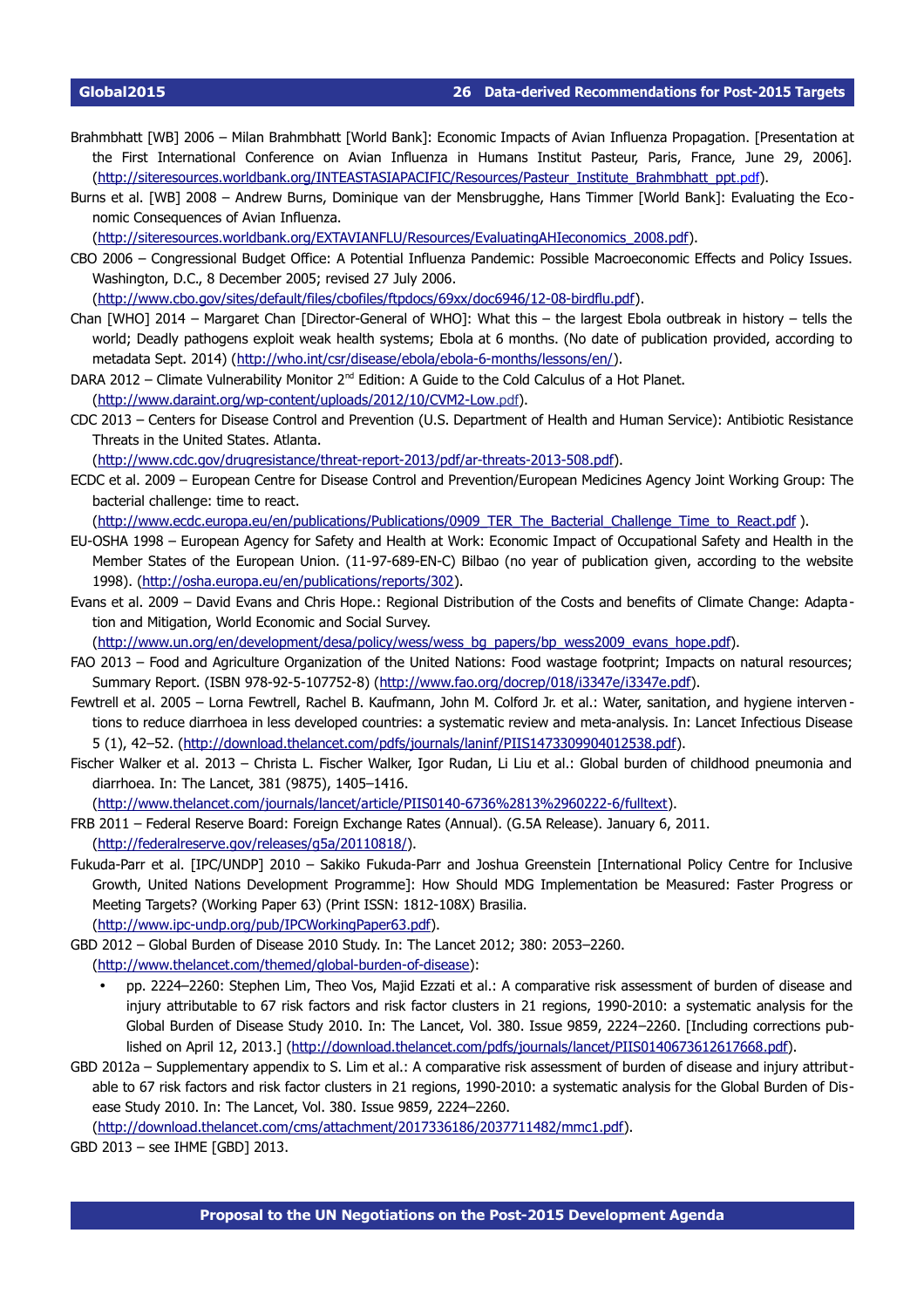GBD 2014 – Global Burden of Disease Study 2013: Global Burden of Disease Study 2013 (GBD 2013) Age-Sex Specific All-Cause and Cause-Specific Mortality 1990-2013. Seattle, Institute for Health Metrics and Evaluation (IHME) 2014. [\(http://ghdx.healthdata.org/record/global-burden-disease-study-2013-gbd-2013-age-sex-specific-all-cause-and-cause-specific](http://ghdx.healthdata.org/record/global-burden-disease-study-2013-gbd-2013-age-sex-specific-all-cause-and-cause-specific) , ZIP archive, hereby Web Table 25: Global deaths by age, sex, and cause in 1990

[IHME\_GBD\_2013\_AGE\_SEX\_SPECIFIC\_ALL\_CAUSE\_AND\_CAUSE\_SPECIFIC\_MORTALITY\_WEB\_TABLES\_25\_30\_Y2014M12D17.CSV1). GBD 2015 – Global Burden of Disease Study 2013; Mortality and Causes of Death:

• GBD 2013 Mortality and Causes of Death Collaborators [Mohsen Naghavi, Haidong Wang, Christopher J. L. Murray et al.]: Global, regional, and national age–sex specific all-cause and cause-specific mortality for 240 causes of death, 1990–2013: a systematic analysis for the Global Burden of Disease Study 2013. In: The Lancet, vol. 385, no. 9963, p. 117–171, 10 January 2015 [early online publication: 18 December 2014].

[\(http://www.thelancet.com/pdfs/journals/lancet/PIIS0140-6736\(14\)61682-2.pdf\)](http://www.thelancet.com/pdfs/journals/lancet/PIIS0140-6736(14)61682-2.pdf).

- GHF 2009 Global Humanitarian Forum: Human Impact Report: Climate Change; The Anatomy of a Silent Crisis. (ISBN: 978- 2-8399-0553-4) Geneva. (http://www.eird.org/publicaciones/humanimpactreport[.pdf](http://www.eird.org/publicaciones/humanimpactreport.pdf)).
- Global2015 2011 Global2015: Assessing Priorities for Rio+20; Proposal for the UN Conference on Sustainable Development 2012 in Rio de Janeiro. Berlin. [\(www.global2015.net/file/global2015rio+20.pdf\)](http://www.global2015.net/file/global2015rio+20.pdf).
- Global2015 2014 Global2015: Databased Recommendations on Targets Proposed by the UN OWG; Proposal to the UN Open Working Group on Sustainable Development Goals with Regard to their Zero Draft, Revision 1, as well as to the Global Burden of Disease Study and the WHO Global Health Estimates. Berlin, July 2014. [\(www.global2015.net/file/global2015owg.pdf\)](http://www.global2015.net/file/global2015owg.pdf).
- Gostin et al. 2014 Lawerence O. Gostin, Daniel Lucey and Alexandra Phelan: The Ebola Epidemic A Global Health Emergency. In: Journal of the American Medical Association 312 (11), 1095-1096. [\(http://jama.jamanetwork.com/article.aspx?articleid=1897089\)](http://jama.jamanetwork.com/article.aspx?articleid=1897089).
- Hutton [CC] 2011 Guy Hutton [Copenhagen Consensus on Human Challenges]: Air Pollution; Global Damage Costs of Air Pollution from 1900 to 2050; Assessment Paper.

[\(http://www.copenhagenconsensus.com/sites/default/files/air\\_pollution.pdf\)](http://www.copenhagenconsensus.com/sites/default/files/air_pollution.pdf).

- IHME [GBD] 2013 Institute for Health Metrics and Evaluation, University of Washington: Search GBD Data. (No date of pub-lication provided, according to the online news section 2013) [\(http://www.healthdata.org/search-gbd-data\)](http://www.healthdata.org/search-gbd-data).
- ILO 2014 International Labour Organization: XX World Congress on Safety and Health at Work: A Vision for Sustainable Prevention: Frankfurt, Germany, 24–27 August 2014.

[\(http://www.ilo.org/wcmsp5/groups/public/---ed\\_protect/---protrav/---safework/documents/publication/wcms\\_301214.pdf\)](http://www.ilo.org/wcmsp5/groups/public/---ed_protect/---protrav/---safework/documents/publication/wcms_162662.pdfhttp://www.ilo.org/wcmsp5/groups/public/---ed_protect/---protrav/---safework/documents/publication/wcms_301214.pdf).

- IMF 2011 International Monetary Fund: World Economic Outlook April 2011; Tensions from the Two-Speed Recovery Unem-ployment, Commodities, and Capital Flows. [\(http://www.imf.org/external/pubs/ft/weo/2011/01/pdf/text.pdf\)](http://www.imf.org/external/pubs/ft/weo/2011/01/pdf/text.pdf).
- IMF 2011a International Monetary Fund: World Economic Outlook April 2011; Figure 3.9, Oil Scarcity and the Global Economy: Benchmark Scenario. [\(http://www.imf.org/external/pubs/ft/weo/2011/01/c3/fig3\\_9.csv\)](http://www.imf.org/external/pubs/ft/weo/2011/01/c3/fig3_9.csv).
- IMF 2011b International Monetary Fund: World Economic Outlook April 2011; Figure 3.10, Alternative Scenario 1: Greater Substitution away from Oil. [\(http://www.imf.org/external/pubs/ft/weo/2011/01/c3/fig3\\_10.csv\)](http://www.imf.org/external/pubs/ft/weo/2011/01/c3/fig3_10.csv).
- IMF 2011c International Monetary Fund: World Economic Outlook April 2011; Figure 3.11, Alternative Scenario 2: Greater Decline in Oil Production. [\(http://www.imf.org/external/pubs/ft/weo/2011/01/c3/fig3\\_11.csv\)](http://www.imf.org/external/pubs/ft/weo/2011/01/c3/fig3_11.csv).
- IMF 2011d International Monetary Fund: World Economic Outlook April 2011; Figure 3.12, Alternative Scenario 3: A Greater Economic Role for Oil. [\(http://www.imf.org/external/pubs/ft/weo/2011/01/c3/fig3\\_12.csv\)](http://www.imf.org/external/pubs/ft/weo/2011/01/c3/fig3_12.csv).
- IPCC 2007 Intergovernmental Panel on Climate Change: Climate Change 2007; Impacts, Adaptation and Vulnerability; Contribution of Working Group II to the Fourth Assessment Report of the Intergovernmental Panel on Climate Change. Eds.: M. L. Parry, O. F. Canziani, J. P. Palutikof, P. J. van der Linden and C. E. Hanson. (http://www.ipcc.ch/pdf/assessment-report/ar4/wg2/ar4\_wg2\_full\_report[.pdf](http://www.ipcc.ch/pdf/assessment-report/ar4/wg2/ar4_wg2_full_report.pdf)).
- IPCC 2013 Intergovernmental Panel on Climate Change: Working Group I Contribution to the IPCC Fifth Assessment Report; Climate Change 2013: The Physical Science Basis; Summary for Policymakers. [Including corrections published in November 2013; according to file properties: created in December 2013, modified in January 2014]

(http://www.climatechange2013.org/images/report/WG1AR5\_SPM\_FINAL[.pdf](http://www.climatechange2013.org/images/report/WG1AR5_SPM_FINAL.pdf)).

IPCC 2014 – Intergovernmental Panel on Climate Change: Working Group II Contribution to the IPPC Fifth Assessment Report; Climate Change 2014: Impacts, Adaptation, and Vulnerability; Summary for Policymakers. [\( http://ipcc-wg2.gov/AR5/images/uploads/IPCC\\_WG2AR5\\_SPM\\_Approved](http://ipcc-wg2.gov/AR5/images/uploads/IPCC_WG2AR5_SPM_Approved.pdf) [.pdf](http://ipcc-wg2.gov/AR5/images/uploads/IPCC_WG2AR5_SPM_Approved.pdf)).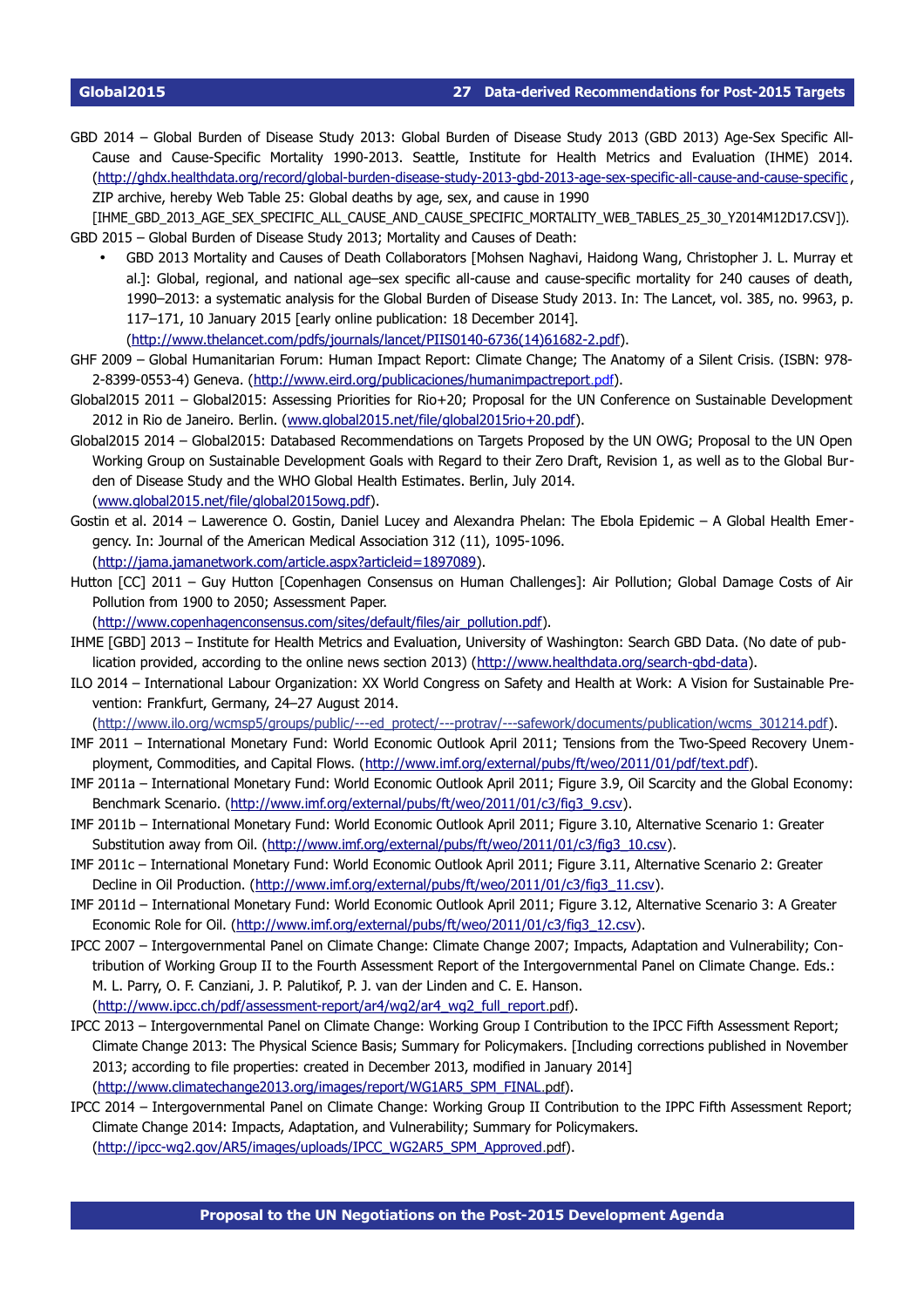- IPCC 2014a Intergovernmental Panel on Climate Change: Working Group II Contribution to the IPPC Fifth Assessment Report; Climate Change 2014: Impacts, Adaptation, and Vulnerability; Chapter 6: Ocean Systems. (http://ipcc-wg2.gov/AR5/images/uploads/WGIIAR5-Chap6\_FGDall[.pdf](http://ipcc-wg2.gov/AR5/images/uploads/WGIIAR5-Chap6_FGDall.pdf)).
- IPCC 2014b Intergovernmental Panel on Climate Change: Working Group II Contribution to the IPPC Fifth Assessment Report; Climate Change 2014: Impacts, Adaptation, and Vulnerability; Chapter 7: Food Security and Food Production Systems. [\( http://ipcc-wg2.gov/AR5/images/uploads/WGIIAR5-Chap7\\_FGDall](http://ipcc-wg2.gov/AR5/images/uploads/WGIIAR5-Chap7_FGDall.pdf) [.pdf](http://ipcc-wg2.gov/AR5/images/uploads/WGIIAR5-Chap7_FGDall.pdf)).
- Kemfert [DIW] 2005 Claudia Kemfert: Global Climate Protection Immediate Action Will Avert High Costs. In: DIW Berlin Weekly Report No. 12, 135–141. (http://www.diw.de/documents/publikationen/73/diw\_01.c.43084.de/diw\_wr\_2005-12[.pdf](http://www.diw.de/documents/publikationen/73/diw_01.c.43084.de/diw_wr_2005-12.pdf)).
- Kemfert et al. [DIW] 2005 Claudia Kemfert and Katja Schumacher: Costs of Inaction and Costs of Action in Climate Protec tion; Assessment of Costs of Inaction or Delayed Action of Climate Protection and Climate Change; Final Report; Project FKZ 904 41 362 for the Federal Ministry for the Environment. (DIW Berlin: Politikberatung kompakt 13) Berlin, Deutsches Institut für Wirtschaftsforschung, 2005. [\( http://www.diw.de/documents/publikationen/73/43922/diwkompakt\\_2005-013](http://www.diw.de/documents/publikationen/73/43922/diwkompakt_2005-013.pdf) [.pdf](http://www.diw.de/documents/publikationen/73/43922/diwkompakt_2005-013.pdf)).
- Kimball et al. 2014 Ann Marie Kimball and David Heymann: Ebola, International Health Regulations, and global safety. In. The Lancet, Volume 384, Issue 9959, p. 2023.

[\(http://www.thelancet.com/journals/lancet/article/PIIS0140-6736\(14\)62330-8/fulltext\)](http://www.thelancet.com/journals/lancet/article/PIIS0140-6736(14)62330-8/fulltext).

Krausmann et al. 2011 – Fridolin Krausmann et al.: Growth in global materials use. GDP and population during the 20<sup>th</sup> century; Version 1.2 (August 2011), including data 1900-2009.

[\(http://www.uni-klu.ac.at/socec/downloads/Online\\_data\\_global\\_flows\\_update\\_2011.xls\)](http://www.uni-klu.ac.at/socec/downloads/Online_data_global_flows_update_2011.xls).

- Lancet 2014: Ebola: a failure of international collective action. (Editorial) In: The Lancet, Volume 384, Issue 9944, Page 637, 23 August 2014. [\(http://www.thelancet.com/journals/lancet/article/PIIS0140-6736\(14\)61377-5/fulltext\)](http://www.thelancet.com/journals/lancet/article/PIIS0140-6736(14)61377-5/fulltext).
- Lancet 2014a: Ebola: what lessons for the International Health Regulations? In: The Lancet, Volume 384, Issue 9951, p. 1321. [\(http://www.thelancet.com/journals/lancet/article/PIIS0140-6736\(14\)61697-4/fulltext\)](http://www.thelancet.com/journals/lancet/article/PIIS0140-6736(14)61697-4/fulltext).
- Leggett 2006 Mark Leggett: An indicative costed plan for the mitigation of global risks. In: Futures 38, 778–809. [\(http://www.sciencedirect.com/science/article/pii/S0016328705002156\)](http://www.sciencedirect.com/science/article/pii/S0016328705002156).
- Leigh 2011 J. Paul Leigh: Economic Burden of Occupational Injury and Illness in the United States. In: The Milbank Quarterly, 89, (4), 728–772. [\(http://www.ncbi.nlm.nih.gov/pubmed/22188353\)](http://www.ncbi.nlm.nih.gov/pubmed/22188353).
- Liu et al. 2015 Li Liu, Shefali Oza, Robert E. Black et al.: Global, regional, and national causes of child mortality in 2000–13, with projections to inform post-2015 priorities: an updated systematic analysis. In: The Lancet, vol. 385, no. 9966, pp. 430–440, 31 January 2015 [early online publication 30 September 2015]. [\(http://www.thelancet.com/journals/lancet/article/PIIS0140-6736\(14\)61698-6/fulltext\)](http://www.thelancet.com/journals/lancet/article/PIIS0140-6736(14)61698-6/fulltext).
- Lo Fo Wong [WHO] 2013: Resistant drugs. 2013. (Interview with BBC World Service, podcast) [\(http://www.bbc.co.uk/programmes/p0146ggz\)](http://www.bbc.co.uk/programmes/p0146ggz).
- McKibbin et al. 2006 Warwick McKibbin and Alexandra Sidorenko: Global Macroeconomic Consequences of Pandemic Influenza. Lowy Institute for International Policy, Sydney. Feb 2006.

[\(http://lowyinstitute.cachefly.net/files/pubfiles/McKibbin\\_Sidorenko%2C\\_Global\\_macroeconomic.pdf\)](http://lowyinstitute.cachefly.net/files/pubfiles/McKibbin_Sidorenko%2C_Global_macroeconomic.pdf)

- Morens et al. 2008 David M. Morens, Jeffery K. Taubenberger and Anthony S. Fauci: Predominant Role of Bacterial Pneumonia as a Cause of Death in Pandemic Influenza; Implications for Pandemic Infuenza Preparedness. In: The Journal of Infec tious Diseases, Volume 198, Issue 7, 1 Oct 2008, pp. 962–970. [\(http://jid.oxfordjournals.org/content/198/7/962.full.pdf+html\)](http://jid.oxfordjournals.org/content/198/7/962.full.pdf+html).
- Muller et al. 2007 N. Z. Muller and R. Mendelsohn: Measuring the Damages of Air Pollution in the United States. In: Journal of Environmental Economics and Management, Volume 54, Issue 1, Jul 2007, pp. 1–14. [\(http://aida.econ.yale.edu/~nordhaus/Resources/Muller\\_overview.pdf\)](http://aida.econ.yale.edu/~nordhaus/Resources/Muller_overview.pdf).
- Murray et al. 2006 Christopher J. L. Murray, Alan D. Lopez, Brian Chin, Dennis Feehan and Kenneth H. Hill: Estimation of potential global pandemic influenza mortality on the basis of vital registry data from the 1918–20 pandemic: a quantitative analysis. In: The Lancet, Volume 368, Issue 9554, 23 Dec 2006, pp. 2211–2218. [\(http://download.thelancet.com/pdfs/journals/lancet/PIIS0140673606698954.pdf\)](http://download.thelancet.com/pdfs/journals/lancet/PIIS0140673606698954.pdf).

NBH 2013 – National Bank of Hungary: Yearly average exchange rates. (Date taken from document properties)

[\(http://english.mnb.hu/Root/Dokumentumtar/ENMNB/Statisztika/mnben\\_statisztikai\\_idosorok/en0301\\_arfolyam.xls\)](http://english.mnb.hu/Root/Dokumentumtar/ENMNB/Statisztika/mnben_statisztikai_idosorok/en0301_arfolyam.xls).

Nordhaus 2008 – W. Nordhaus: A Question of Balance: Weighing the Options on Global Warming Policies. (ISBN: 978-0-300- 13748-4). Yale University Press: New Haven, 2008. [\(www.econ.yale.edu/~nordhaus/homepage/Balance\\_2nd\\_proofs.pdf\)](http://www.econ.yale.edu/~nordhaus/homepage/Balance_2nd_proofs.pdf).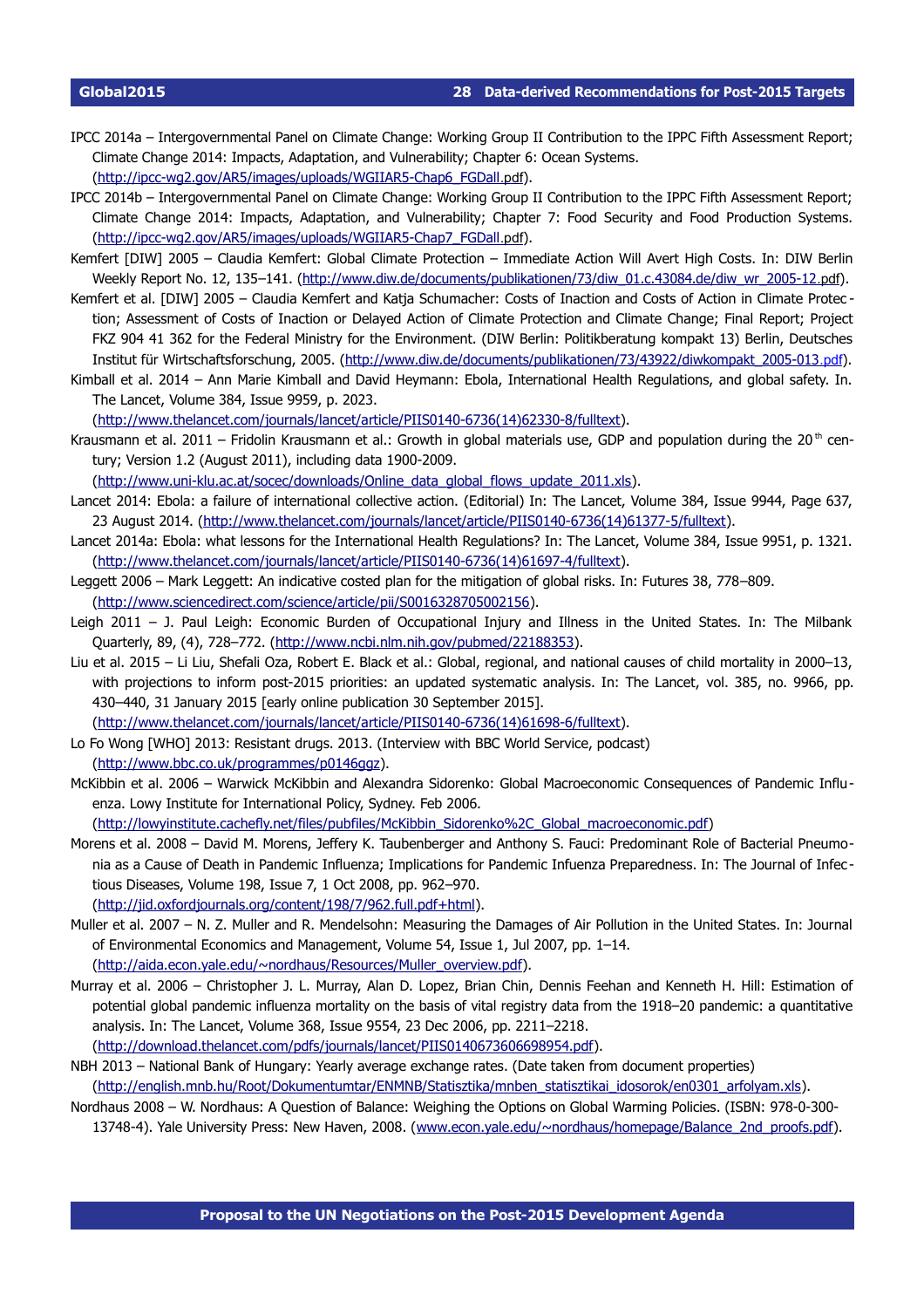OECD 2008 – Organisation for Economic Co-operation and Development: OECD Environmental Outlook to 2030. (ISBN 978-92- 64-04048-9) Paris, 2008.

[\(http://www.oecd.org/env/indicators-modelling-outlooks/oecdenvironmentaloutlookto2030.htm,](http://www.oecd.org/env/indicators-modelling-outlooks/oecdenvironmentaloutlookto2030.htm) summary [pp. 1–14] available at: [http://www.oecd.org/dataoecd/29/33/40200582.pdf\)](http://www.oecd.org/dataoecd/29/33/40200582.pdf).

- OWG 2014 United Nations Open Working Group on Sustainable Development Goals: Open Working Group proposal for Sus-tainable Development Goals. [\(https://sustainabledevelopment.un.org/content/documents/1579SDGs%20Proposal.pdf\)](https://sustainabledevelopment.un.org/content/documents/1579SDGs%20Proposal.pdf) – official UN document: Report of the Open Working Group of the General Assembly on Sustainable Development Goals. (A/68/970) [\(http://undocs.org/A/68/970\)](http://undocs.org/A/68/970).
- Osterholm 2005 Michael T. Osterholm: Preparing for the Next Pandemic. In: N Engl J Med Volume 352, Issue 18, 5 May 2005, pp.1839–1842. [\(http://www.nejm.org/doi/full/10.1056/NEJMp058068\)](http://www.nejm.org/doi/full/10.1056/NEJMp058068).
- PBC 2009 The People's Bank of China: Exchange Rate. (Last Modified 27 Aug 2009). [\(http://www.pbc.gov.cn/publish/html/2003S5.htm\)](http://www.pbc.gov.cn/publish/html/2003S5.htm).
- Philips et al. 2014 Mit Philips and Aine Markham: Ebola, a failure of international collective action. In: The Lancet, Volume 384, Number 9949, p. 1181. [\(http://www.thelancet.com/journals/lancet/article/PIIS0140-6736%2814%2961606-8/fulltext\)](http://www.thelancet.com/journals/lancet/article/PIIS0140-6736(14)61606-8/fulltext).
- Pimentel et al. 1995 David Pimentel, C. Harvey, R. Blair et al.: Environmental and economic costs of soil erosion and conservation benefits. In: Science Volume 267, Number 5201 (24 Feb 1995), pp. 1117–1123. [\(http://www.sciencemag.org/content/267/5201/1117.full.pdf\)](http://www.sciencemag.org/content/267/5201/1117.full.pdf).
- Pimentel et al. 2001 David Pimentel, S. McNair, T. Tsomondo et al.: Economic and environmental threats of alien plant, animal, and microbe invasions. In: Agriculture, Ecosystems and Environment Volume 84, Issue 1, Mar2001, pp.1–20. [\(http://siteresources.worldbank.org/EXTABOUTUS/Resources/gss-economic-environ-threats-ias.pdf\)](http://siteresources.worldbank.org/EXTABOUTUS/Resources/gss-economic-environ-threats-ias.pdf).
- RAM [UK] 2014 The Review on Antimicrobial Resistance [commissioned by the government of the United Kingdom]: Antimicrobial Resistance: Tackling a Crisis for the Health and Wealth of Nations; Chaired by Jim O'Neill. December 2014. [\(http://www.jpiamr.eu/wp-content/uploads/2014/12/AMR-Review-Paper-Tackling-a-crisis-for-the-health-and-wealth-of-nations\\_1-2.pdf\)](http://www.jpiamr.eu/wp-content/uploads/2014/12/AMR-Review-Paper-Tackling-a-crisis-for-the-health-and-wealth-of-nations_1-2.pdf).
- Roson et al. 2012 Roberto Roson and Dominique van der Mensbrugghe: Climate change and economic growth: Impacts and interactions. In: International Journal of Sustainable Economy, 4, (3), 270–285. (http://inderscience.metapress.com/content/x34r60602p6hv102/fulltext.pdf - no free access; draft: [https://www.gtap.agecon.purdue.edu/resources/download/4928](https://www.gtap.agecon.purdue.edu/resources/download/4928.pdf) [.pdf](https://www.gtap.agecon.purdue.edu/resources/download/4928.pdf)).
- Spellberg et al. 2008 Brad Spellberg, Robert Guidos, John Edwards Jr. et al.: The Epidemic of Antibiotic-Resistant Infections: A Call to Action for the Medical Community from the Infectious Diseases Society of America. In: Clinical Infectious Dis-eases, 46 (2), 155-164 (http://cid.oxfordjournals.org/content/46/2/155.full[.pdf](http://cid.oxfordjournals.org/content/46/2/155.full.pdf)).
- Stern 2006 Nicholas Stern: The Economics of Climate Change. (Report to the Prime Minister and the Chancellor of the Exchequer of the United Kindom of Great Britain and Northern Ireland.) Print: Cambridge University Press 2007. (Executive Summary, pp. i–xxvii: [www.gnc.org.ar/downloads/Executive\\_Summary.pdf\)](http://www.gnc.org.ar/downloads/Executive_Summary.pdf)

(Full Report; [http://mudancasclimaticas.cptec.inpe.br/~rmclima/pdfs/destaques/sternreview\\_report\\_complete.pdf\)](http://mudancasclimaticas.cptec.inpe.br/~rmclima/pdfs/destaques/sternreview_report_complete.pdf).

- Taubenberger et al. 2006: Jeffery K. Taubenberger and David M. Morens: 1918 Influenza: the Mother of All Pandemics. In: Emerging Infectious Diseases, 12 (1), 15–22. (http://wwwnc.cdc.gov/eid/article/12/1/pdfs/05-0979.pdf).
- Tol [CC] 2011 Richard S. J. Tol [Copenhagen Consensus on Human Challenges]: Climate Change; The Economic Impact of Climate Change in the  $20<sup>th</sup>$  and  $21<sup>st</sup>$  Centuries; Assessment Paper.

[\(http://www.copenhagenconsensus.com/sites/default/files/climate\\_change.pdf\)](http://www.copenhagenconsensus.com/sites/default/files/climate_change.pdf).

- Tol 2013 Richard S. J. Tol: Bootstraps for Meta-Analysis with an Application to the Impact of Climate Change. (Working Paper 64). (https://www.sussex.ac.uk/webteam/gateway/file.php?name=wps-64-2013[.pdf](https://www.sussex.ac.uk/webteam/gateway/file.php?name=wps-64-2013.pdf&site=24)&site=24).
- TRL 2000 Transport Research Laboratory: Estimating global road fatalities. By G. Jacobs, A. Aeron-Thomas, A. Astrop. (TRL Report, No. 445) Crowthorne, Transport Research Laboratory.

[\(http://www.transport-links.org/transport\\_links/filearea/publications/1\\_329\\_TRL445.pdf\)](http://www.transport-links.org/transport_links/filearea/publications/1_329_TRL445.pdf).

TUT et al. 2014 – Tampere University of Technology et al. 2014: Global Estimates of occupational Accidents and Work-related Illness 2014.

[\(http://www.researchgate.net/profile/Jukka\\_Takala/publication/265214122\\_Global\\_Estimates\\_of\\_Occupational\\_Accidents\\_and\\_W](http://www.researchgate.net/profile/Jukka_Takala/publication/265214122_Global_Estimates_of_Occupational_Accidents_and_Work-related_Illnesses_2014_made_for_the_ILO_Report_at_XX_World_Congress_Frankfurt/links/540586480cf23d9765a6f87a.pdf) ork-related\_Illnesses\_2014\_made\_for\_the\_ILO\_Report\_at\_XX\_World\_Congress\_Frankfurt/links/540586480cf23d9765a6f87a.pdf).

UN 2006 – United Nations, General Assembly [resolution]: Political Declaration on HIV/AIDS. (A/RES/60/262) [\(http://data.unaids.org/pub/Report/2006/20060615\\_hlm\\_politicaldeclaration\\_ares60262\\_en.pdf\)](http://data.unaids.org/pub/Report/2006/20060615_hlm_politicaldeclaration_ares60262_en.pdf).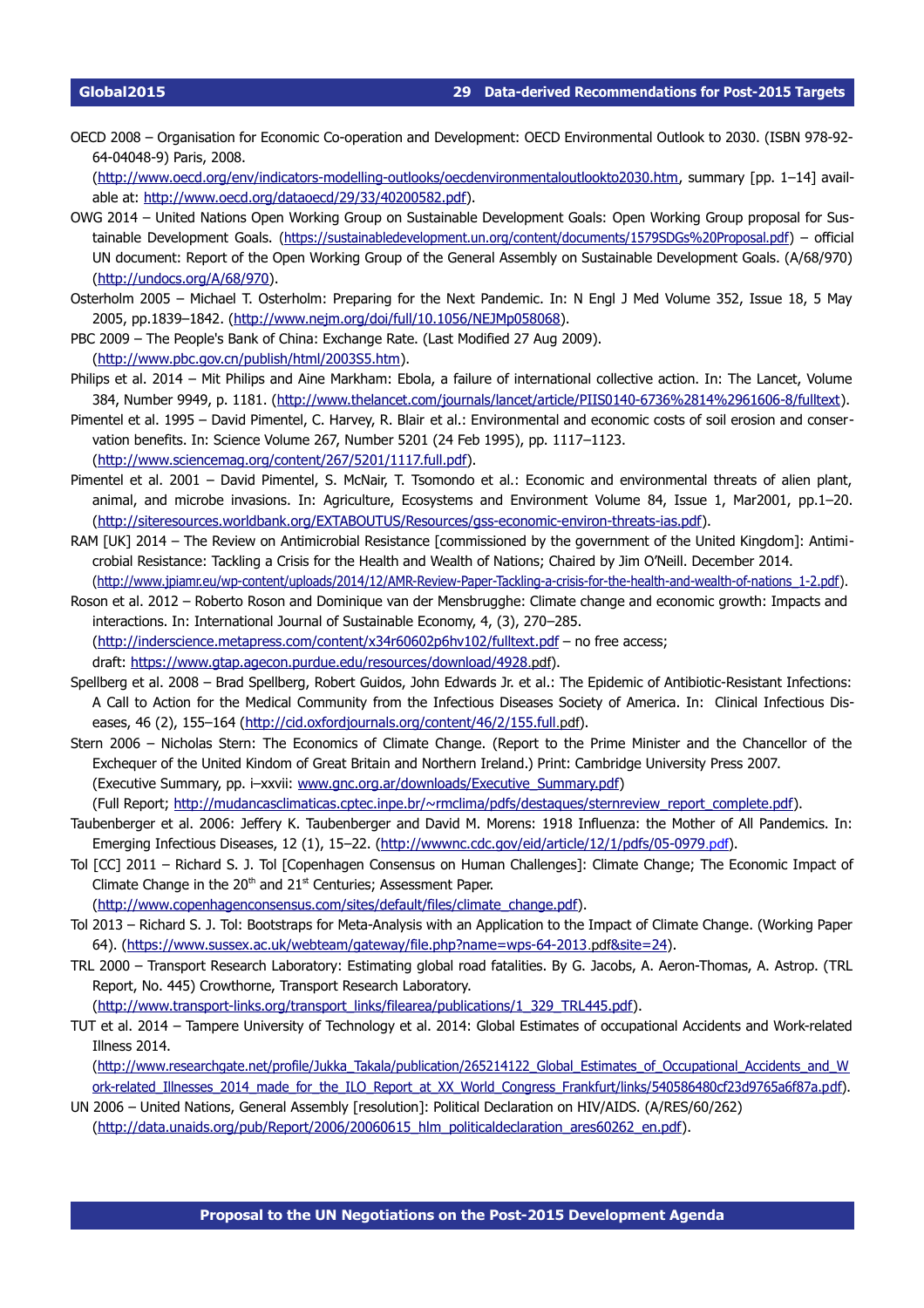UN 2011 – United Nations: General Assembly: Political Declaration on HIV/AIDS: Intensifying our Efforts to Eliminate HIV/AIDS. (A/RES/65/277)

[\(http://www.unaids.org/en/media/unaids/contentassets/documents/document/2011/06/20110610\\_UN\\_A-RES-65-277\\_en.pdf\)](http://www.unaids.org/en/media/unaids/contentassets/documents/document/2011/06/20110610_UN_A-RES-65-277_en.pdf).

- UN 2012 United Nations, General Assembly [resolution]: The future we want; Resolution adopted by the General Assembly on 27 July 2012. (A/RES/66/288) [\(http://www.un.org/en/ga/search/view\\_doc.asp?symbol=A/RES/66/288&Lang=E\)](http://www.un.org/en/ga/search/view_doc.asp?symbol=A/RES/66/288&Lang=E).
- UN 2014 United Nations, General Assembly [resolution]: Report of the Open Working Group on Sustainable Development Goals established pursuant to General Assembly resolution 66/288. (Sixty-eighth session, 108th plenary meeting, Official Records, A/68/PV.108, draft resolution A/68/L.61, adopted resolution 68/309) New York, 10 September 2014. [\(http://www.un.org/en/ga/search/view\\_doc.asp?symbol=A/68/PV.108\)](http://www.un.org/en/ga/search/view_doc.asp?symbol=A/68/PV.108).
- UN 2014a United Nations: The Millennium Development Goals Report 2014. (ISBN 978-92-1-101308-5) New York. [\(http://unstats.un.org/unsd/mdg/Resources/Static/Products/Progress2014/English2014.pdf\)](http://unstats.un.org/unsd/mdg/Resources/Static/Products/Progress2014/English2014.pdf).
- UNAIDS 2014 Joint United Nations Programme on HIV/AIDS: The Gap Report. (ISBN 978-92-9253-062-4) Geneva. [\(http://www.unaids.org/en/resources/documents/2014/20140716\\_UNAIDS\\_gap\\_report\)](http://www.unaids.org/en/resources/documents/2014/20140716_UNAIDS_gap_report).
- UNCCD 2011 United Nations Convention to Combat Desertification, Secretariat: Measuring the value of land; The Economics of Desertification, Land Degradation and Drought. Bonn.

[\(http://www.unccd.int/Lists/SiteDocumentLibrary/Publications/ATT4J7FE.pdf\)](http://www.unccd.int/Lists/SiteDocumentLibrary/Publications/ATT4J7FE.pdf).

UNCCD 2014 – United Nations Convention to Combat Desertification: Land-Degradation Neutrality; Resilience at Local, National and Regional Levels. (ISBN 978-92-950-43-77-0) Bonn.

[\(http://www.unccd.int/Lists/SiteDocumentLibrary/Publications/V2\\_201309\\_UNCCD-BRO\\_WEB\\_final.pdf\)](http://www.unccd.int/Lists/SiteDocumentLibrary/Publications/V2_201309_UNCCD-BRO_WEB_final.pdf).

- UNEP 2011 UNEP Evaluation Office: Terminal Evaluation of the UNEP/FAO/GEF Project "Land Degradation Assessment in Drylands (LADA)". Authors/editors: Klaus Kellner, Camillo Risoli and Markus Metz. [\(http://www.unep.org/eou/Portals/52/Reports/DL\\_LADA\\_TE\\_ FinalReport.pdf\)](http://www.unep.org/eou/Portals/52/Reports/DL_LADA_TE_%20FinalReport.pdf).
- UNFCCC 2010 United Nations Framework Convention on Climate Change: The Cancun Agreements: Outcome of the work of the Ad Hoc Working Group on Long-term Cooperative Action under the Convention. [\( http://unfccc.int/resource/docs/2010/cop16/eng/07a01](http://unfccc.int/resource/docs/2010/cop16/eng/07a01.pdf#page=2) .pdf [#page=2\)](http://unfccc.int/resource/docs/2010/cop16/eng/07a01.pdf#page=2).
- UNICEF 2014 United Nations Children's Fund: Child Mortality Estimates; Country-specific under-five deaths; Estimates generated by the UN Inter-agency Group for Child Mortality Estimation (IGME) in 2014. 16 September 2014. [\(http://www.data.unicef.org/download.php?file=U5MR\\_deaths\\_40.xlsx&type=topics\)](http://www.data.unicef.org/download.php?file=U5MR_deaths_40.xlsx&type=topics).
- UN OWG 2014: see OWG 2014.
- UN SG 2014 United Nations Secretary-General: The road to dignity by 2030: ending poverty, transforming all lives and protecting the planet; Synthesis Report of the Secretary-General on the post-2015 sustainable development agenda. (A/69/700) New York, 4 December 2014. [\(http://www.un.org/ga/search/view\\_doc.asp?symbol=A/69/700&Lang=E\)](http://www.un.org/ga/search/view_doc.asp?symbol=A/69/700&Lang=E).
- van Boeckel et al. Thomas P. van Boeckel, Sumanth Gandra, Ramanan Laxminarayan et al.: Global antibiotic consumption 2000 to 2010: an analysis of national pharmaceutical sales data. In: The Lancet Infectious Diseases, 14(8): 742–750, August 2014. [\(http://www.thelancet.com/pdfs/journals/laninf/PIIS1473-3099\(14\)70780-7.pdf\)](http://www.thelancet.com/pdfs/journals/laninf/PIIS1473-3099(14)70780-7.pdf).

Walker et al.: see under Fischer Walker et al.

- WB 2004 World Bank: Sustaining Forests; A Development Strategy. (ISBN 0-8213-5755-7) Washington DC. [\(http://www.illegal-logging.info/uploads/WorldBankSustainingForests.pdf\)](http://www.illegal-logging.info/uploads/WorldBankSustainingForests.pdf).
- WB 2006 World Bank: Avian Flu; Economic Impacts. June 29, 2006. [\(http://go.worldbank.org/004JPVX050\)](http://go.worldbank.org/004JPVX050).
- WB 2009 World Bank: The Sunken Billions; The Economic Justification for Fisheries Reform. (ISBN 978 0 8213 7790 1) [\(http://siteresources.worldbank.org/EXTARD/Resources/336681-1224775570533/SunkenBillionsFinal.pdf\)](http://siteresources.worldbank.org/EXTARD/Resources/336681-1224775570533/SunkenBillionsFinal.pdf).
- WB 2010 World Bank: The World Development Report 2010; Development and Climate Change. [\(http://siteresources.worldbank.org/INTWDR2010/Resources/5287678-1226014527953/WDR10-Full-Text.pdf\)](http://siteresources.worldbank.org/INTWDR2010/Resources/5287678-1226014527953/WDR10-Full-Text.pdf).
- WB 2012 World Bank: Turn Down the Heat: Why a 4°C Warmer World Must Be Avoided. November 2012. [\(https://openknowledge.worldbank.org/bitstream/handle/10986/11860/Turn\\_Down\\_the\\_heat\\_Why\\_a\\_4\\_degree\\_centrigrad](https://openknowledge.worldbank.org/bitstream/handle/10986/11860/Turn_Down_the_heat_Why_a_4_degree_centrigrade_warmer_world_must_be_avoided.pdf?sequence=3) [e\\_warmer\\_world\\_must\\_be\\_avoided.pdf?sequence=3\)](https://openknowledge.worldbank.org/bitstream/handle/10986/11860/Turn_Down_the_heat_Why_a_4_degree_centrigrade_warmer_world_must_be_avoided.pdf?sequence=3).
- WB 2014 World Bank: World Development Indicators. November 11, 2014. [\(http://databank.worldbank.org/data/download/WDI\\_csv.zip\)](http://databank.worldbank.org/data/download/WDI_csv.zip).
- WB 2014a World Bank: Financial Crises. (No date of publication given [retrieved in 2014]) [\(http://econ.worldbank.org/WBSITE/EXTERNAL/EXTDEC/EXTRESEARCH/EXTPROGRAMS/EXTFINRES/0,,contentMDK:20292](http://econ.worldbank.org/WBSITE/EXTERNAL/EXTDEC/EXTRESEARCH/EXTPROGRAMS/EXTFINRES/0,,contentMDK:20292132~menuPK:546095~pagePK:64168182~piPK:64168060~theSitePK:478060,00.html) [132~menuPK:546095~pagePK:64168182~piPK:64168060~theSitePK:478060,00.html\)](http://econ.worldbank.org/WBSITE/EXTERNAL/EXTDEC/EXTRESEARCH/EXTPROGRAMS/EXTFINRES/0,,contentMDK:20292132~menuPK:546095~pagePK:64168182~piPK:64168060~theSitePK:478060,00.html).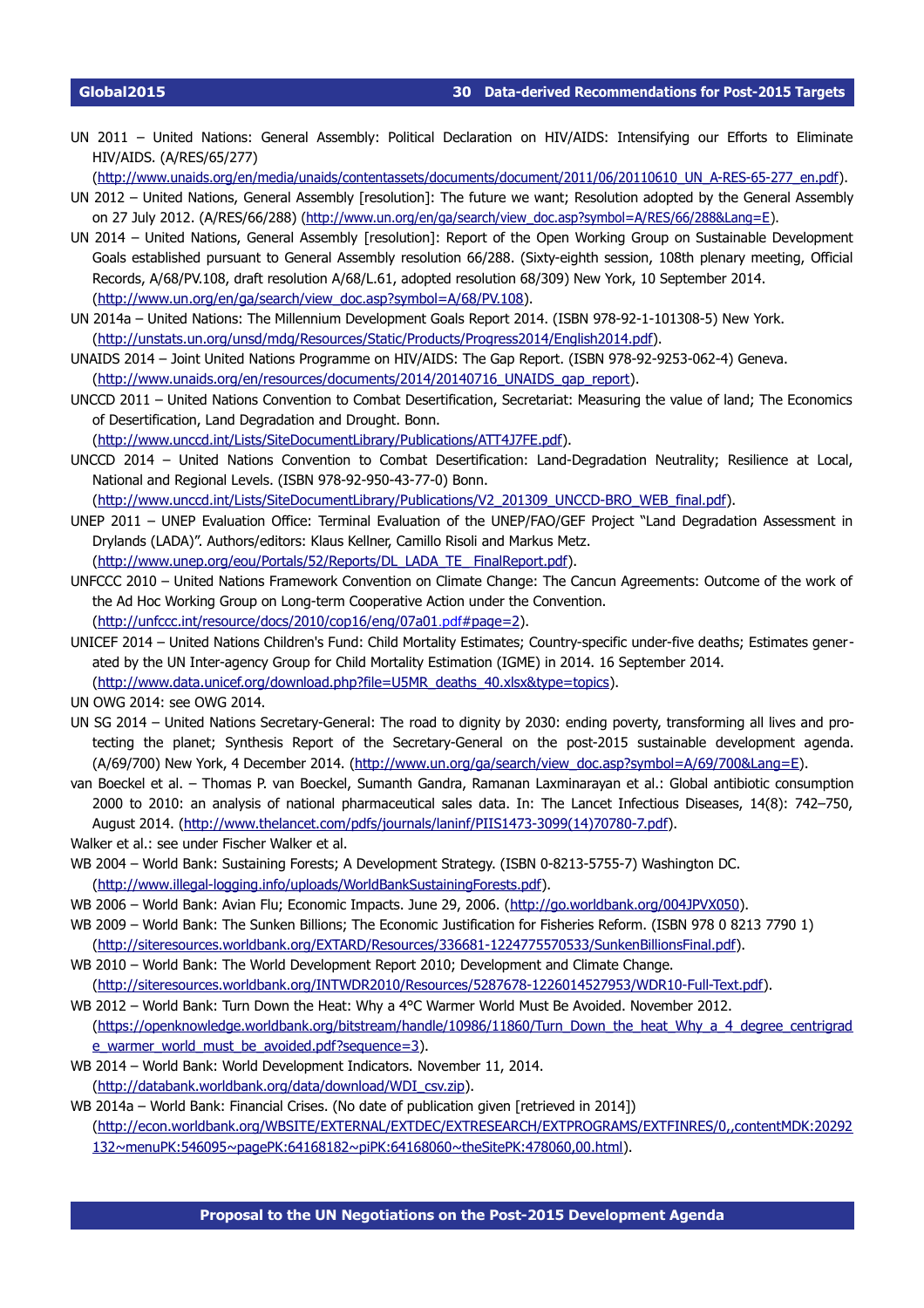- WHO 2004 World Health Organization: World report on road traffic injury prevention; Summary. (ISBN 92 4 159131 5) Geneva. [\(http://www.who.int/violence\\_injury\\_prevention/publications/road\\_traffic/world\\_report/summary\\_en\\_rev.pdf\)](http://www.who.int/violence_injury_prevention/publications/road_traffic/world_report/summary_en_rev.pdf).
- WHO 2007 World Health Organization: The World Health Report 2007; A Safer Future; Global Public Health Security in the 21st Century. [\(http://www.who.int/whr/2007/whr07\\_en.pdf\)](http://www.who.int/whr/2007/whr07_en.pdf).
- WHO 2009 World Health Organization: Global Health Risks; Mortality and burden of disease attributable to selected major risks. (ISBN 978 92 4 156387 1) [\(http://www.who.int/healthinfo/global\\_burden\\_disease/GlobalHealthRisks\\_report\\_full.pdf\)](http://www.who.int/healthinfo/global_burden_disease/GlobalHealthRisks_report_full.pdf).
- WHO 2009a World Health Organization: Global status report on road safety; Time for Action. [\(http://whqlibdoc.who.int/publications/2009/9789241563840\\_eng.pdf\)](http://whqlibdoc.who.int/publications/2009/9789241563840_eng.pdf).
- WHO 2010 World Health Organization: Viral hepatitis: Report by the Secretariat. (A63/15) [\(http://apps.who.int/gb/ebwha/pdf\\_files/WHA63/A63\\_15-en.pdf\)](http://apps.who.int/gb/ebwha/pdf_files/WHA63/A63_15-en.pdf).
- WHO 2014 World Health Organization: Global Health Estimates Summary Tables: Deaths by Cause, Age and Sex, by World Bank Income Group. June 2014, Geneva.

[\(http://www.who.int/healthinfo/global\\_burden\\_disease/GHE\\_DthGlobal\\_2000\\_2012.xls\)](http://www.who.int/healthinfo/global_burden_disease/GHE_DthGlobal_2000_2012.xls).

WHO 2014a – World Health Organization: Pneumonia. (Fact Sheet No.331) November 2014. [\(http://www.who.int/mediacentre/factsheets/fs331/en/index.html\)](http://www.who.int/mediacentre/factsheets/fs331/en/index.html).

- WHO 2014b World Health Organization: How the four biggest outbreaks since the start of this century shattered some longstanding myths; An important wake-up call for countries to prepare better for disease outbreaks; Ebola at 6 months. (No date of publication provided, according to metadata Sept. 2014.) [\(http://who.int/csr/disease/ebola/ebola-6-months/myths/en/\)](http://who.int/csr/disease/ebola/ebola-6-months/myths/en/).
- WHO 2014c World Health Organization: Global Health Observatory Data Repository; Number of deaths due to HIV/AIDS; Estimates by WHO region.

[\(http://apps.who.int/gho/athena/data/data-verbose.csv?target=GHO/HIV\\_0000000006&profile=verbose&filter=COUNTRY:-;REGION:\\*\)](http://apps.who.int/gho/athena/data/data-verbose.csv?target=GHO/HIV_0000000006&profile=verbose&filter=COUNTRY:-;REGION:*).

- WHO 2014d World Health Organization: Tuberculosis (TB); Download data as CSV files. 20 November 2014. [\(https://extranet.who.int/tme/generateCSV.asp?ds=estimates\)](https://extranet.who.int/tme/generateCSV.asp?ds=estimates).
- WHO 2014e World Health Organization: Global Health Observatory Data Repository; [Malaria]; Estimated deaths; Data by region. [\(http://apps.who.int/gho/athena/data/data-verbose.csv?](http://apps.who.int/gho/athena/data/data-verbose.csv?target=GHO/MALARIA003&profile=verbose&filter=COUNTRY:-;REGION:AFR;REGION:AMR;REGION:SEAR;REGION:EUR;REGION:EMR;REGION:WPR;REGION:GLOBAL)

[target=GHO/MALARIA003&profile=verbose&filter=COUNTRY:-;REGION:AFR;REGION:AMR;REGION:SEAR;REGION:EUR;REGION:EMR;REGION:WPR;REGION:GLOBAL\)](http://apps.who.int/gho/athena/data/data-verbose.csv?target=GHO/MALARIA003&profile=verbose&filter=COUNTRY:-;REGION:AFR;REGION:AMR;REGION:SEAR;REGION:EUR;REGION:EMR;REGION:WPR;REGION:GLOBAL).

WHO 2014f – World Health Organization: Trends in Maternal Mortality: 1990 to 2013; Estimates by WHO, UNICEF, UNFPA, The World Bank and the United Nations Population Division; Data files and programmes.

[\(http://gamapserver.who.int/gho/MMR\\_data\\_1990\\_2013.zip?ua=1%20Data%20files%20and%20programmes&ua=1\)](http://gamapserver.who.int/gho/MMR_data_1990_2013.zip?ua=1%20Data%20files%20and%20programmes&ua=1).

- WHO 2014g World Health Organization: Global Health Observatory Data Repository; Life expectancy; Data by WHO region. [\(http://apps.who.int/gho/data/view.main.690?lang=en\)](http://apps.who.int/gho/data/view.main.690?lang=en).
- WHO 2014h World Health Organization: Global Tuberculosis Report 2014. (ISBN 978 92 4 156480 9) [\(http://apps.who.int/iris/bitstream/10665/137094/1/9789241564809\\_eng.pdf\)](http://apps.who.int/iris/bitstream/10665/137094/1/9789241564809_eng.pdf).
- WHO 2014i World Health Organization: Influenza (Seasonal). (Fact sheet N° 211) March 2014. ([\(http://www.who.int/mediacentre/factsheets/fs331/en/index.html\)](http://www.who.int/mediacentre/factsheets/fs331/en/index.html).
- WHO et al. 2011 World Health Organization and United Nations' Children Fund and Joint Monitoring Programme for Water Supply and Sanitation: Thematic Report on Drinking Water 2011: Drinking Water; Equity, safety and sustainability. [\(http://www.wssinfo.org/fileadmin/user\\_upload/resources/report\\_wash\\_low.pdf\)](http://www.wssinfo.org/fileadmin/user_upload/resources/report_wash_low.pdf).
- WHO et al. 2012 World Health Organization and United Nations' Children Fund and Joint Monitoring Programme for Water Supply and Sanitation: Progress on Drinking Water and Sanitation; 2012 update.

[\(http://www.wssinfo.org/fileadmin/user\\_upload/resources/JMP-report-2012-en.pdf\)](http://www.wssinfo.org/fileadmin/user_upload/resources/JMP-report-2012-en.pdf).

WHO et al. 2014 – World Health Organization, UNICEF, UNFPA, World Bank and United Nations: Trends in Maternal Mortality: 1990 to 2013; Estimates by WHO, UNICEF, UNFPA, The World Bank and the United Nations Population Division. (ISBN 978 92 4 150722 6) [\(http://apps.who.int/iris/bitstream/10665/112682/2/9789241507226\\_eng.pdf?ua=1\)](http://apps.who.int/iris/bitstream/10665/112682/2/9789241507226_eng.pdf?ua=1).